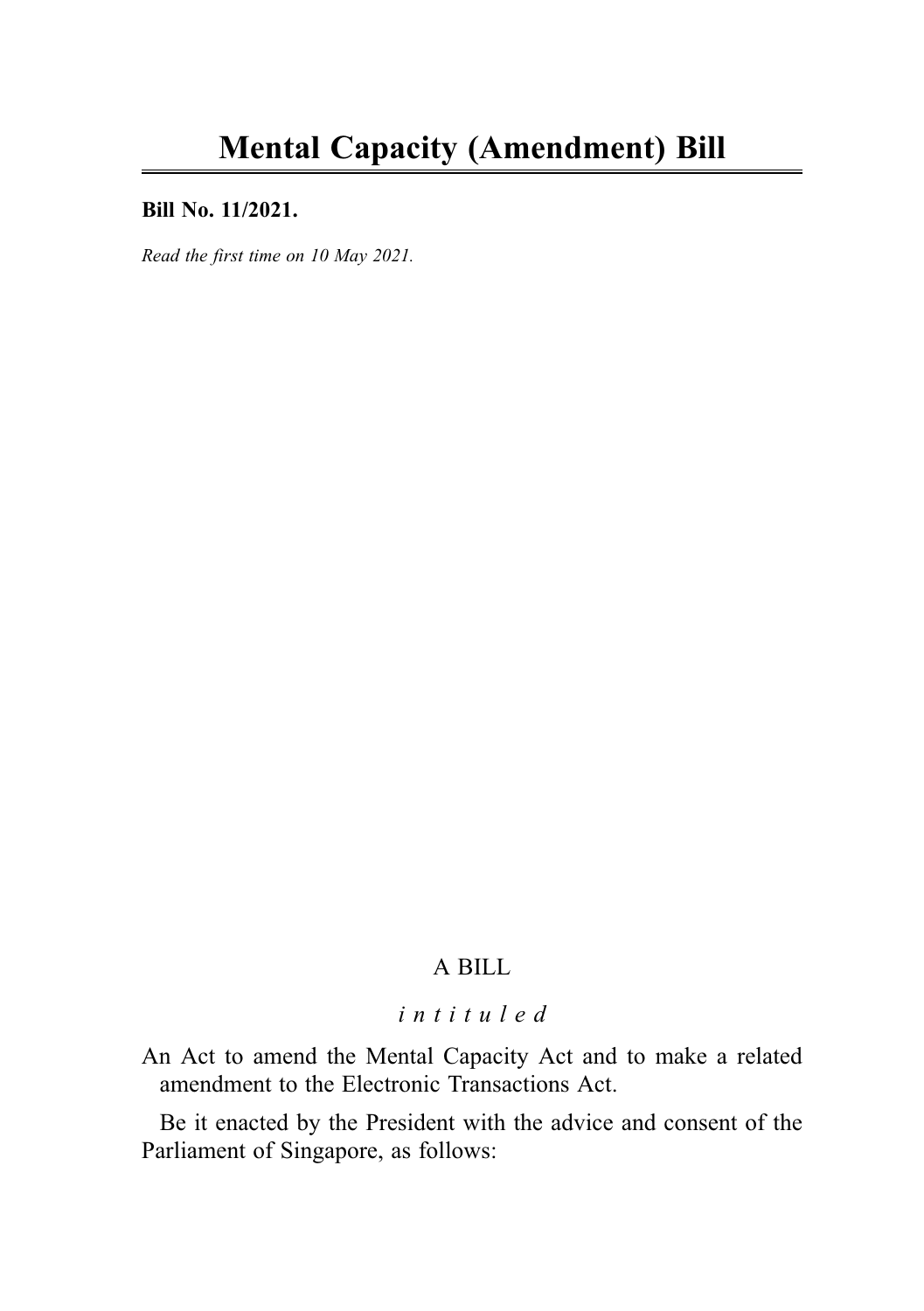## Short title and commencement

1. This Act is the Mental Capacity (Amendment) Act 2021 and comes into operation on a date that the Minister appoints by notification in the Gazette.

## <sup>5</sup> Amendment of section 2

2. Section 2 of the Mental Capacity Act (called in this Act the principal Act) is amended —

- (a) by deleting the definitions of "deputy" and "donee" in subsection (1) and substituting the following definitions:
- <sup>10</sup> " "deputy" means a person appointed by the court under section  $20(2)(b)$  to make decisions on behalf of another person ("P") in relation to a matter or matters concerning all or any of the following in respect of which P lacks capacity:
- <sup>15</sup> (a) P's personal welfare;
	- (b) P's property and affairs:
- "donee" means a person who is conferred authority by a donor ("P") under a lasting power of attorney to make decisions about all <sup>20</sup> or any of the following when P no longer has capacity to make such decisions:
- (a) P's personal welfare, or matters concerning P's personal welfare that are specified in the lasting power of 25 attorney;
	- (b) P's property and affairs, or matters concerning P's property and affairs that are specified in the lasting power of attorney;
- <sup>30</sup> "donor" means a person ("P") who confers authority on a donee (or donees) under a lasting power of attorney to make decisions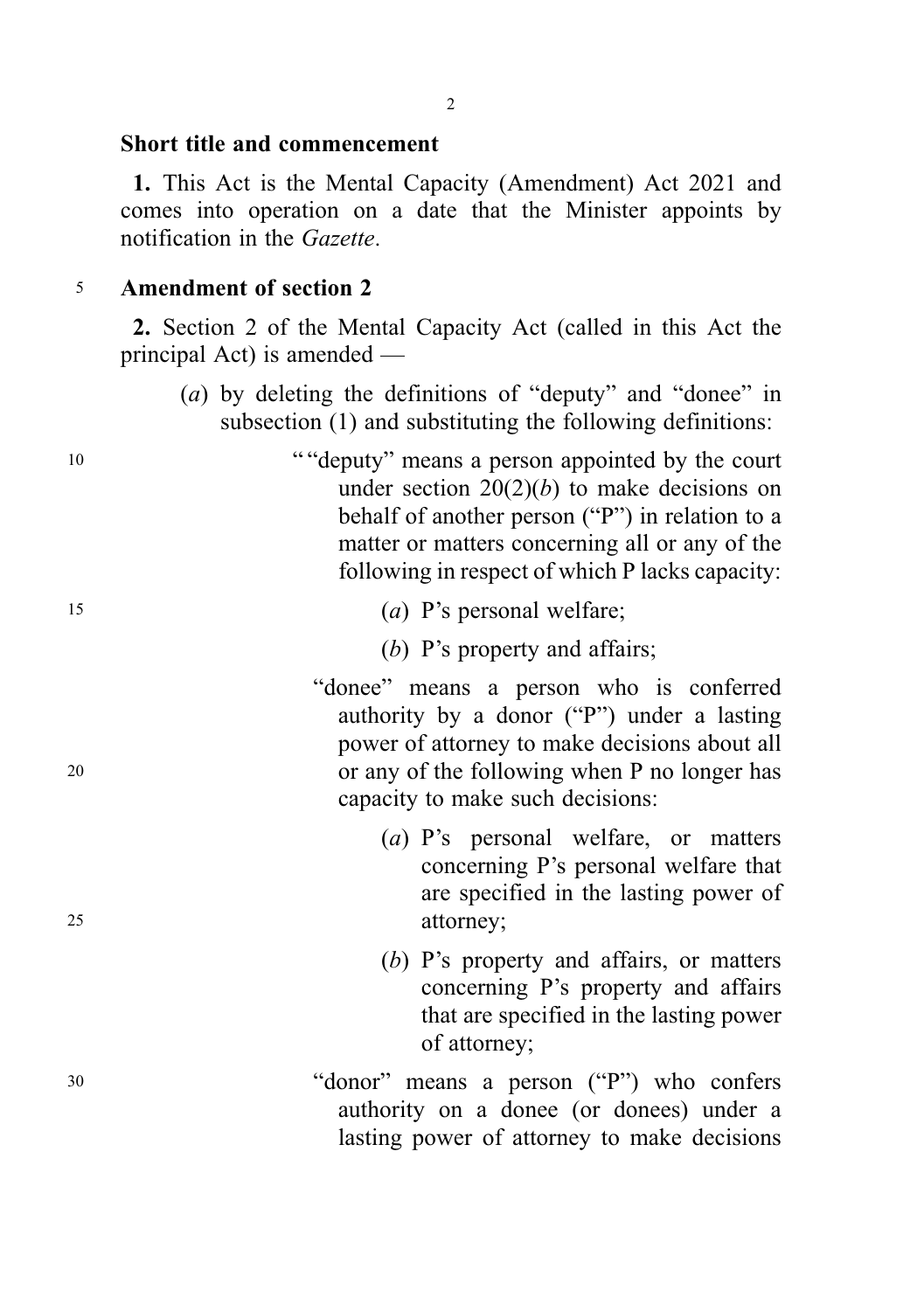3

about all or any of the following when P no longer has capacity to make those decisions:

- (a) P's personal welfare, or matters concerning P's personal welfare that are specified in the lasting power of  $\frac{5}{5}$ attorney;
- (b) P's property and affairs, or matters concerning P's property and affairs that are specified in the lasting power of attorney; 10
- "electronic", "electronic record", "record", "secure electronic signature", "signed" and "signature" have the meanings given by section 2(1) of the Electronic Transactions Act;  $\qquad \qquad$  15
- "electronic instrument" means an electronic record that confers authority of the kind mentioned in section 11(1);
- "electronic transaction system" means the electronic transaction system established by <sup>20</sup> the Public Guardian under section 10B(1);";
- (b) by inserting, immediately after the definition of "life-sustaining treatment" in subsection (1), the following definition:
	- " "non-electronic lasting power of attorney" means 25 a lasting power of attorney that is created using non-electronic means:":
- (c) by inserting, immediately after the definition of "registered medical practitioner" in subsection (1), the following definition: 30
	- " "Singapore public sector agency" has the meaning given by section 2(1) of the Public Sector (Governance) Act 2018;"; and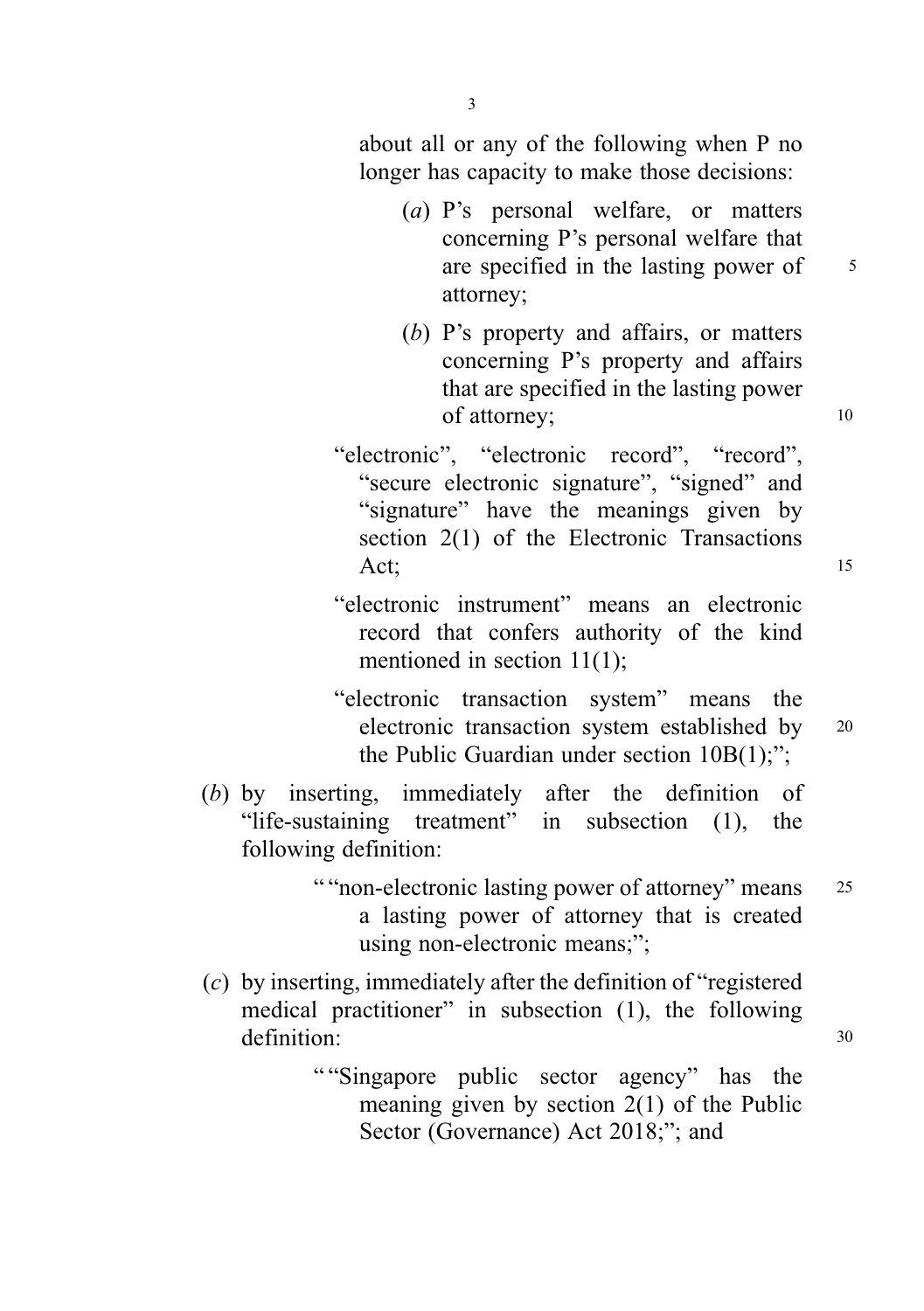(d) by inserting, immediately after subsection (2), the following subsection:

"(3) For the purposes of this Act, a reference to an instrument that confers authority of the kind <sup>5</sup> mentioned in section 11(1) includes an electronic instrument made in accordance with section  $11(2)(b)(ii)$ .".

# New Part IIIA

3. The principal Act is amended by inserting, immediately after <sup>10</sup> section 10, the following Part:

## "PART IIIA

# ELECTRONIC TRANSACTION SYSTEM

## Interpretation of this Part

10A. In this Part, unless the context otherwise requires —

| "document" includes a document in electronic form; |  |
|----------------------------------------------------|--|
|----------------------------------------------------|--|

"malfunction", in relation to the electronic transaction system, includes any defect or breakdown in that system or in any equipment, software or telecommunication networks used in or in connection with that system;

<sup>20</sup> "transaction", in relation to the Public Guardian, means —

- (a) the filing or lodging of any document with the Public Guardian, or the submission, production, delivery, furnishing or sending of any document to the Public Guardian, under or for the purposes <sup>25</sup> of this Act;
	- (b) the making of any application, submission or request to the Public Guardian under or for the purposes of this Act;
- (c) the provision of any undertaking or declaration <sup>30</sup> to the Public Guardian under or for the purposes of this Act; and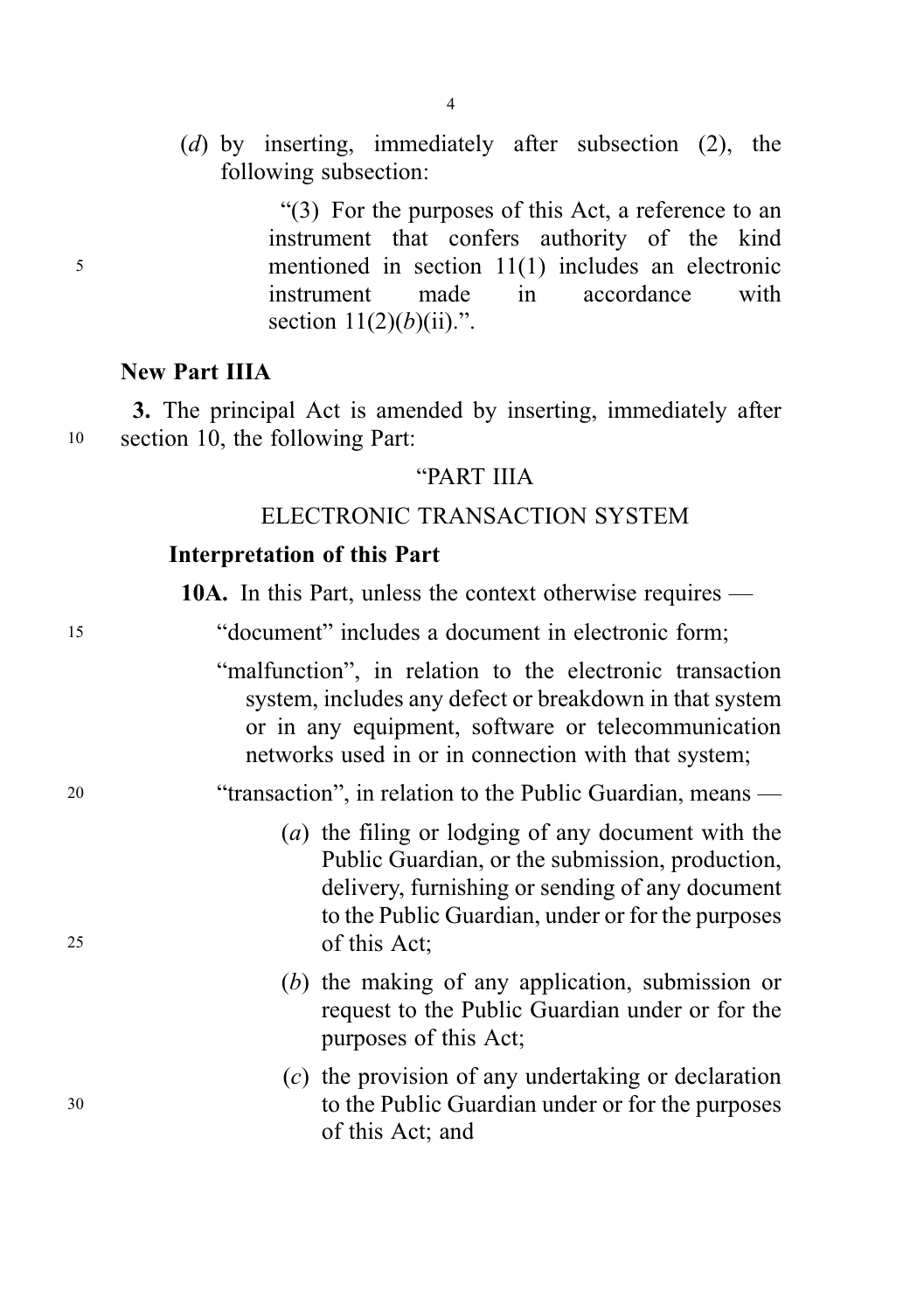(d) the extraction, retrieval or accessing of any document, record or information maintained by the Public Guardian under or for the purposes of this Act.

## Establishment of electronic transaction system 5

10B.—(1) The Public Guardian may establish an electronic transaction system —

- (a) to enable any donor to create an electronic instrument with a view to creating a lasting power of attorney;
- (b) to enable any person to carry out any transaction with  $10$ the Public Guardian;
- (c) to enable a person to give a notice to another person under or for the purposes of this Act;
- (d) to enable the Public Guardian to issue any approval, certification, notice or other document under or for <sup>15</sup> the purposes of this Act;
- (e) to enable the Public Guardian to attach a note to any lasting power of attorney;
- (f) to enable the Public Guardian to provide to persons entitled copies or extracts of documents filed or <sup>20</sup> lodged with, submitted to, or issued by, the Public Guardian;
- (g) to enable the Public Guardian to provide a service for the supply to the public of non-confidential information relating to transactions with the Public 25 Guardian; and
- (h) to enable the Public Guardian to carry out any of the Public Guardian's functions, or to provide any other service falling within those functions.

(2) The non-confidential information that may be provided <sup>30</sup> under the service mentioned in subsection  $(1)(g)$  —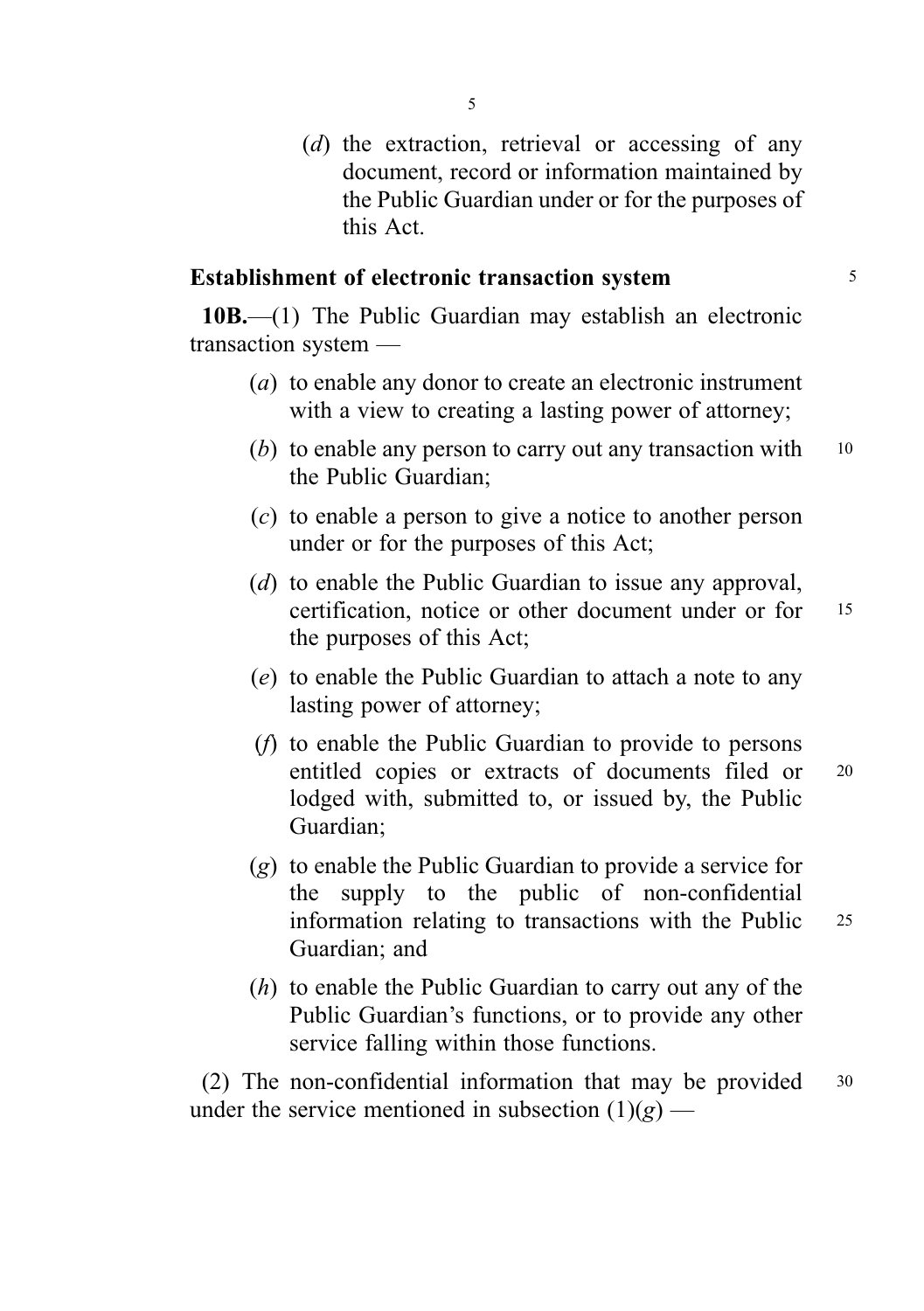- (*a*) may include
	- (i) information extracted from documents filed or lodged with, submitted to, or issued by, the Public Guardian; and
- <sup>5</sup> (ii) collations, summaries, reports or analyses of documents filed or lodged with, submitted to, or issued by, the Public Guardian; and
- (b) may be derived from documents filed or lodged with, submitted to, or issued by, the Public Guardian other <sup>10</sup> than through the electronic transaction system.

(3) Where any transaction with the Public Guardian can be carried out using the electronic transaction system, the Public Guardian may refuse to process the transaction unless —

- (a) the transaction is carried out in accordance with this <sup>15</sup> Part, including the requirements for the use of the electronic transaction system specified in subsection (4);
- (b) the transaction meets the requirements prescribed in this Act or specified by the Public Guardian (as the <sup>20</sup> case may be) for that transaction; and
	- (c) the fee payable for the transaction has been paid.

(4) Subject to this Part and any regulations made under section 46, the Public Guardian may, from time to time, determine the requirements for the use of the electronic <sup>25</sup> transaction system, which may include —

- (a) conditions of access to, and use of, the electronic transaction system;
- (b) security and authentication requirements for access to, and use of, the electronic transaction system;
- <sup>30</sup> (c) retention and production of documents supporting or authenticating transactions; and
	- (*d*) modes of payment for transactions.

6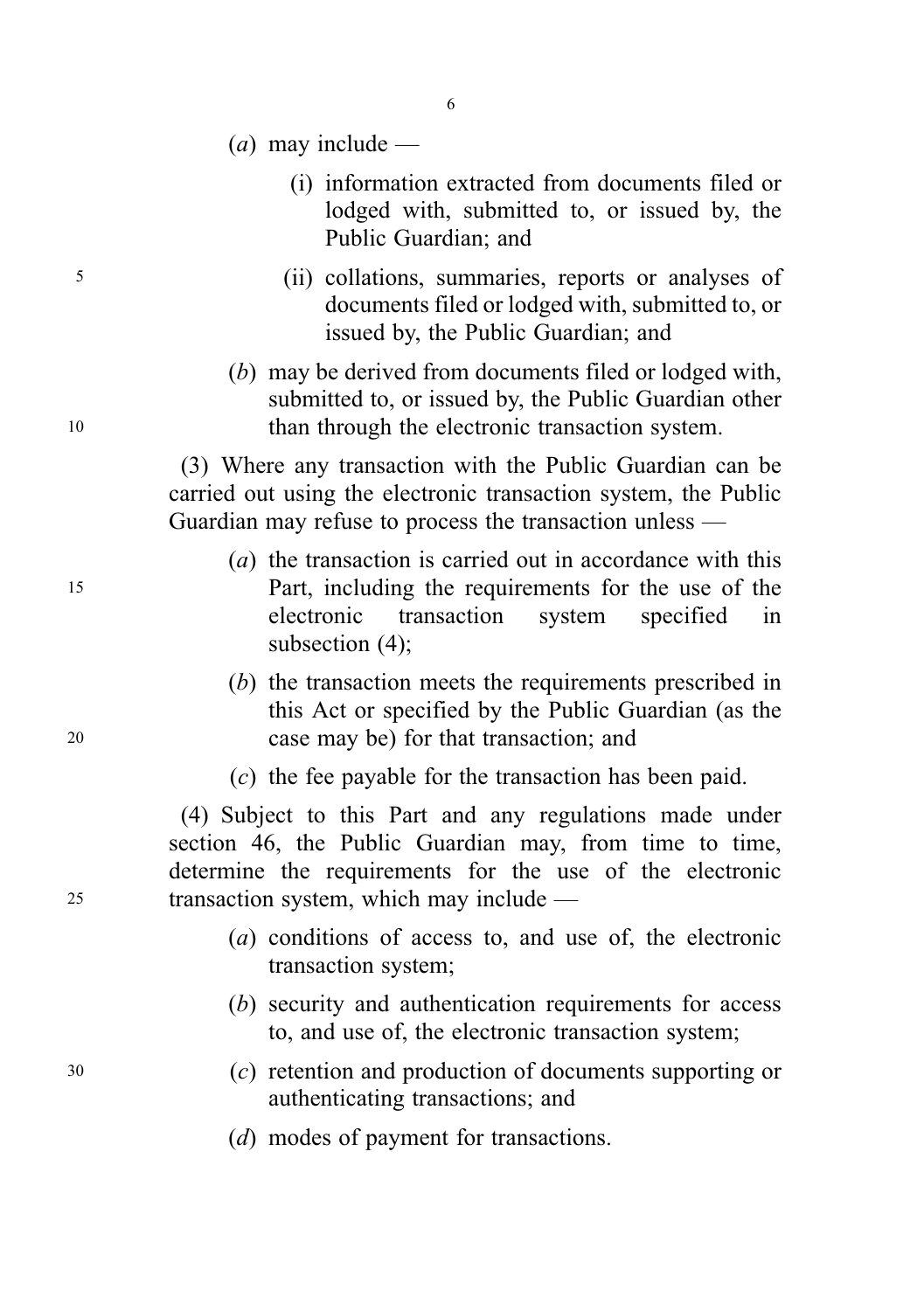(5) The Public Guardian must keep a record, in such form as the Public Guardian may determine, of —

- (a) all transactions with the Public Guardian that are carried out using the electronic transaction system;
- (b) all approvals, certifications, notices and other  $5$ documents issued by the Public Guardian under or for the purposes of this Act through the electronic transaction system; and
- (c) all notes attached by the Public Guardian to any lasting power of attorney using the electronic <sup>10</sup> transaction system.

(6) The Public Guardian must ensure that each of the following documents is kept in such form as the Public Guardian may determine, that ensures the integrity, and enables the retrieval, of the document: 15

- (a) any lasting power of attorney that is created using the electronic transaction system;
- (b) any electronic copy of a non-electronic lasting power of attorney.

# Requirement to use electronic transaction system 20

 $10C$ —(1) Except as provided in subsection (2), a person who wishes to carry out a transaction with the Public Guardian —

- (a) must do so using the electronic transaction system if the transaction is an application for the registration of an instrument purporting to create a lasting power of 25 attorney;
- (b) must do so using the electronic transaction system if required by the Public Guardian; or
- (c) may do so using the electronic transaction system if permitted by the Public Guardian. 30

(2) If a transaction with the Public Guardian under or for the purposes of this Act cannot be carried out using the electronic transaction system —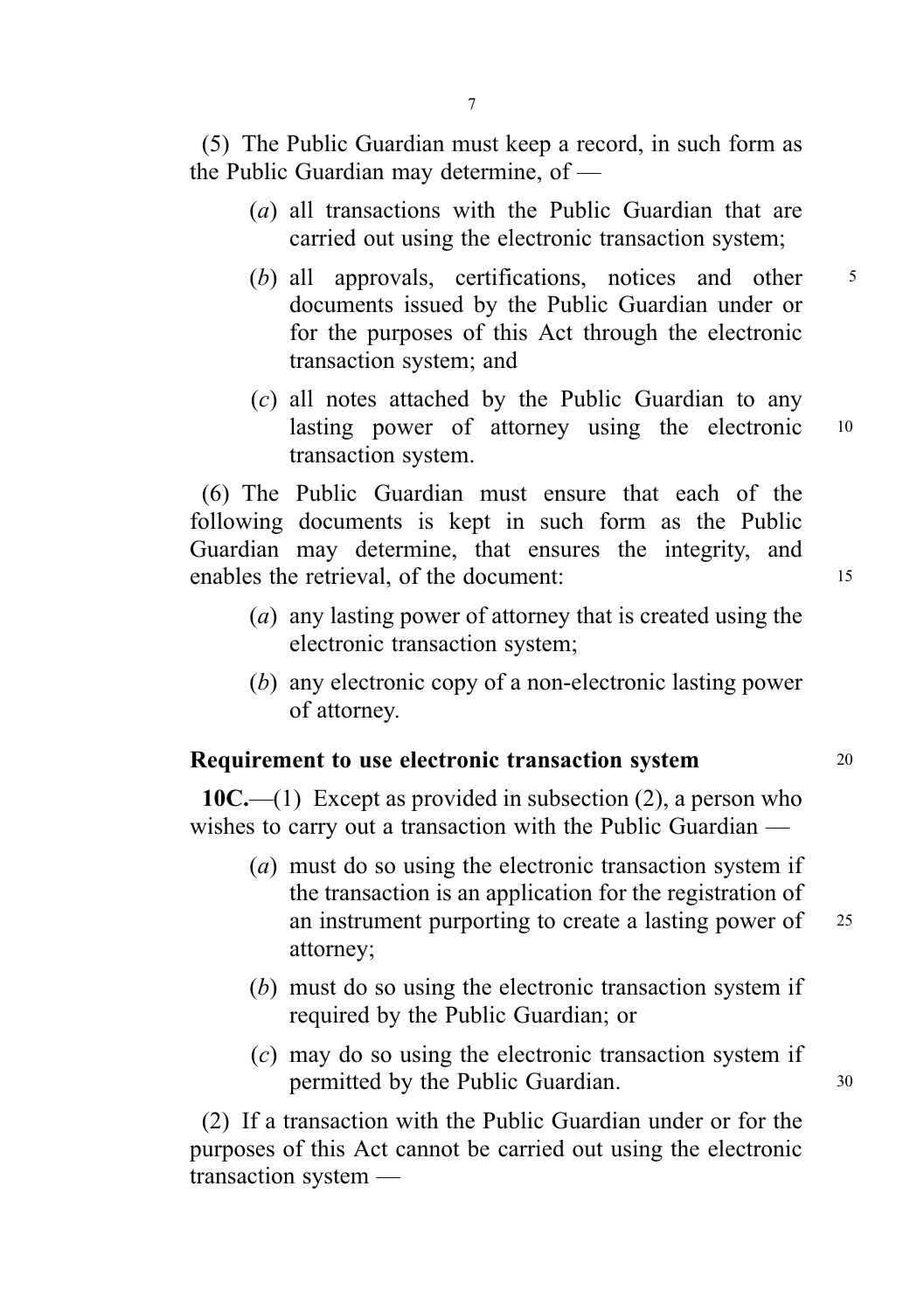- (a) because the person mentioned in subsection (1) is unable to carry out the transaction using the electronic transaction system due to the person's physical disability or other circumstance;
- <sup>5</sup> (b) because the electronic transaction system is unavailable; or
	- (c) for any other reason,

the transaction must be carried out in the form and manner determined by the Public Guardian.

# <sup>10</sup> Electronic transaction system malfunction, errors and omissions

10D.—(1) Despite any other written law or rule of law, the Public Guardian may —

- (a) correct any error or omission in any register kept by 15 the Public Guardian under this Act:
	- (b) correct any error or omission in any document filed or lodged with, or submitted to, the Public Guardian; and
	- (c) supply entries or records omitted to be made in any register mentioned in paragraph (a),

<sup>20</sup> if the error or omission has occurred or arisen as a result of any malfunction of the electronic transaction system.

> (2) The Public Guardian must maintain a record of every correction made under subsection (1).

(3) When any error or omission has been corrected under <sup>25</sup> subsection (1), the error or omission is deemed not to have occurred.

(4) The Public Guardian, an Assistant Public Guardian, an authorised officer or any person acting under the direction of the Public Guardian or an Assistant Public Guardian is not liable for <sup>30</sup> any loss or damage suffered by any person by reason of any error or omission, if —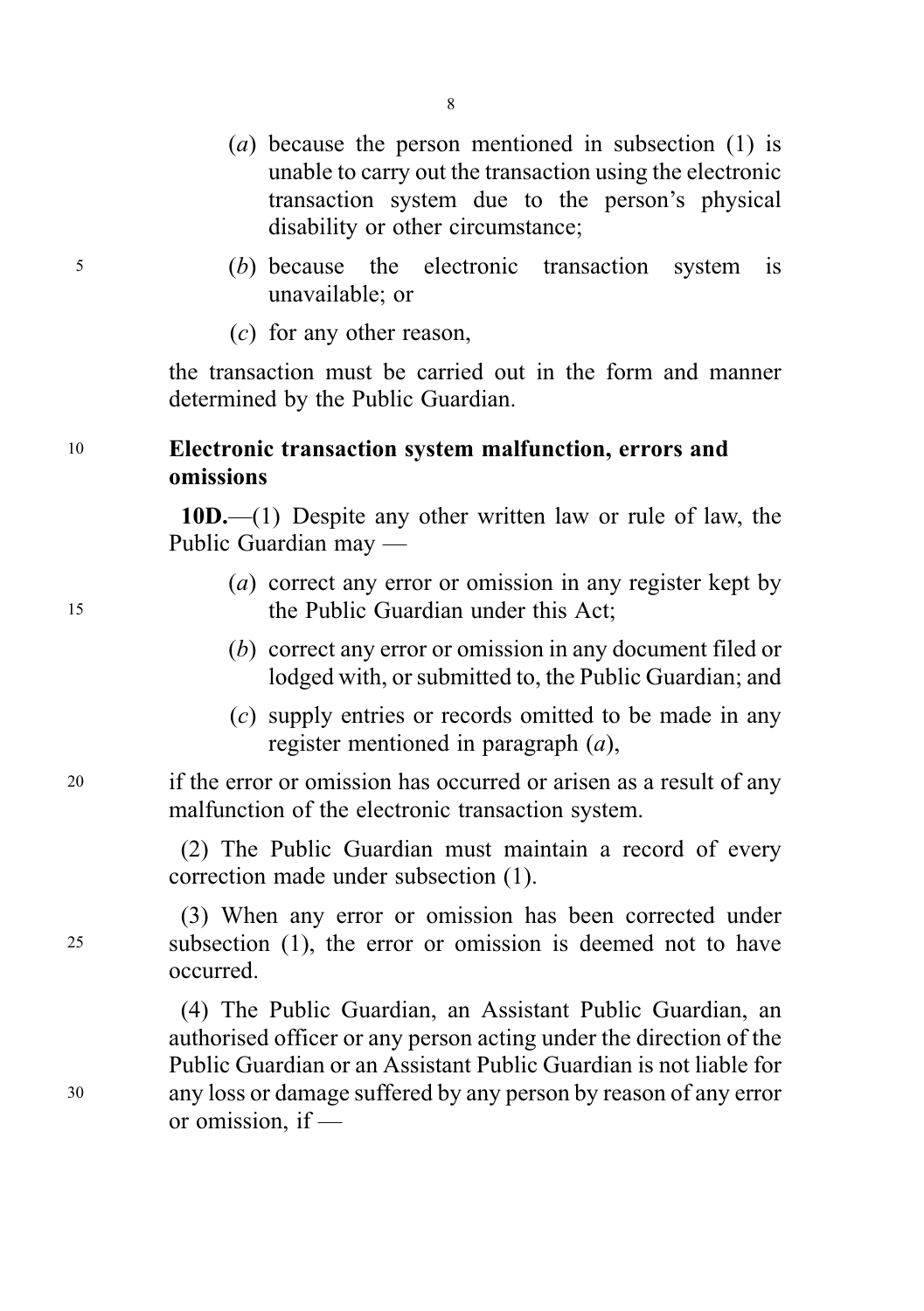- (*a*) the error or omission had occurred or arisen as a result of any malfunction of the electronic transaction system; and
- (b) the malfunction of the electronic transaction system had occurred despite the Public Guardian having 5 acted in good faith and with reasonable care to prevent such a malfunction from occurring.".

# Amendment of section 11

- 4. Section 11 of the principal Act is amended
	- (a) by deleting paragraph (b) of subsection (2) and substituting  $10$ the following paragraph:
		- " $(b)$  an instrument conferring authority of the kind mentioned in subsection  $(1)$  —
			- (i) being one executed by P before the date of commencement of section 4 15 of the Mental Capacity (Amendment) Act 2021 — is made and registered in accordance with the First Schedule as in force immediately before that date; or 20
			- (ii) being one executed by P on or after the date of commencement of section 4 of the Mental Capacity (Amendment) Act 2021 —
				- (A) is made using the electronic <sup>25</sup> transaction system in accordance with section 12A and the First Schedule, or (in a case under subsection (2A)) is made in accordance with the 30 First Schedule; and
				- (B) is registered in accordance with the First Schedule; and";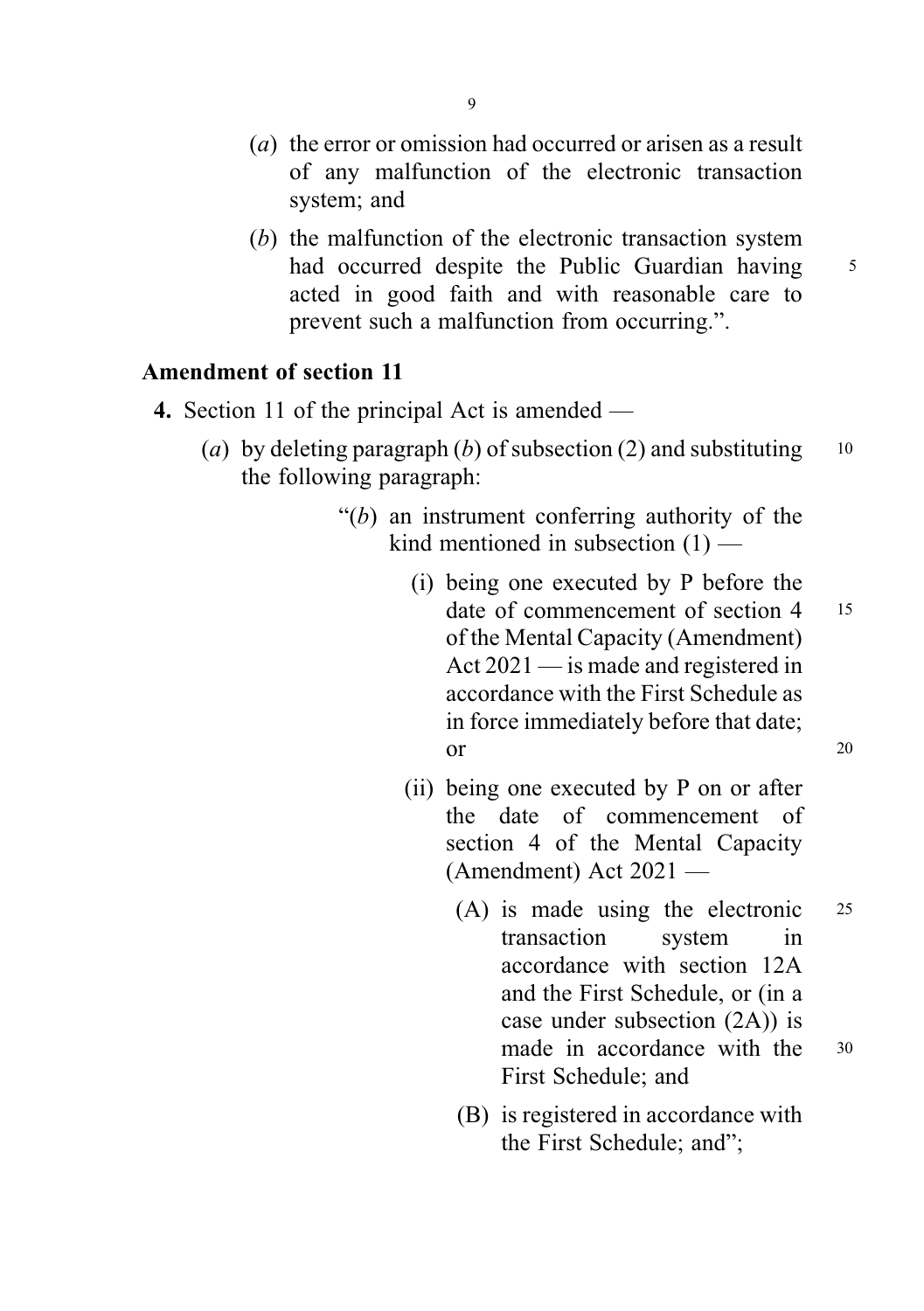(b) by inserting, immediately after subsection (2), the following subsection:

"(2A) The Public Guardian may allow an instrument conferring authority of the kind <sup>5</sup> mentioned in subsection (1) to be made in accordance with the First Schedule, without using the electronic transaction system, in any one or more of the following circumstances:

- (a) the donor is unable to make the instrument <sup>10</sup> using the electronic transaction system due to the donor's physical disability or other circumstance;
- (b) the donee is unable to sign the instrument using the electronic transaction system due <sup>15</sup> to the donee's physical disability or other circumstance;
	- (c) the electronic transaction system is unavailable;
	- (d) any other prescribed circumstances."; and
- <sup>20</sup> (c) by inserting, immediately after subsection (4), the following subsections:

"(5) On or after the date of commencement of section 4 of the Mental Capacity (Amendment) Act 2021, the Public Guardian may return any <sup>25</sup> non-electronic lasting power of attorney that is kept by the Public Guardian (whether registered before, on or after that date) to its donor if —

(a) the Public Guardian has ensured that an electronic copy of the lasting power of <sup>30</sup> attorney (including all the notes attached to it under this Act), that is free from any relevant error, is made, and kept in the electronic transaction system (called in this section the electronic copy);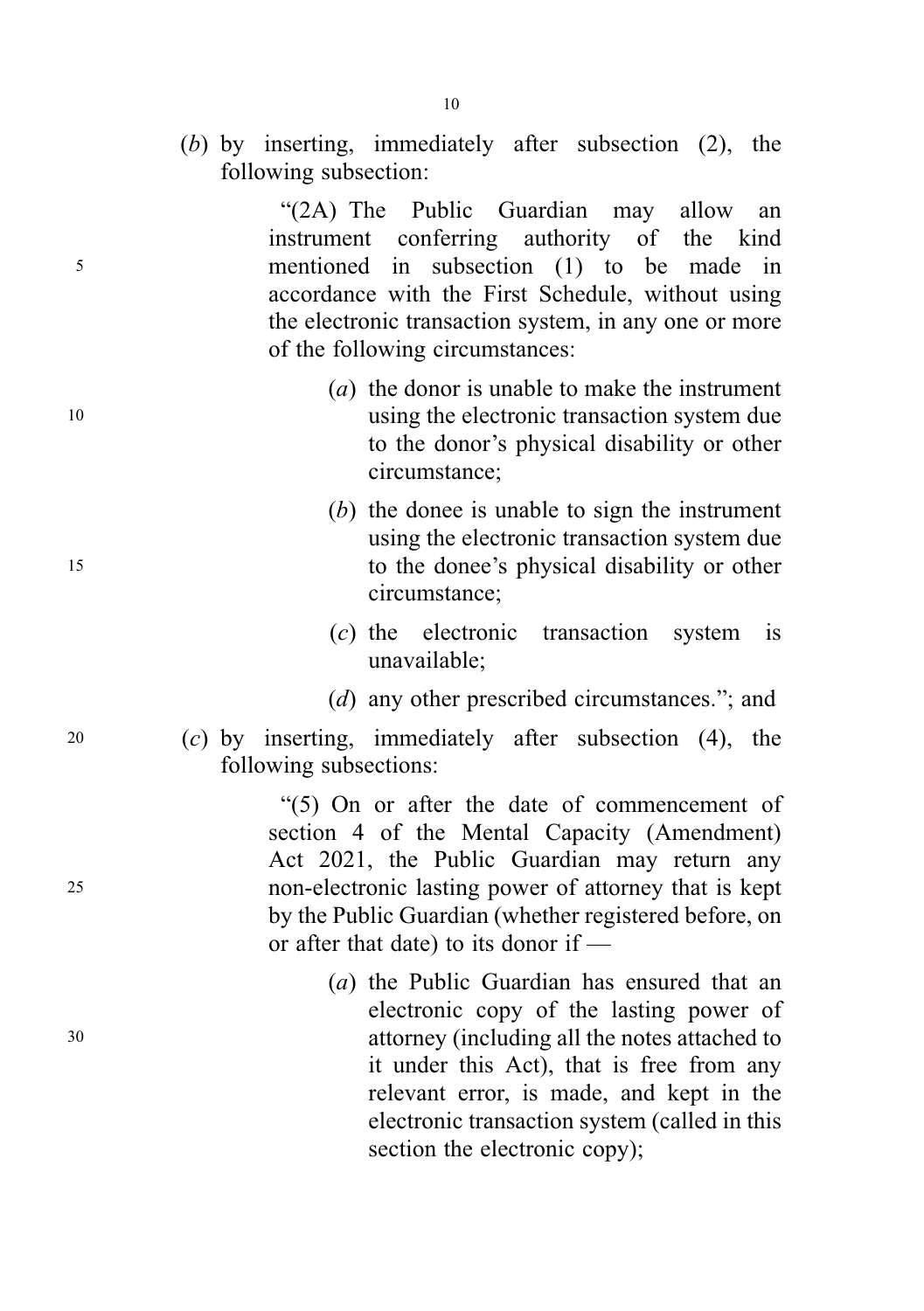- (b) the return of the non-electronic lasting power of attorney is accompanied by a notice to the effect that unless the Public Guardian is notified by the donor of any relevant error in the electronic copy within  $\frac{5}{5}$ 90 days (or any longer prescribed period) after the date of the notice, the electronic copy will be treated as being free from any relevant error and as the lasting power of attorney; and 10
- (c) a notice is sent to the donee of the lasting power of attorney (or if there is more than one donee, each of them) to the effect that where the donor lacks capacity to verify whether there is a relevant error in the 15 electronic copy or to give a notice to the Public Guardian of any relevant error in the electronic copy, then the donee (or if there is more than one donee, any of them) may give a notice to the Public Guardian of any <sup>20</sup> relevant error in the electronic copy within 90 days (or any longer prescribed period) after the date of the notice, and unless this is done the electronic copy will be treated as being free from any relevant error and as <sup>25</sup> the lasting power of attorney.
- (6) The Public Guardian may also send
	- (a) a notice mentioned in subsection  $(5)(b)$  to the donor of a non-electronic lasting power of attorney that was registered before the <sup>30</sup> date of commencement of section 4 of the Mental Capacity (Amendment) Act 2021; and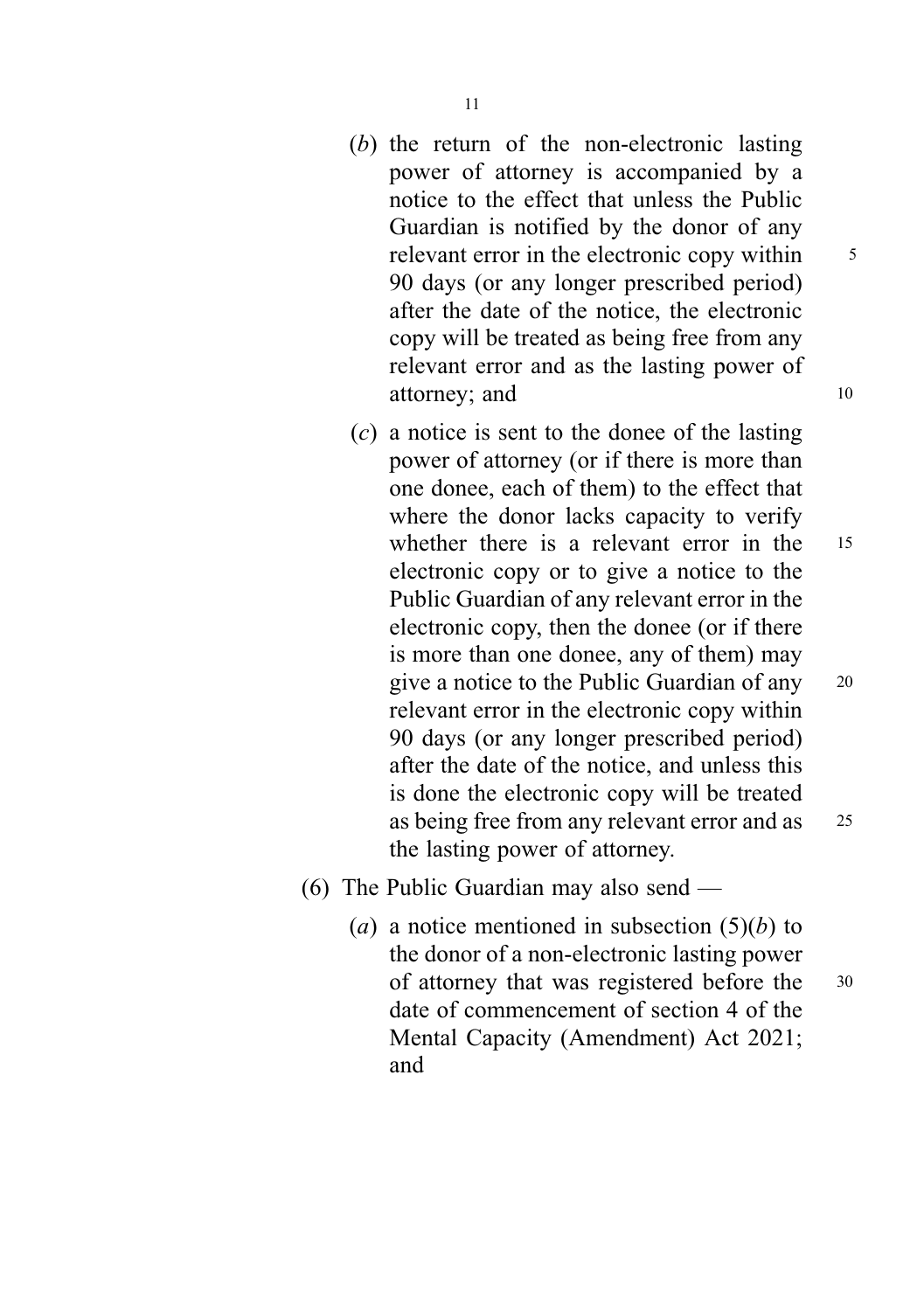- (b) a notice mentioned in subsection  $(5)(c)$  to the donee of such lasting power of attorney (or if there is more than one donee, each of them),
- <sup>5</sup> where
	- (c) the Public Guardian has, before that date, returned the non-electronic lasting power of attorney to its donor or donee (or if there is more than one donee, any of them); and
- <sup>10</sup> (d) the Public Guardian has before or after such return ensured that an electronic copy of the lasting power of attorney (including all the notes attached to it under this Act), that is free from any relevant error, was <sup>15</sup> made and is kept in the electronic transaction system (also called in this section the electronic copy).

(7) The donor of a non-electronic lasting power of attorney who received a notice mentioned in 20 subsection  $(5)(b)$  may within 90 days (or any longer prescribed period) after the date of the notice, give a notice to the Public Guardian of any relevant error in the electronic copy (called in this section a notice of error).

<sup>25</sup> (8) A donee of a non-electronic lasting power of attorney who received a notice mentioned in subsection  $(5)(c)$  may, if the donor of the lasting power of attorney lacks capacity to verify whether there is a relevant error in the electronic copy or to <sup>30</sup> give a notice to the Public Guardian of any relevant error in the electronic copy, within 90 days (or any longer prescribed period) after the date of the notice, give a notice to the Public Guardian of any relevant error in the electronic copy (also called in this section <sup>35</sup> a notice of error).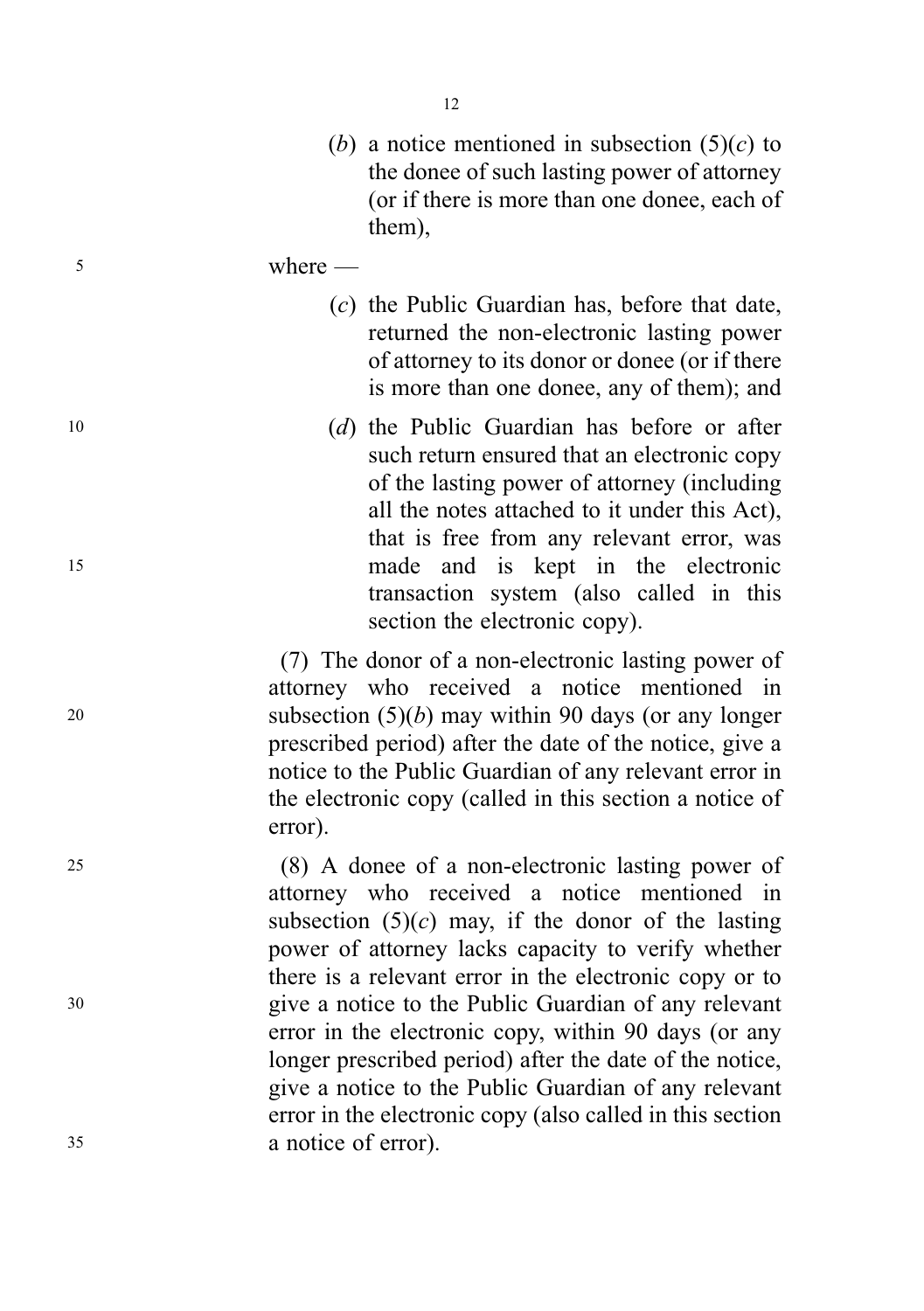(9) A notice of error under subsection (8) must be accompanied by a certificate from a registered medical practitioner verifying the lack of capacity of the donor to carry out any act described in that subsection, or to undertake tasks of a similar nature.  $\frac{5}{5}$ 

(10) On receipt of a notice of error under subsection (7) or (8), the Public Guardian may, if satisfied that there is a relevant error in the electronic copy, rectify the relevant error.

(11) The Public Guardian must give a written notice <sup>10</sup> of the Public Guardian's decision whether or not to rectify the relevant error to the donor and to the donee or (if there is more than one donee) every donee.

(12) Subject to sections 15A and 16A, the electronic copy of a non-electronic lasting power of attorney is <sup>15</sup> treated as being free from any relevant error and as the lasting power of attorney —

- (a) if no notice of error is received by the Public Guardian by the last day of the period mentioned in subsection  $(5)(b)$  or 20  $(c)$ , whichever is the later — on the next day (called in this section the expiry day); or
- (b) if a notice of error is received by the Public Guardian within the period mentioned in 25 subsection  $(5)(b)$  or  $(c)$  —
	- (i) where the Public Guardian decides to rectify the relevant error — on the later of the following:

(A) the expiry day;  $30$ 

- 
- (B) the day on which the Public Guardian rectifies the relevant error; or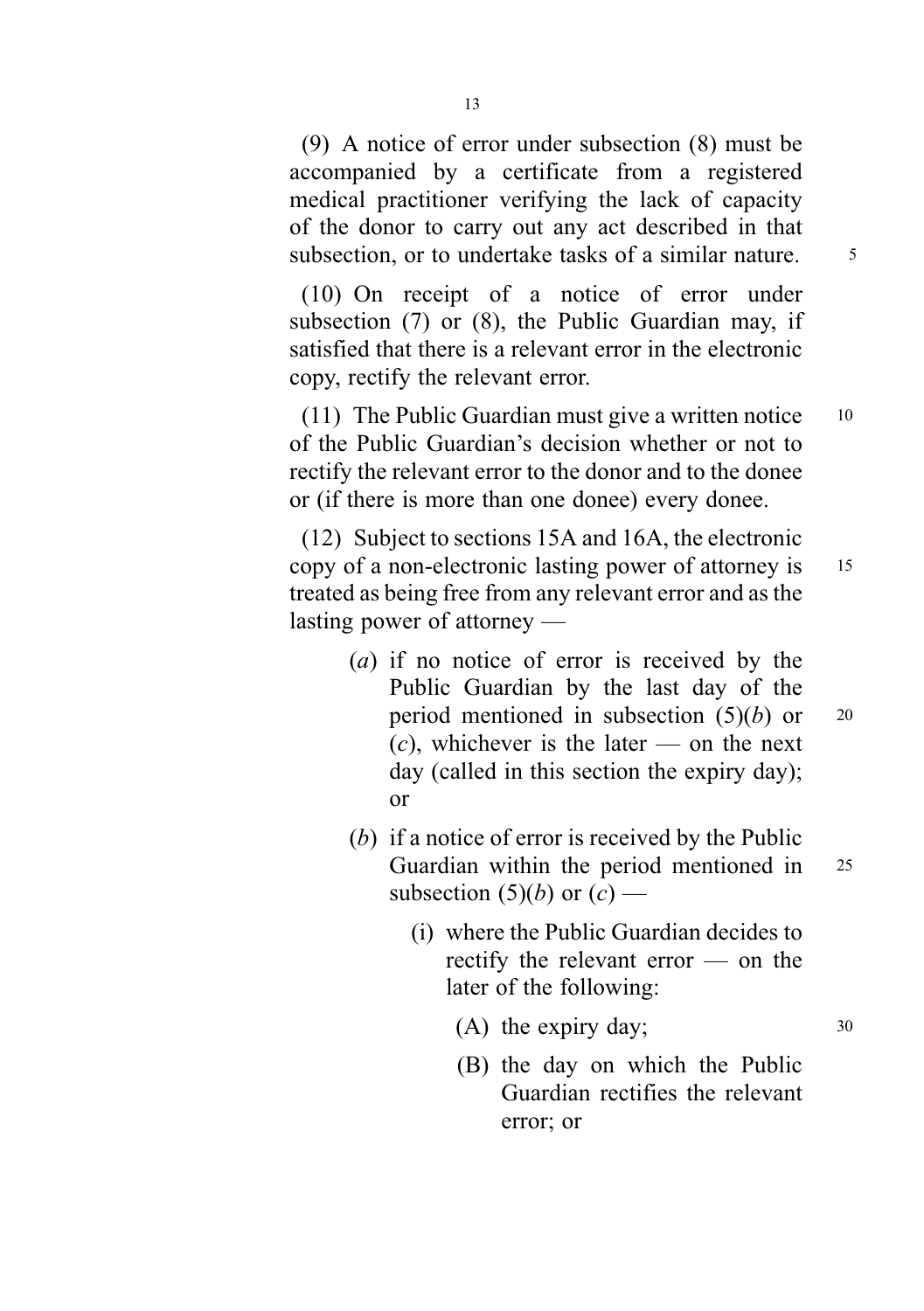- (ii) where the Public Guardian decides not to rectify the relevant error — on the later of the following:
	- (A) the expiry day;
- <sup>5</sup> (B) the day on which the Public Guardian sends the written notice under subsection (11).

(13) To avoid doubt, the treatment of the electronic copy of a non-electronic lasting power of attorney as <sup>10</sup> being free from any relevant error and as the lasting power of attorney under subsection (12) does not affect the rights and obligations of any party under the lasting power of attorney, and the date of registration of the lasting power of attorney remains as the date of <sup>15</sup> registration of the non-electronic lasting power of attorney.

(14) In this section, "relevant error", in relation to an electronic copy of a non-electronic lasting power of attorney, means any disparity or inconsistency <sup>20</sup> between the electronic copy and the lasting power of attorney that is registered by the Public Guardian.".

## Amendment of section 12

5. Section 12 of the principal Act is amended —

- (a) by deleting the words "Part I or II" in subsections (6) and <sup>25</sup> (7) and substituting in each case the words "Part 1 or 2"; and
	- (b) by deleting subsection (9) and substituting the following subsection:

"(9) To avoid doubt, an instrument used to create a <sup>30</sup> lasting power of attorney —

> (a) may itself appoint one or more replacement donees in respect of a particular donee; but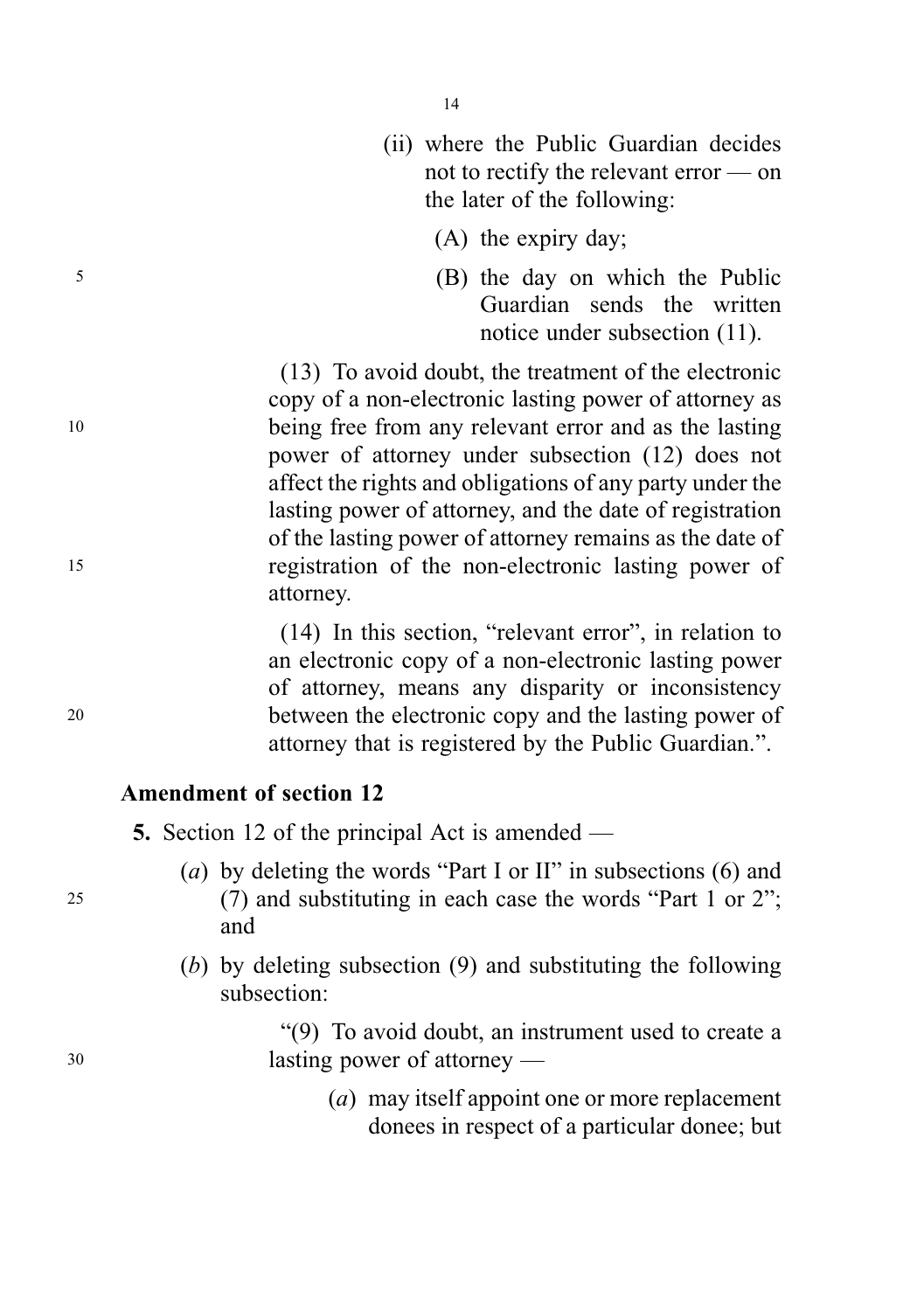(b) cannot itself appoint a person to replace any replacement donee.".

## New section 12A

6. The principal Act is amended by inserting, immediately after section 12, the following section: 5

## "Execution of lasting power of attorney

12A.—(1) On or after the date of commencement of section 6 of the Mental Capacity (Amendment) Act 2021, where a rule of law requires an instrument conferring authority of the kind mentioned in section  $11(1)$  to be a deed, that requirement is met  $10$ by an electronic record in the electronic transaction system if —

- (*a*) the electronic record clearly states on its face that it is intended to be a deed by P;
- (b) P signs the electronic record by applying a secure electronic signature to the electronic record in the <sup>15</sup> electronic transaction system;
- (c) P's signature is attested by a witness who witnesses P's execution of the electronic record; and
- (d) the executed electronic record is delivered as a deed by P.  $20$

(2) Without limiting subsection  $(1)(d)$ , an executed electronic record is treated as having been delivered as a deed by P on P making an application to the Public Guardian to register it as a lasting power of attorney.".

## Amendment of section 13 25

7. Section 13(10) of the principal Act is amended by deleting the words "P's property" and substituting the words "P's personal welfare or property".

## Amendment of section 15

8. Section 15 of the principal Act is amended by inserting, 30 immediately after subsection (8), the following subsection: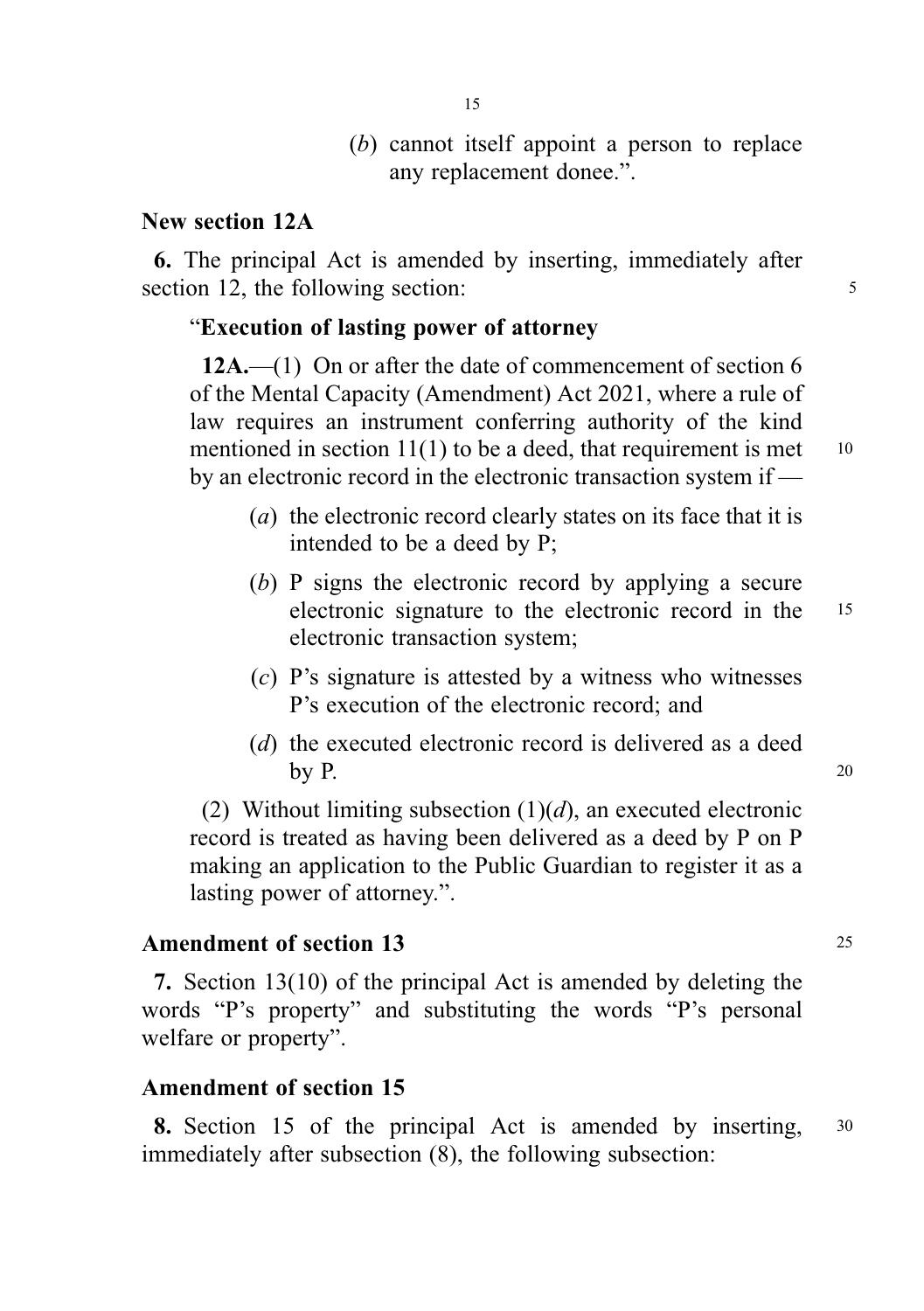16

"(9) A donor who revokes a lasting power of attorney must notify all the following persons that the donor has done so:

- (a) the Public Guardian;
- (b) the donee or (if there is more than one donee) every <sup>5</sup> donee.".

# New section 15A

9. The principal Act is amended by inserting, immediately after section 15, the following section:

# "Rectification by Public Guardian

10 **15A.**—(1) The donor or donee (or if there is more than one donee, any of them) of a non-electronic lasting power of attorney may, at any time after the date an electronic copy of it is treated as being free from any relevant error and as the lasting power of attorney under section 11(12), give a notice to the Public <sup>15</sup> Guardian of any relevant error in the electronic copy.

> (2) The Public Guardian may, upon receipt of any notice mentioned in subsection (1) or on the Public Guardian's own initiative, rectify a relevant error in an electronic copy of a non-electronic lasting power of attorney.

<sup>20</sup> (3) The Public Guardian must give a written notice of any rectification under subsection (2) to the donor and the donee or (if there is more than one donee) every donee of the non-electronic lasting power of attorney.

(4) The Public Guardian must maintain a record of every <sup>25</sup> rectification made under subsection (2).

 $(5)$  In this section —

"electronic copy", in relation to a non-electronic lasting power of attorney, means an electronic copy of the lasting power of attorney caused to be made and kept in <sup>30</sup> the electronic transaction system by the Public Guardian;

> "relevant error", in relation to an electronic copy of a non-electronic lasting power of attorney, means any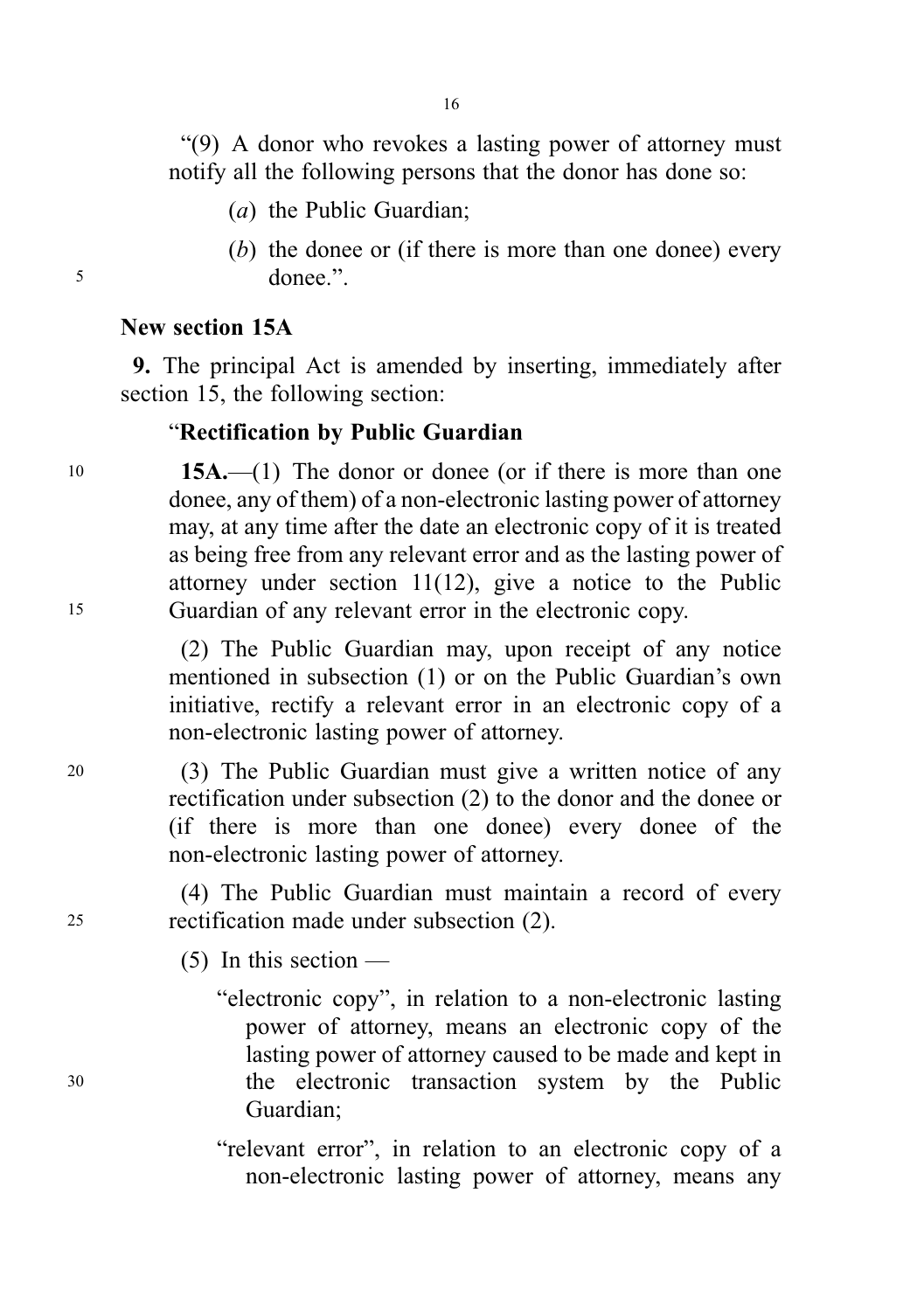disparity or inconsistency between the electronic copy and the lasting power of attorney that is registered by the Public Guardian.".

## New section 16A

10. The principal Act is amended by inserting, immediately after 5 section 16, the following section:

# "Protection of donees and others if electronic copy of lasting power of attorney has relevant error

16A.—(1) If an electronic copy of a non-electronic lasting power of attorney has a relevant error, a donee of the lasting <sup>10</sup> power of attorney who does an act in reliance on the electronic copy without knowing of the relevant error does not incur any liability to P or to any other person, by reason only of the relevant error.

(2) If an electronic copy of a non-electronic lasting power of <sup>15</sup> attorney has a relevant error, a person who deals or otherwise transacts in good faith with the donee without knowing of the relevant error is entitled to rely on the electronic copy in relation to that dealing or transaction.

(3) In this section, where 2 or more donees are appointed <sup>20</sup> under a non-electronic lasting power of attorney, a reference to the donee is a reference to all or any of the donees.

 $(4)$  In this section —

"electronic copy", in relation to a non-electronic lasting power of attorney, means — 25

- (a) an electronic copy of the lasting power of attorney that is treated as being free from any relevant error and as the lasting power of attorney under section 11(12); or
- (b) where the electronic copy mentioned in <sup>30</sup> paragraph  $(a)$  has been rectified by the Public Guardian under section 15A(2), the electronic copy so rectified;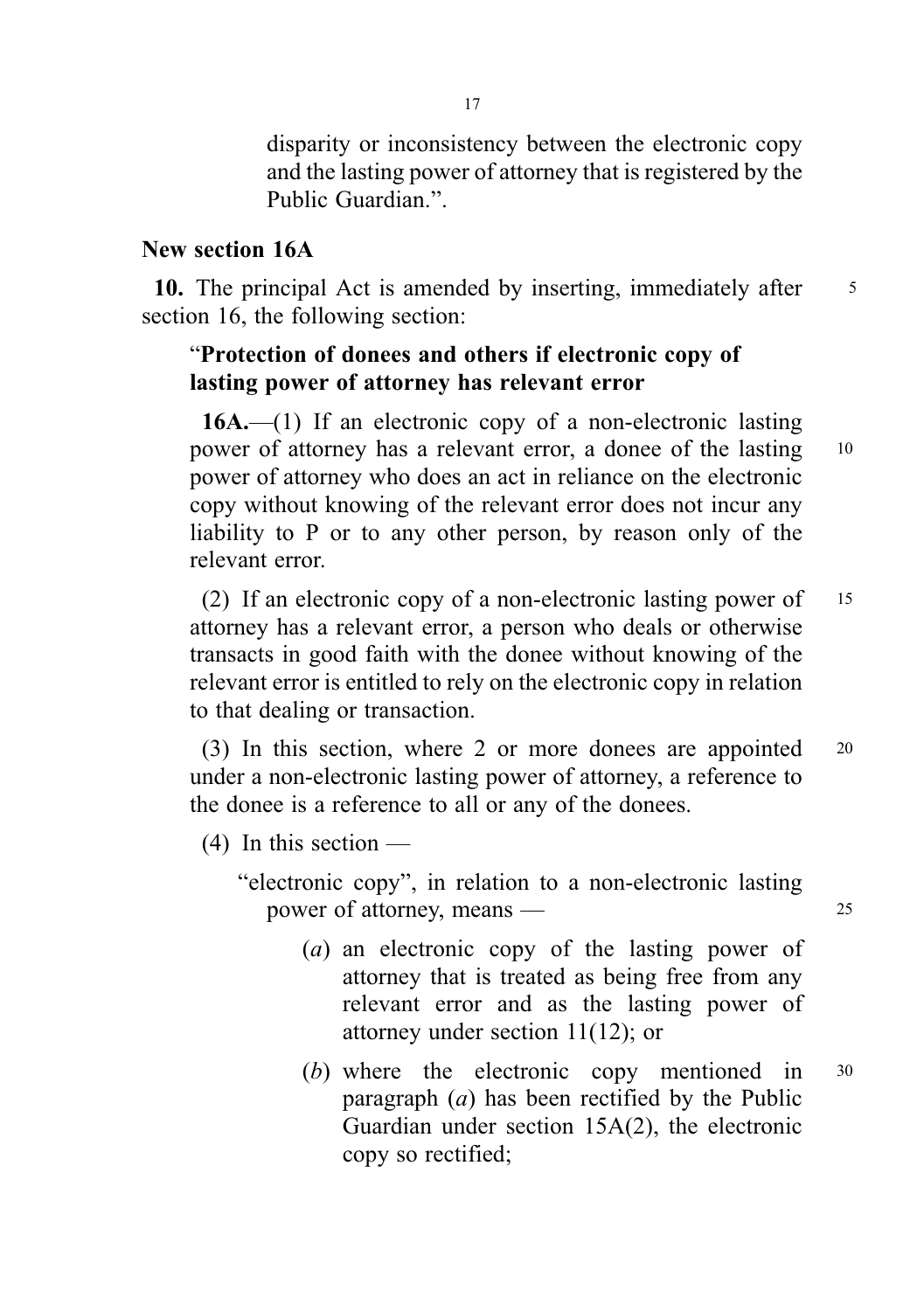"relevant error", in relation to an electronic copy of a non-electronic lasting power of attorney, means any disparity or inconsistency between the electronic copy and the lasting power of attorney that is registered by the <sup>5</sup> Public Guardian.".

## Amendment of section 31

11. Section 31(1) of the principal Act is amended by deleting the full-stop at the end of paragraph  $(k)$  and substituting a semi-colon, and by inserting immediately thereafter the following paragraph:

<sup>10</sup> "(l) establishing and maintaining the electronic transaction system.".

## New section 31A

12. The principal Act is amended by inserting, immediately after section 31, the following section:

# <sup>15</sup> "Public Guardian may interview donor

31A.—(1) If on receiving an application to register an instrument purporting to create a lasting power of attorney, the Public Guardian has reasonable cause to suspect that fraud or undue pressure was used to induce a person ("P") to  $-$ 

- <sup>20</sup> (a) execute the instrument; or
	- (b) execute the instrument to appoint a particular person as P's donee,

the Public Guardian or an authorised officer mentioned in section 30(3) may require P to appear before the Public <sup>25</sup> Guardian or the authorised officer (as the case may be) at any reasonable time and at any convenient place.

(2) The Public Guardian or authorised officer may interview P to ascertain whether any fraud or undue pressure was used to induce P to do either of the acts mentioned in subsection  $(1)(a)$ 30 or  $(b)$ .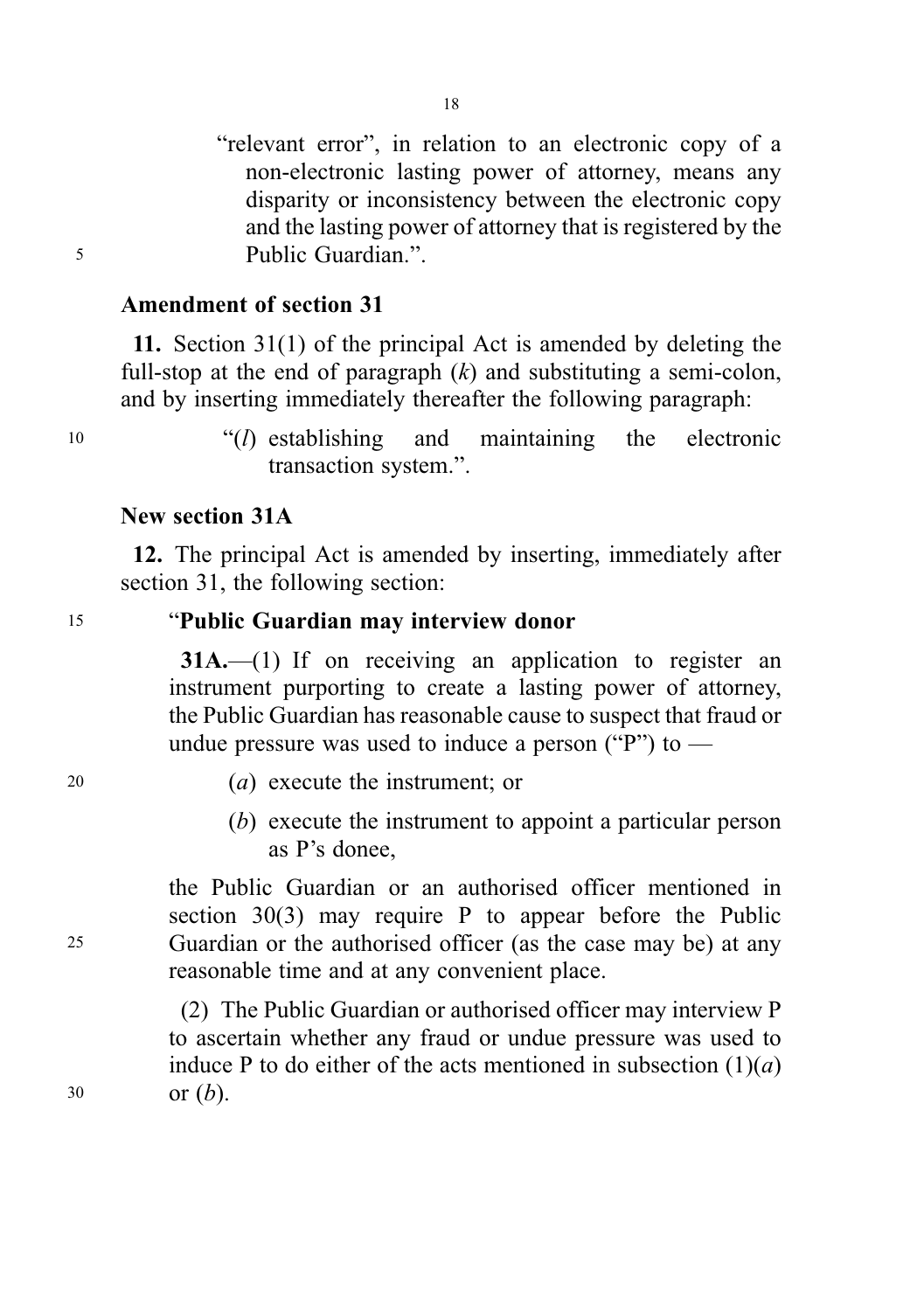(3) Where the Public Guardian has reason to suspect that fraud or undue pressure has been used to induce P to execute an instrument to appoint a particular person as P's donee, the Public Guardian may disclose to P the following information:

- (*a*) the number of lasting powers of attorney under which  $\frac{5}{5}$ that person is appointed as donee;
- (b) the number of applications pending for the registration of an instrument that appoints that person as a donee under the instrument.".

# New section  $32A$  10

13. The principal Act is amended by inserting, immediately after section 32, the following section:

## "Evidence of transaction with Public Guardian

 $32A$ .—(1) Despite any other written law or rule of law, any document prepared by the Public Guardian that — 15

- (a) consists of information reproduced or extracted from any original document; and
- (b) contains a statement by the Public Guardian that the information is a true reproduction or extract of the original document, <sup>20</sup>

is in any proceedings admissible in evidence in place of and to the same extent as the original document, unless evidence to the contrary is adduced.

(2) A copy of an instrument certified by the Public Guardian under paragraph 11 of the First Schedule to be a true copy of the 25 original instrument registered to create a lasting power of attorney is —

- (a) evidence of the contents of the original instrument on the date and time specified on that copy; and
- (b) evidence of the registration of the instrument by the <sup>30</sup> Public Guardian on the date and time specified on that copy.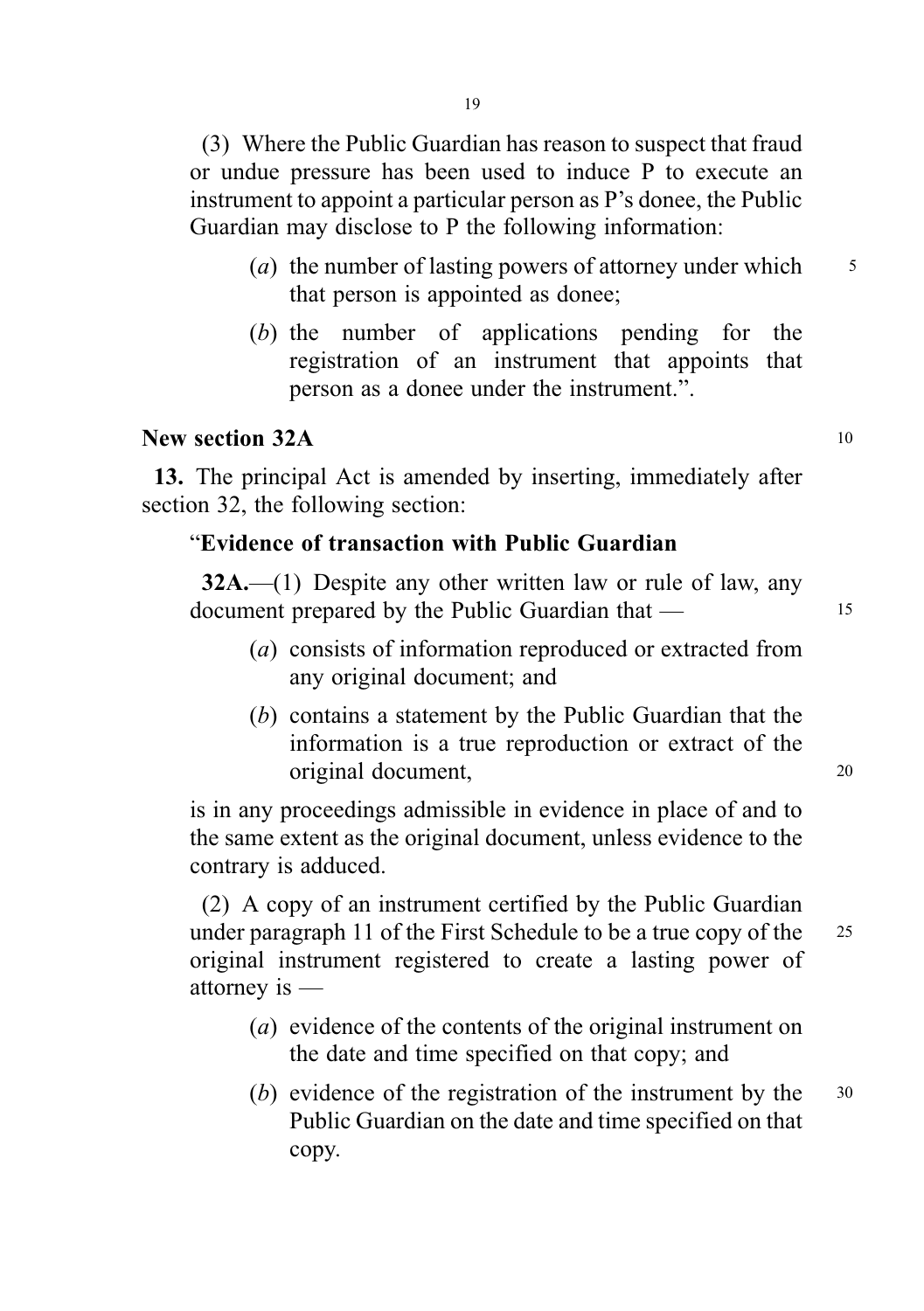(3) In this section, "original document" means a document that is filed or lodged with, submitted to, or issued by, the Public Guardian.".

## New section 33A

<sup>5</sup> 14. The principal Act is amended by inserting, immediately after section 33, the following section:

## "Rectification or updating on Public Guardian's initiative

33A.—(1) The Public Guardian may rectify or update any particulars or document in a register kept by the Public <sup>10</sup> Guardian, if the Public Guardian is satisfied that —

- (a) there is an error or a defect in the particulars or document arising from any grammatical, typographical or similar mistake; or
- (b) there is evidence of a conflict between the particulars <sup>15</sup> of a person and —
	- (i) any other information in the register relating to that person; or
- (ii) any other information relating to that person obtained from any Singapore public sector <sup>20</sup> agency that may be prescribed.

(2) Before the Public Guardian rectifies or updates a register under subsection (1), the Public Guardian must, except under prescribed circumstances, give written notice to the person whose particulars or document is to be rectified or updated of the <sup>25</sup> Public Guardian's intention to do so, and state in the notice —

- (a) the reasons for and details of the proposed rectification or updating to be made to the register; and
- (b) the date by which any written objection to the <sup>30</sup> proposed rectification or updating must be delivered to the Public Guardian, being a date at least 14 days (or any longer prescribed period) after the date of the notice.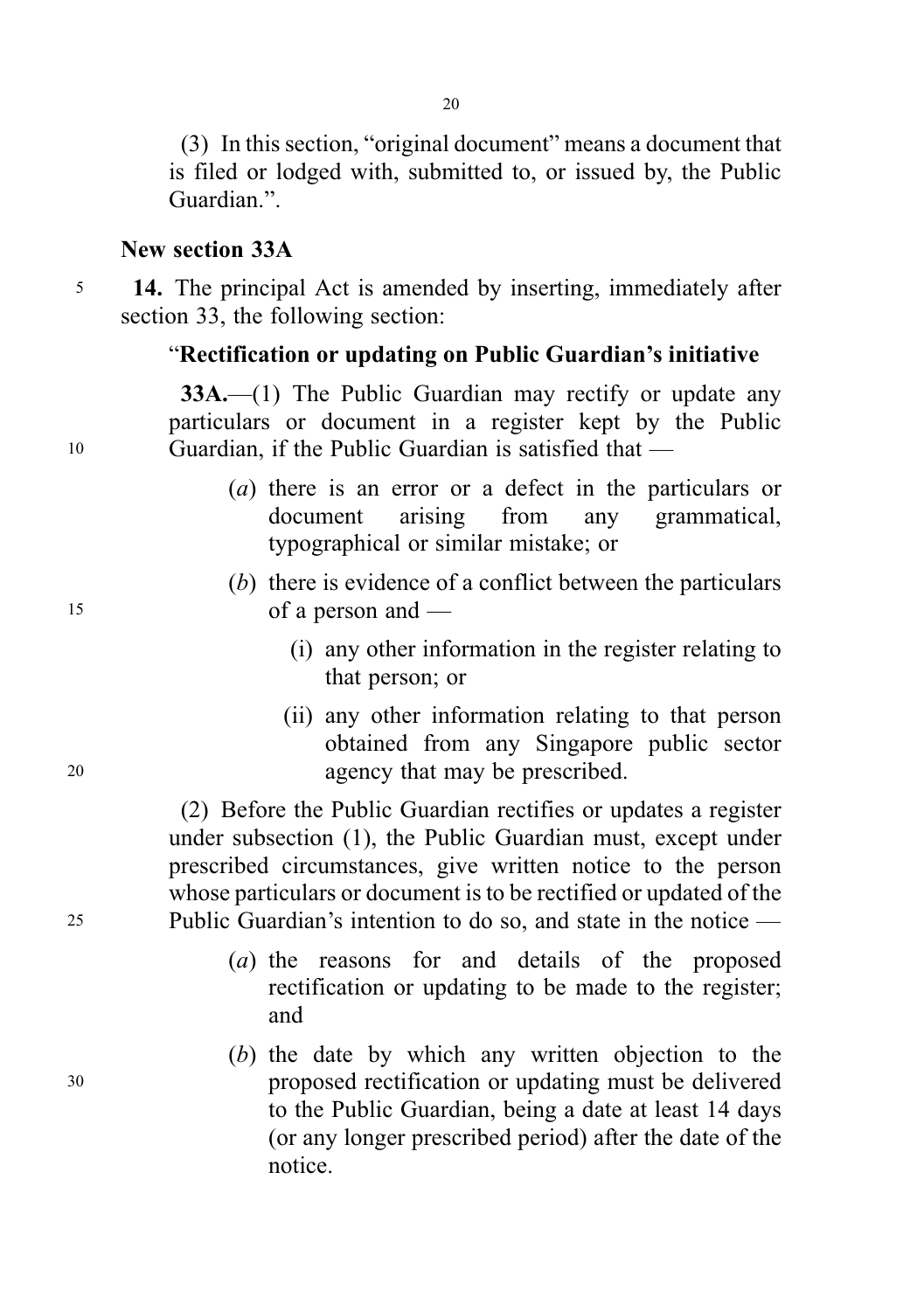(3) The person notified under subsection (2) may deliver to the Public Guardian, not later than the date specified under subsection  $(2)(b)$ , a written objection to the proposed rectification or updating of the register.

(4) The Public Guardian must not rectify or update the register  $\frac{5}{5}$ if the Public Guardian receives a written objection under subsection (3) to the proposed rectification or updating of the register by the date specified under subsection  $(2)(b)$ , unless the Public Guardian is satisfied that the objection is frivolous or vexatious or has been withdrawn. 10

(5) The Public Guardian may rectify or update the register if the Public Guardian does not receive a written objection under subsection (3) by the date specified under subsection  $(2)(b)$ .

(6) The Public Guardian may include such notation as the Public Guardian thinks fit on a register for the purposes of 15 providing information relating to any error or defect in any particulars or document in the register, and may remove such notation if the Public Guardian is satisfied that it no longer serves any useful purpose.

(7) Despite anything in this section, the Public Guardian may, <sup>20</sup> if the Public Guardian is satisfied that there is any error or defect in any particulars or document in a register, by written notice, request that the person to which the particulars or document relates take such steps within such time as the Public Guardian may specify to ensure that the error or defect is rectified. 25

 $(8)$  In this section —

"document" does not include a lasting power of attorney;

"register" means —

- (a) a register of lasting powers of attorney;
- (b) a register of orders appointing deputies; or  $30$
- (c) a register of professional deputies.".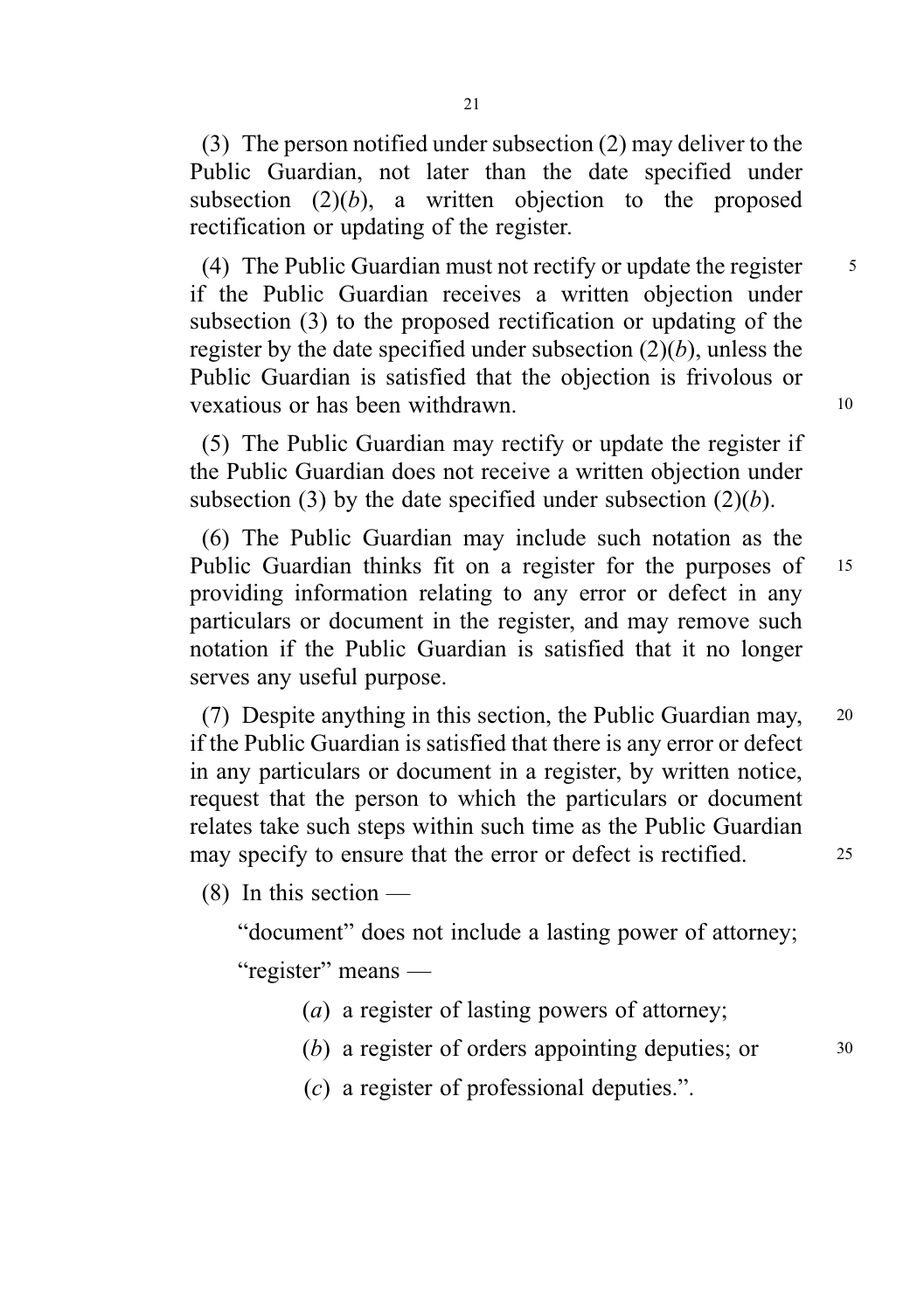## New section 43C

15. The principal Act is amended by inserting, immediately after section 43B, the following section:

## "Service of documents

<sup>5</sup> 43C.—(1) A document that is permitted or required by this Act to be served by the Public Guardian on a person may be served as described in this section.

(2) This section does not apply to documents to be served in proceedings in court for an offence or any other matter under this <sup>10</sup> Act.

> (3) Subject to subsections  $(2)$ ,  $(6)$ ,  $(7)$ ,  $(8)$  and  $(9)$ , a document may be served on an individual —

- (a) by giving it to the individual personally;
- (b) by sending it by prepaid registered post or ordinary <sup>15</sup> post to the address specified by the individual for the service of documents or, if no address is so specified, the individual's residential address or business address;
- (c) by leaving it at the individual's residential address <sup>20</sup> with an adult person apparently residing there, or at the individual's business address with an adult person apparently employed there;
- (d) by affixing a copy of the document in a conspicuous place at the individual's residential address or <sup>25</sup> business address;
	- (e) by sending it by fax to the fax number given by the individual as the fax number for the service of documents under this Act;
- (f) by sending it by email to the individual's email <sup>30</sup> address; or
	- (g) by sending it to the individual's account with the electronic transaction system and notifying the individual of this fact by —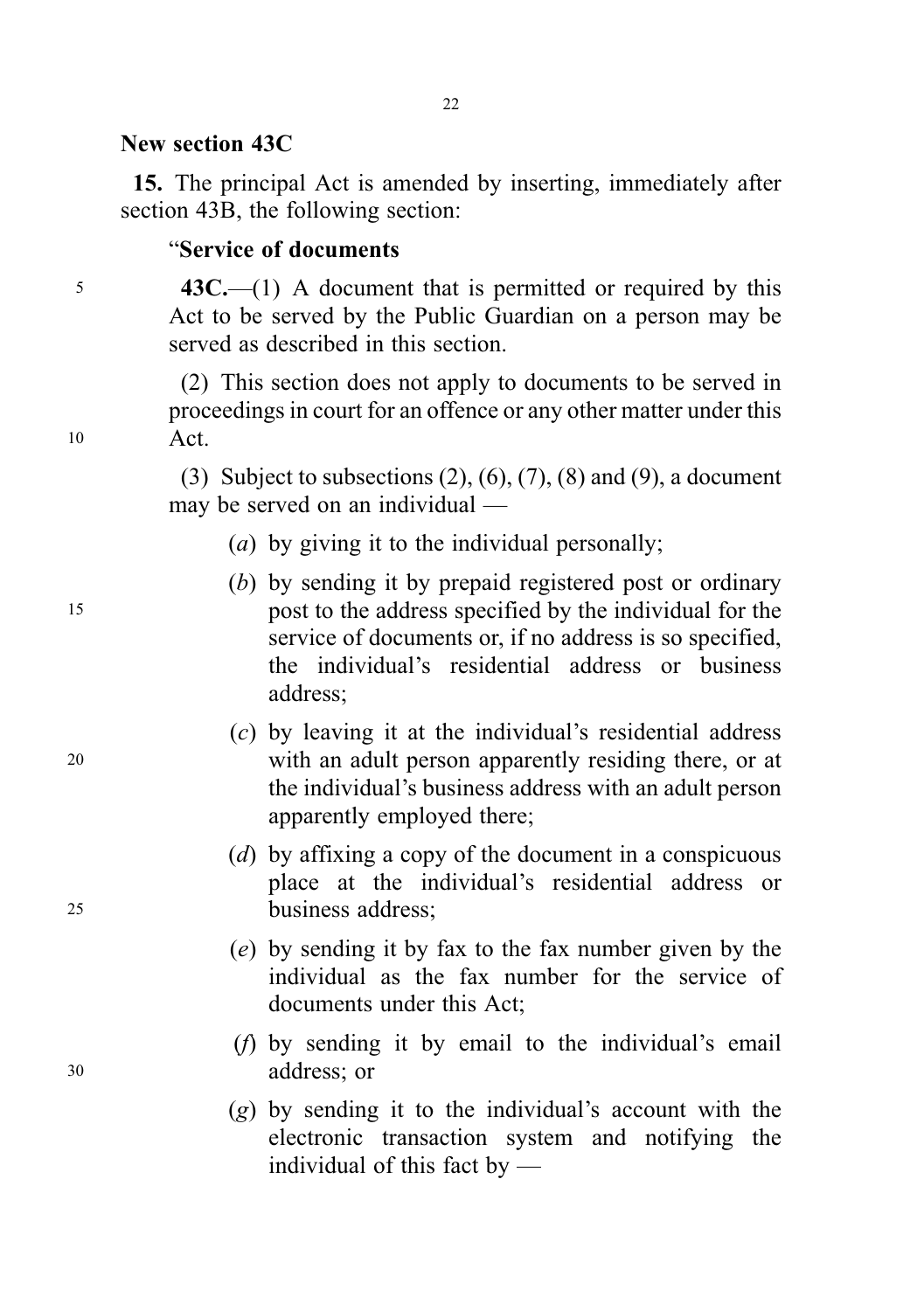- (i) email to the individual's email address; or
- (ii) an electronic notice to the individual's mobile telephone number via short message service.

(4) Subject to subsections  $(2)$ ,  $(6)$ ,  $(7)$ ,  $(8)$  and  $(9)$ , a document may be served on a partnership (other than a limited liability 5 partnership) —

- (a) by giving it to any partner or other similar officer of the partnership;
- (b) by leaving it at, or by sending it by prepaid registered post or ordinary post to, the partnership's business <sup>10</sup> address;
- (c) by sending it by fax to the fax number used at the partnership's business address;
- (d) by sending it by email to the partnership's email address; or 15
- (e) by sending it to the partnership's account with the electronic transaction system and notifying the partnership of this fact by —
	- (i) email to the partnership's email address; or
	- (ii) an electronic notice to the partnership's mobile <sup>20</sup> telephone number via short message service.

(5) Subject to subsections  $(2)$ ,  $(6)$ ,  $(7)$ ,  $(8)$  and  $(9)$ , a document may be served on a body corporate (including a limited liability partnership) or an unincorporated association —

- (a) by giving it to the secretary or other similar officer of  $25$ the body corporate or unincorporated association, or the limited liability partnership's manager;
- (b) by leaving it at, or by sending it by prepaid registered post or ordinary post to, the body corporate's or unincorporated association's registered office or <sup>30</sup> principal office in Singapore;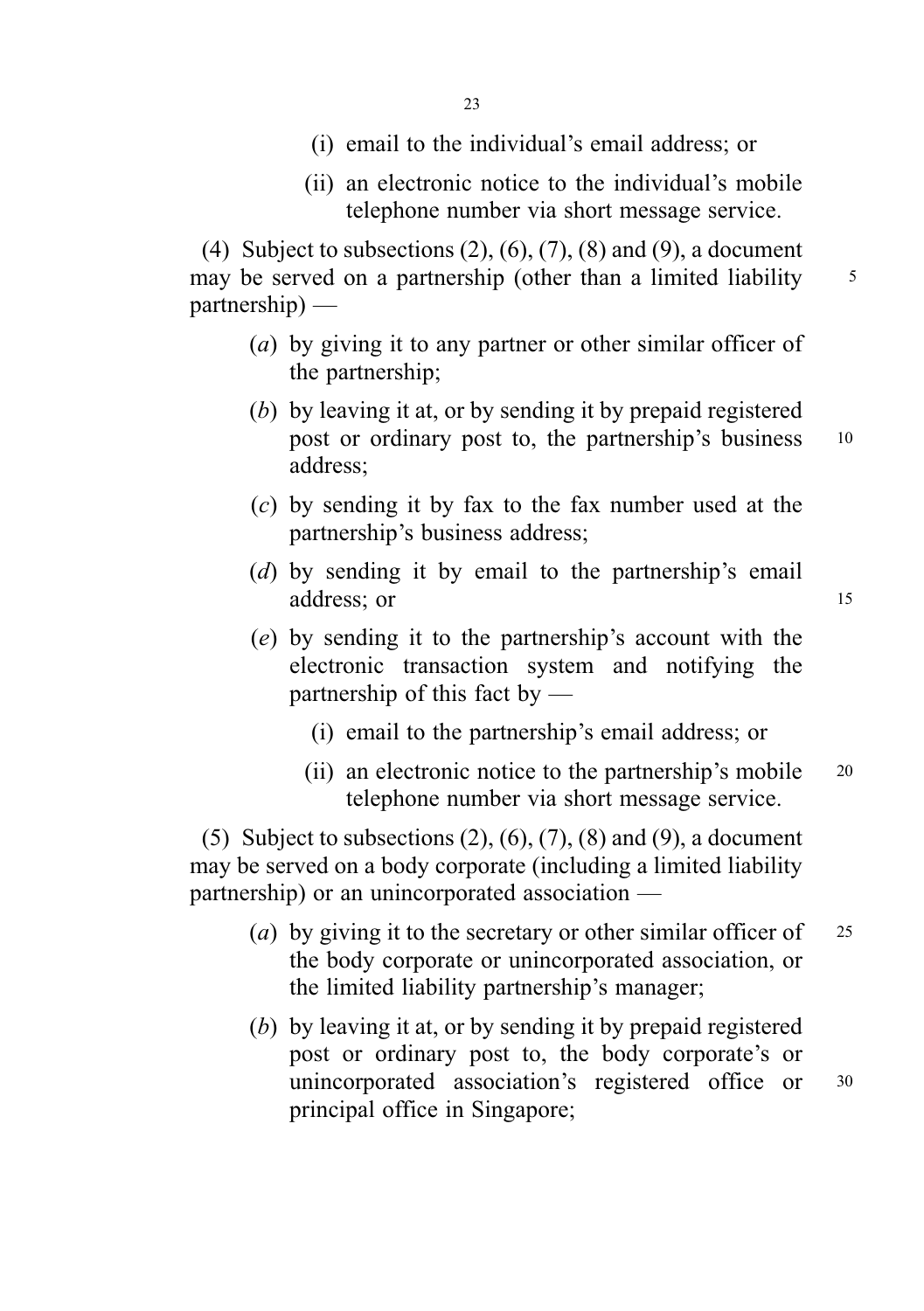- (c) by sending it by fax to the fax number used at the body corporate's or unincorporated association's registered office or principal office in Singapore;
- (d) by sending it by email to the body corporate's or <sup>5</sup> unincorporated association's email address; or
- (e) by sending it to the body corporate's or unincorporated association's account with the electronic transaction system and notifying the body corporate or unincorporated association of this fact  $10$  by —
	- (i) email to the body corporate's or unincorporated association's email address; or
- (ii) an electronic notice to the body corporate's or unincorporated association's mobile telephone <sup>15</sup> number via short message service.

(6) A document may only be served on a person by sending it to the person's account with the electronic transaction system and notifying the person of this fact by an electronic notice to the person's mobile telephone number via short message service 20 under subsection  $(3)(g)(ii)$ ,  $(4)(e)(ii)$  or  $(5)(e)(ii)$  if the person  $has$  —

- (a) given written consent to the Public Guardian to serve any document using that manner of service; and
- (b) provided the person's mobile telephone number to the <sup>25</sup> Public Guardian for this purpose.

(7) Where a person has given the person's written consent to the Public Guardian under subsection  $(6)(a)$  and provided the person's mobile telephone number to the Public Guardian under subsection  $(6)(b)$ , and there is a change to the person's mobile <sup>30</sup> telephone number, the person must, as soon as practicable but not later than the prescribed period, give notice to the Public Guardian of such change in any manner and form that the Public Guardian requires.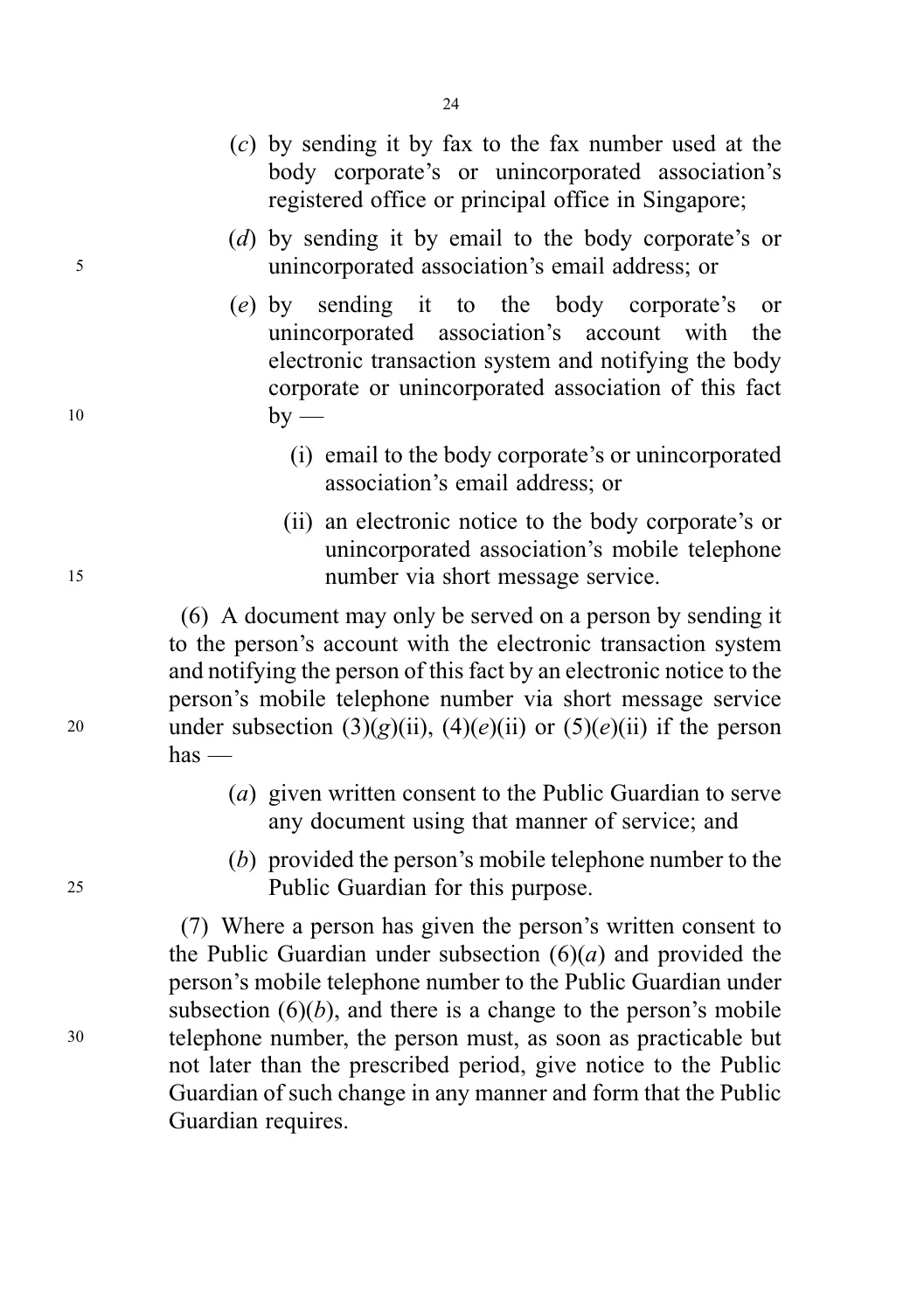(8) Each of the following notices may not be served by sending it to the person's account with the electronic transaction system and notifying the person of this fact by an electronic notice to the person's mobile telephone number via short message service under subsection  $(3)(g)(ii)$ ,  $(4)(e)(ii)$  or 5  $(5)(e)(ii)$ :

- (a) a notice under section  $11(5)(b)$  or (c);
- (b) a notice under paragraph 5 of the First Schedule;
- (c) a notice of cancellation of registration of an instrument as a lasting power of attorney under 10 paragraph 12(2) of the First Schedule;
- (d) a notice to inform a person of the Public Guardian's refusal to register the person as a professional deputy under section 25A;
- (e) a notice of intention to cancel the registration of a <sup>15</sup> professional deputy under section 25A(5);
- (f) a notice of intention to rectify a register under section 33A(2).

(9) The notices mentioned in subsection  $(8)(a)$  and  $(c)$  to  $(f)$ may not be served by ordinary post.

(10) Service of a document on a person under this section takes effect —

- (*a*) if the document is sent by prepaid registered post on the second day after the day the document was posted (even if it is returned undelivered); <sup>25</sup>
- (b) if the document is sent by fax and a notification of successful transmission is received — on the day of the transmission;
- (c) if the document is sent by email at the time that the email becomes capable of being retrieved by the <sup>30</sup> person at the email address of the person; or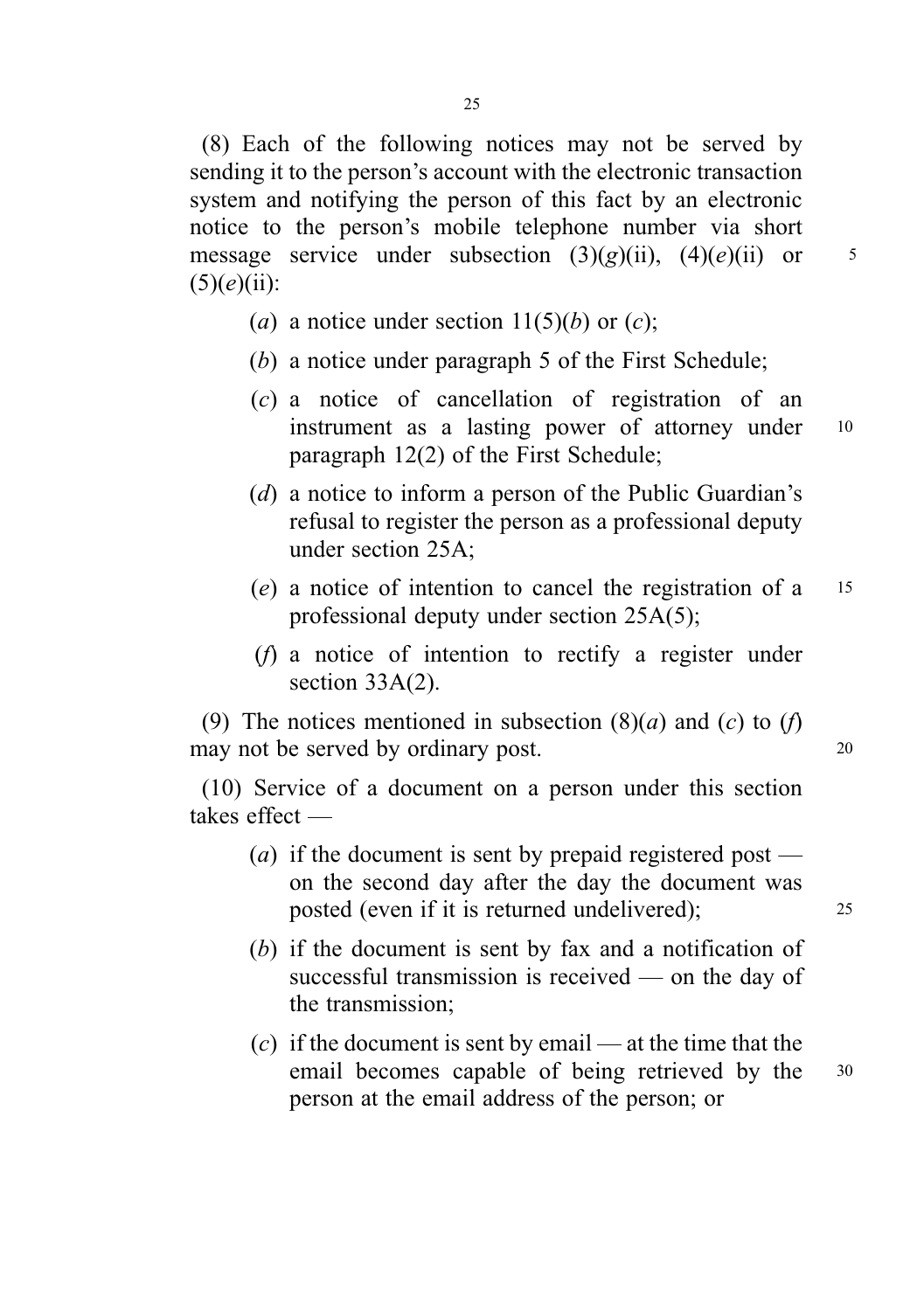|    | (d) if the document is sent to the person's account with<br>the electronic transaction system — at the time when<br>an electronic record of the document reaches the<br>person's account.                                                                                |
|----|--------------------------------------------------------------------------------------------------------------------------------------------------------------------------------------------------------------------------------------------------------------------------|
| 5  | $(11)$ In this section —                                                                                                                                                                                                                                                 |
|    | "business address" means —                                                                                                                                                                                                                                               |
|    | $(a)$ in the case of an individual, the individual's<br>usual or last known place of business in<br>Singapore; and                                                                                                                                                       |
| 10 | $(b)$ in the case of a partnership (other than a limited<br>liability partnership), the partnership's principal<br>or last known place of business in Singapore;                                                                                                         |
| 15 | "email address" means the last email address given by the<br>addressee concerned to the Public Guardian as the email<br>address for the service of documents under this Act;                                                                                             |
| 20 | "mobile telephone number" means the last mobile<br>telephone number given by the addressee concerned to<br>the Public Guardian as the mobile telephone number for<br>service of an electronic notice<br>under<br>the<br>subsection (3)(g)(ii), (4)(e)(ii) or (5)(e)(ii); |
|    | "person", in respect of which a document may be served,<br>a partnership and<br>an unincorporated<br>includes<br>association;                                                                                                                                            |
| 25 | "residential address" means an individual's usual or last<br>known place of residence in Singapore.".                                                                                                                                                                    |
|    | <b>Amendment of section 46</b>                                                                                                                                                                                                                                           |
|    | <b>16.</b> Section 46 of the principal Act is amended —                                                                                                                                                                                                                  |
|    | (a) by deleting the word "and" at the end of subsection $(2)(a)$ ;                                                                                                                                                                                                       |

(b) by deleting the full-stop at the end of paragraph  $(b)$  of <sup>30</sup> subsection (2) and substituting a semi-colon, and by inserting immediately thereafter the following paragraphs: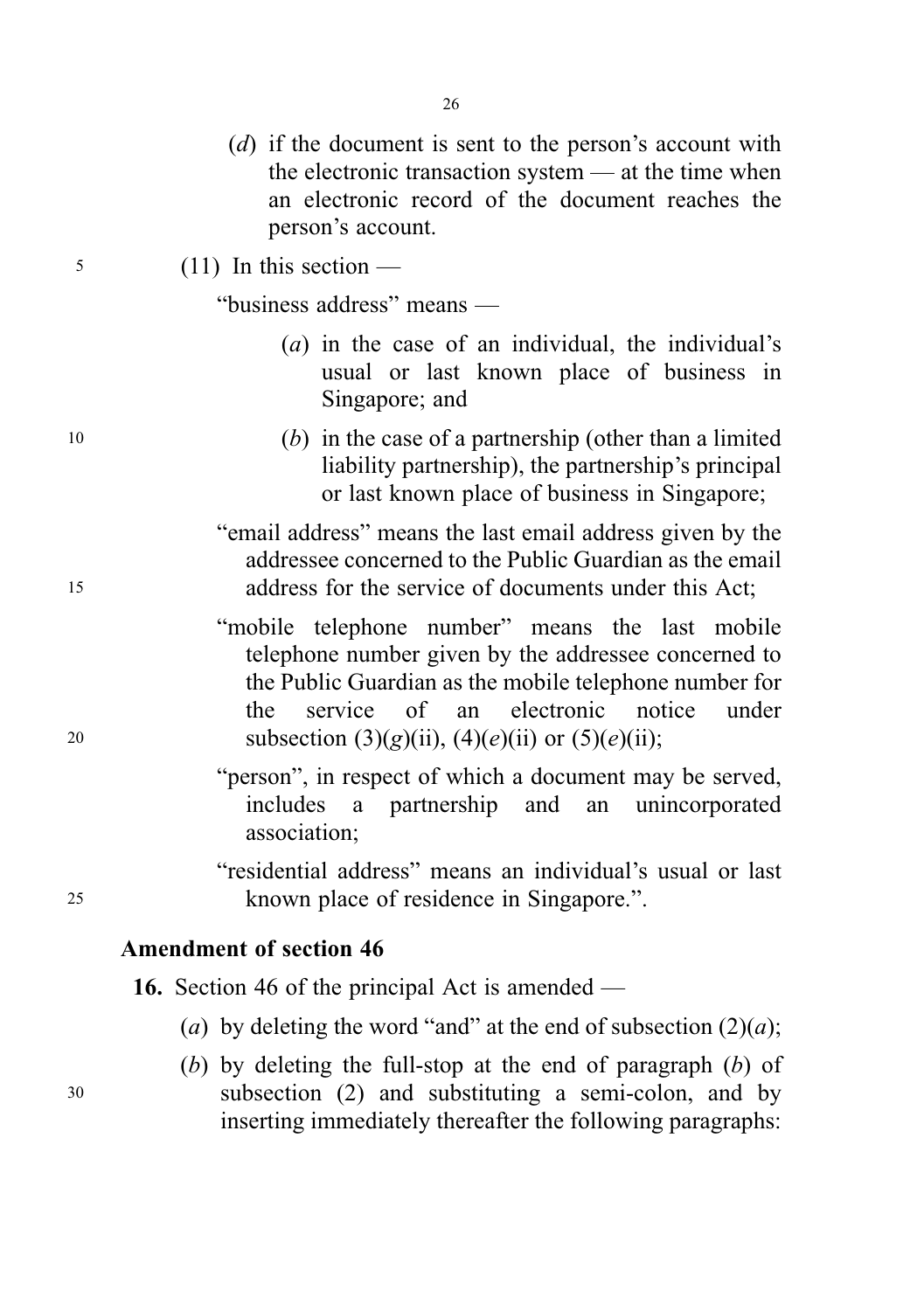- " $(c)$  prescribe the form and manner in which any prescribed notice is required to be given by any person to the Public Guardian, or to be given by a donor to a donee or vice versa; 5
	- (*d*) prescribe the persons who may be given access by the Public Guardian to view a lasting power of attorney on the electronic transaction system or obtain any information on any particular lasting <sup>10</sup> power of attorney, and the requirements that must be satisfied before the Public Guardian may give such access or information, as the case may be; and
	- (e) contain such supplementary and incidental <sup>15</sup> provisions as appear to the Minister to be appropriate for carrying out the purposes of Part IIIA."; and
- (c) by inserting, immediately after subsection (2), the following subsection: 20

"(3) For the purposes of subsection  $(2)(c)$ , a different form and manner may be prescribed for any notice to be given to the Public Guardian or donor or donee under different circumstances.".

# Repeal and re-enactment of First Schedule 25

17.—(1) The First Schedule to the principal Act is repealed and the following Schedule substituted therefor: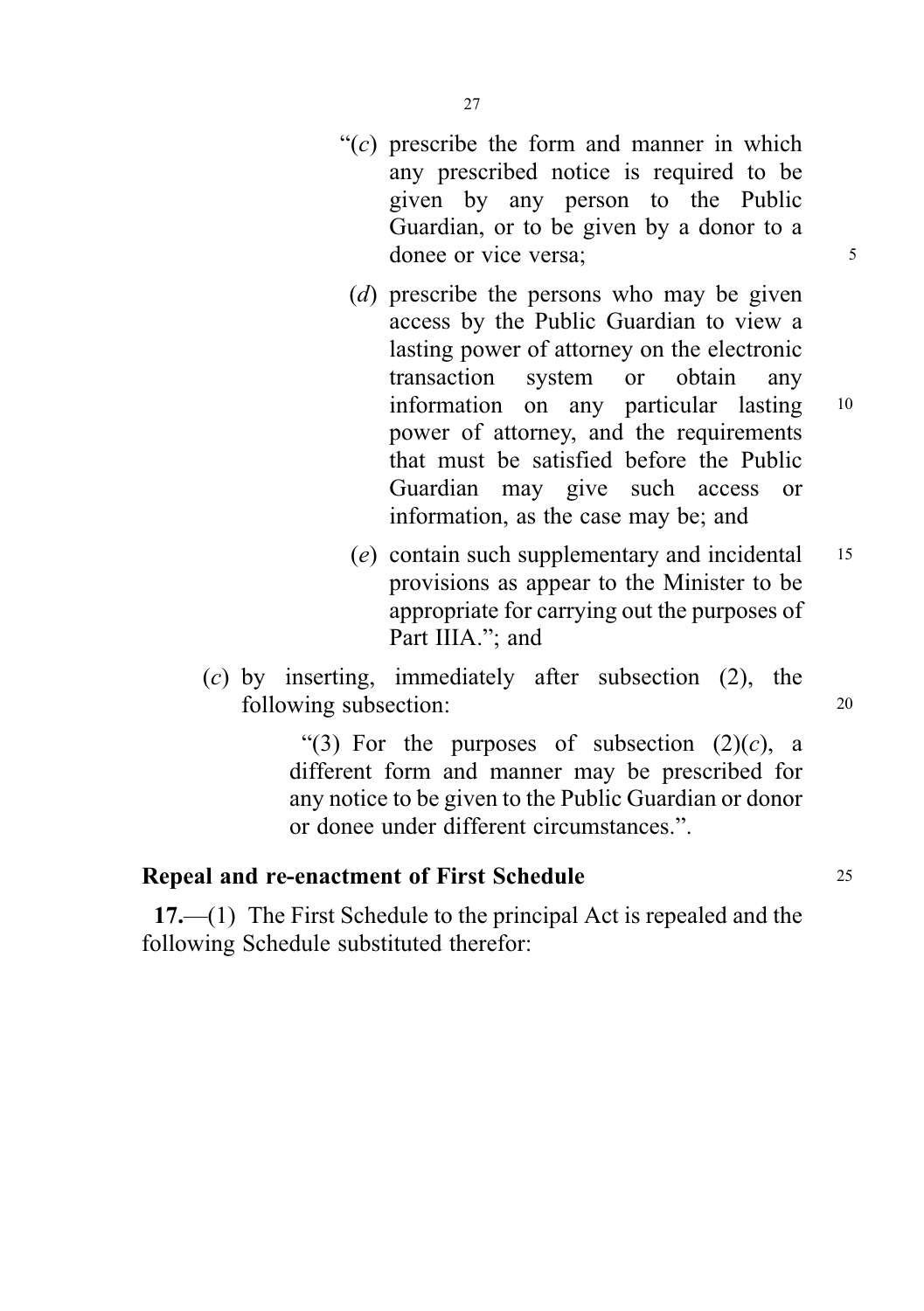## "FIRST SCHEDULE

Sections 11(2), (2A) and (3), 12(6) and (7), 16(1), 32A(2), 43C(8) and 45

### LASTING POWERS OF ATTORNEY: FORMALITIES

### 5 PART 1

### MAKING INSTRUMENTS

### General requirements as to making instruments

1.—(1) An instrument is not made in accordance with this Schedule unless —

10 (a) subject to paragraph  $3$  —

- (i) it is made using the electronic transaction system and is in the prescribed form provided in the electronic transaction system; or
- (ii) in a case where section  $11(2A)$  applies it is in any of the 15 forms provided at the prescribed website;
	- (b) it complies with paragraph 2:
	- (c) the donor executes the instrument in the presence of a witness, who must be a person mentioned in paragraph  $2(1)(e)$ , and must attest the donor's execution of the instrument; and
- 20 (d) all the prescribed requirements in connection with its execution are satisfied.

(2) Regulations made under section 46 may make different provision according to whether —

- (a) the instrument relates to personal welfare or to property and affairs 25 (or to both); or
	- (b) only one or more than one donee is to be appointed (and if more than one, whether jointly or jointly and severally).

### Requirements as to content of instruments

 $2-1$ ) The instrument must include —

30 (a) the information specified in any of the forms mentioned in paragraph  $1(1)(a)$  about the purpose of the instrument and the effect of a lasting power of attorney;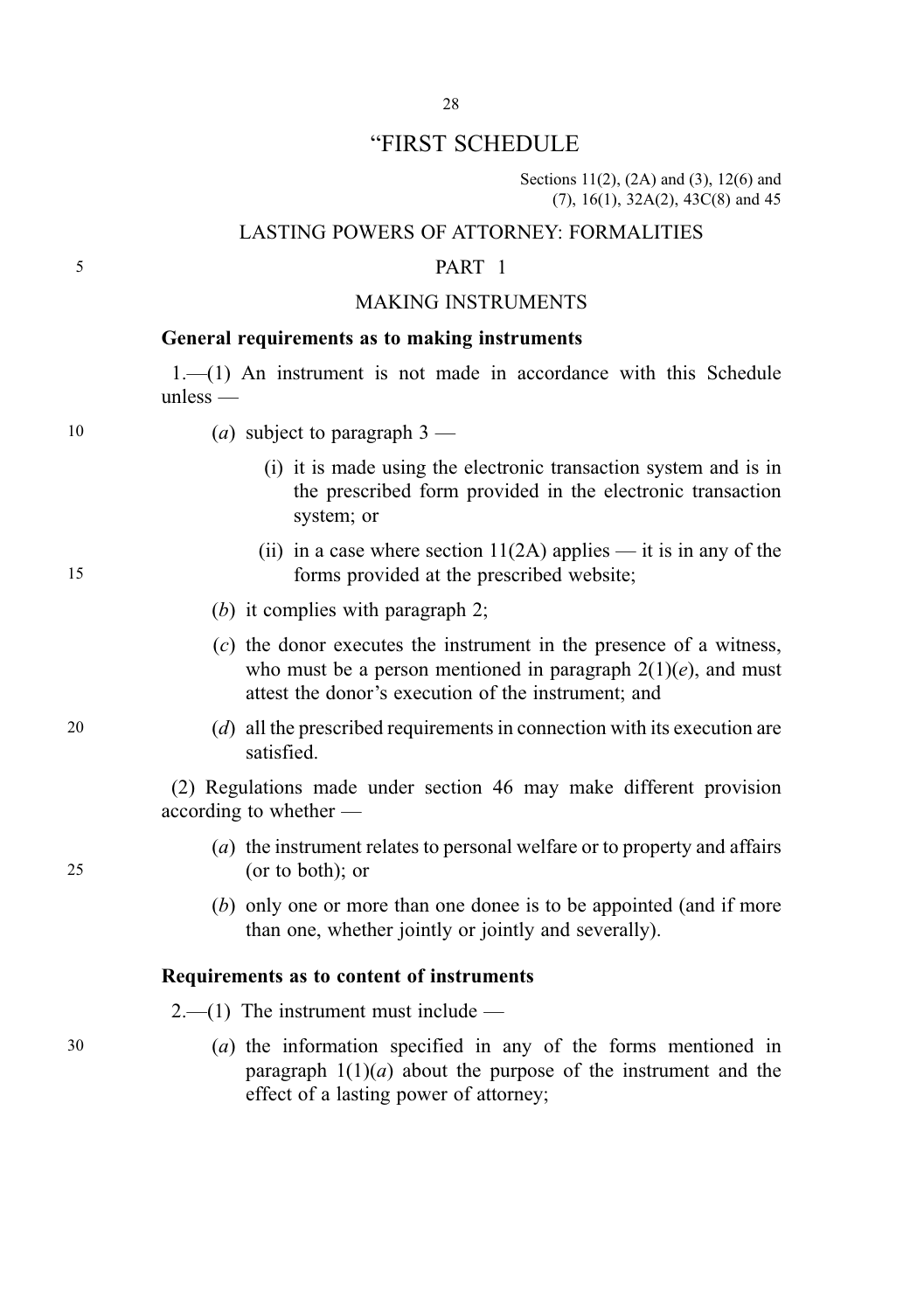- $(b)$  a statement by the donor to the effect that the donor
	- (i) has read the information mentioned in sub-paragraph  $(a)$ (or has had it read to the donor); and
	- (ii) intends the authority conferred under the instrument to mean authority to make decisions on the donor's behalf in 5 circumstances where the donor no longer has capacity;
- (c) a statement by the donee (or if there is more than one donee, each of them) to the effect that the donee —
	- (i) has read the information mentioned in sub-paragraph  $(a)$ (or has had it read to the donee); and 10
	- (ii) understands the duties imposed on a donee of a lasting power of attorney under sections 3 (the principles) and 6 (best interests);
- $(d)$  a statement by the replacement donee (if any) or if there is more than one replacement donee, each of them, to the effect that the 15 replacement donee —
	- (i) has read the information mentioned in sub-paragraph  $(a)$ (or has had it read to the replacement donee); and
	- (ii) understands the duties imposed on a donee of a lasting power of attorney under sections 3 (the principles) and 6 (best 20 interests);
- (e) a certificate by a person of a prescribed description that, in the person's opinion, at the time when the donor executes the instrument —
	- (i) the donor understands the purpose of the instrument and the 25 scope of the authority conferred under it;
	- (ii) no fraud or undue pressure is being used to induce the donor to create a lasting power of attorney; and
	- (iii) there is nothing else which would prevent a lasting power of attorney from being created by the instrument; and 30
- (f) a statement by the person mentioned in sub-paragraph  $(e)$  that the person witnessed the donor's execution of the instrument.

(2) The certificate mentioned in sub-paragraph  $(1)(e)$  may not be given by a person appointed as donee under the instrument.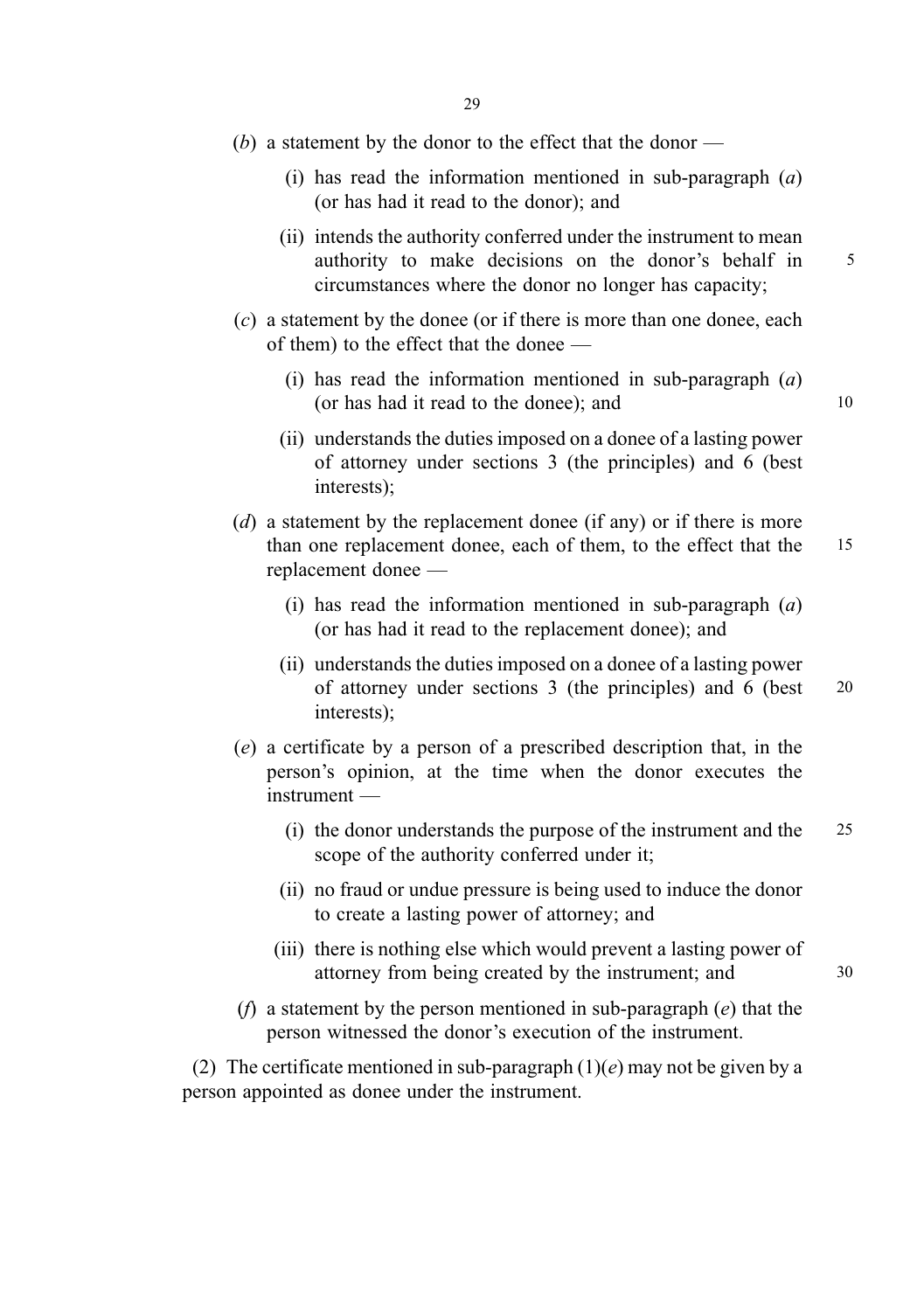#### Failure to comply with form

3.—(1) If an instrument differs in an immaterial respect in form or mode of expression from any form for an instrument provided at the prescribed website or in the electronic transaction system (as the case may be), it is to be 5 treated by the Public Guardian as sufficient in point of form and expression.

(2) The court may declare that an instrument which is not in any form for an instrument provided at the prescribed website or in the electronic transaction system (as the case may be) is to be treated as if it were, if the court is satisfied that the persons executing the instrument intended it to create a 10 lasting power of attorney.

(3) To avoid doubt, an instrument is treated as being made in a form for the instrument provided at the prescribed website or in the electronic transaction system (as the case may be), if it complies with the form that was provided at the prescribed website or in the electronic transaction system (as the case 15 may be) at the time of its making.

### PART<sub>2</sub>

## REGISTRATION

## Applications and procedure for registration

4.—(1) An application to the Public Guardian for the registration of an 20 instrument that is intended to create a lasting power of attorney must be made —

- (a) within 6 months (or any longer period determined by the Public Guardian if the Public Guardian is satisfied that there is good reason for the delay) after the date on which the donor executes the 25 instrument;
	- (b) using the electronic transaction system or, in a case where section 10C(2) or 11(2A) applies, in the form provided at the prescribed website; and
	- (c) by the donor.

30 (2) An application made under sub-paragraph (1) must be accompanied by the instrument.

(3) Unless waived by the Public Guardian in any particular case, the prescribed fee for the registration of the instrument must be paid in the manner specified by the Public Guardian, within the prescribed period (or 35 any longer period determined by the Public Guardian if the Public Guardian is satisfied that there is good reason for the delay).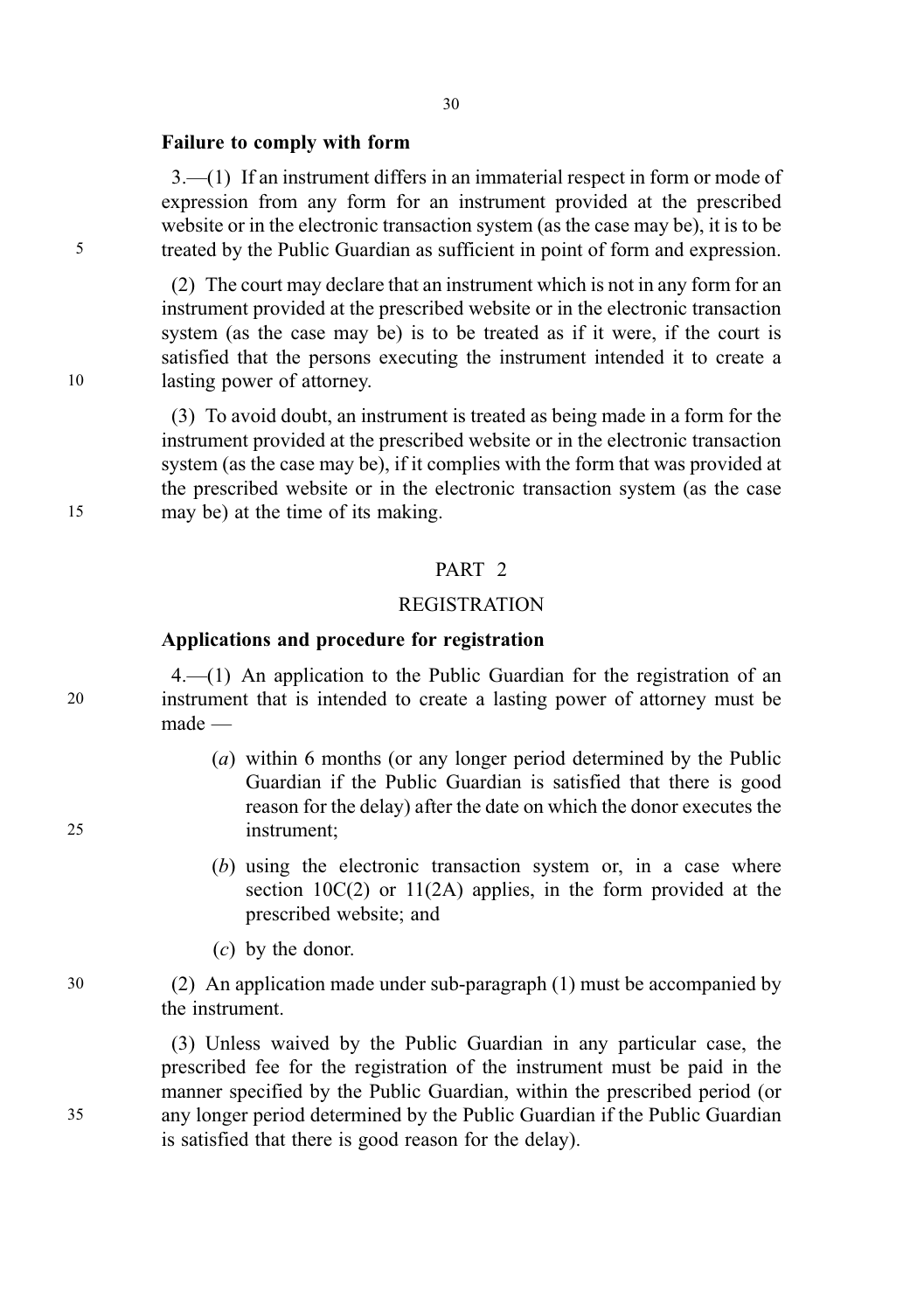(4) If the prescribed fee is not paid in accordance with sub-paragraph (3), the application is treated as not having been made.

(5) Subject to paragraphs 7, 8 and 9, the Public Guardian must register the instrument as a lasting power of attorney at the end of the prescribed period if  $\overline{\phantom{a}}$  5

- (a) the application complies with sub-paragraphs  $(1)$ ,  $(2)$  and  $(3)$ ; and
- (b) the Public Guardian is not aware that any of the following events has occurred:
	- (i) the donor has passed away;
	- (ii) the instrument is revoked as a result of the donor's 10 bankruptcy;
	- (iii) the donor has revoked the instrument;
	- (iv) the instrument is revoked as a result of an event mentioned in section  $15(5)(a)$ , (b), (c) or (d).

(6) A person who, in an application for registration of an instrument, makes 15 a statement which the person knows to be false in a material particular shall be guilty of an offence and shall be liable on conviction to a fine not exceeding \$10,000 or to imprisonment for a term not exceeding 2 years or to both.

### Notification to donee 20

5. As soon as is practicable after receiving an application by the donor under paragraph 4(1) and determining that the application is in order, the Public Guardian must notify the donee (or donees) that the application has been received.

### Notification requirements 25

6. A notice under paragraph 5 must include such information (if any) as may be mentioned at the prescribed website.

#### Instrument not made properly or containing ineffective provision

7.—(1) If it appears to the Public Guardian that an instrument is not made in accordance with section 12A and this Schedule or, in a case where 30 section 11(2A) applies, in accordance with this Schedule, the Public Guardian must not register the instrument unless the court directs the Public Guardian to do so.

(2) Sub-paragraph (3) applies if the court determines under section 18(1) that the instrument contains a provision which — 35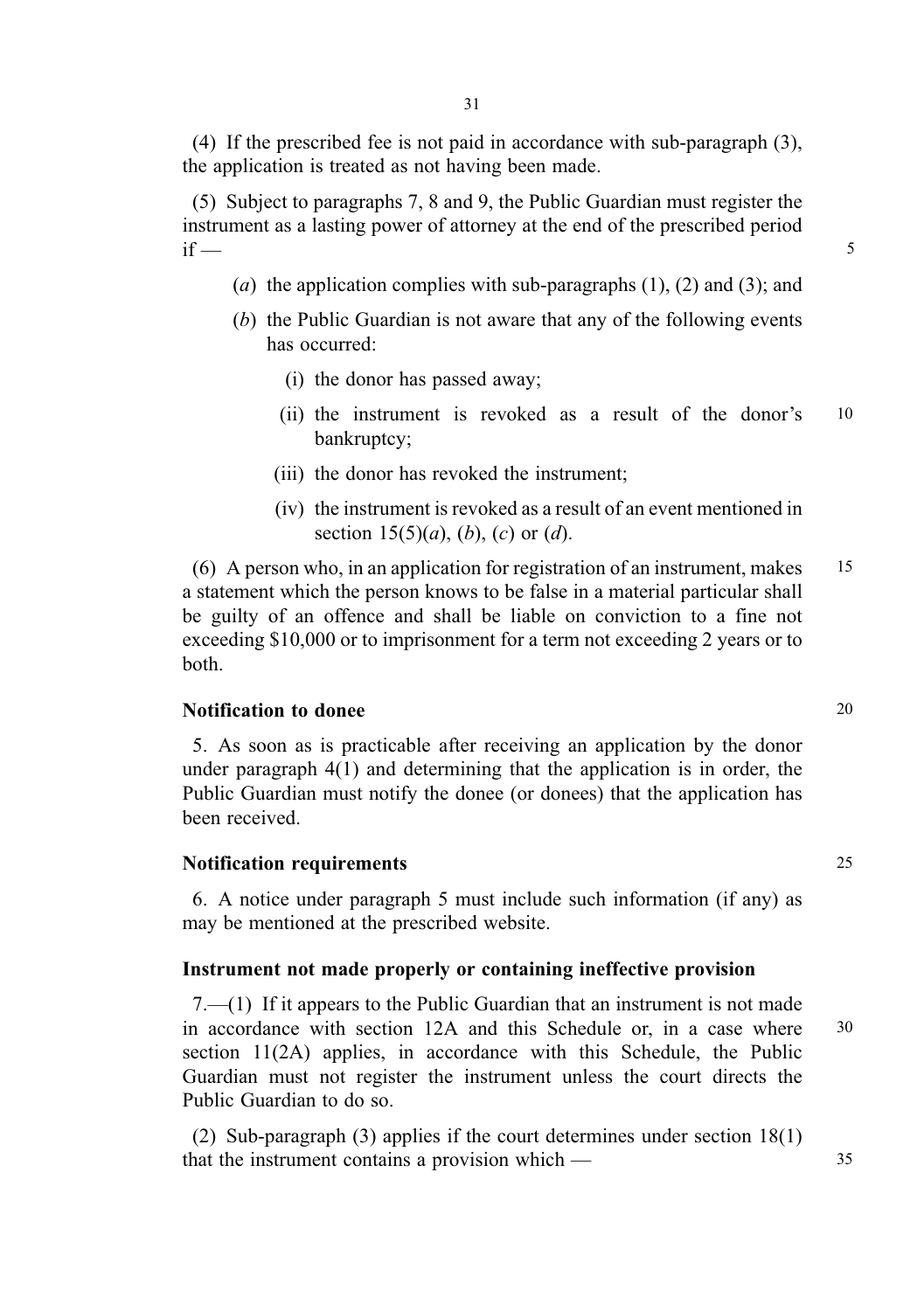- (a) would be ineffective as part of a lasting power of attorney; or
- (b) would prevent the instrument from operating as a valid lasting power of attorney.
- (3) The court must —
- 5 (a) notify the Public Guardian that it has severed the provision; or
	- (b) direct the Public Guardian not to register the instrument.

(4) Where the court notifies the Public Guardian that the court has severed a provision, the Public Guardian must register the instrument with a note to that effect attached to it.

### 10 Deputy already appointed

8.—(1) Sub-paragraph (2) applies if it appears to the Public Guardian that —

- (a) there is a deputy appointed by the court for the donor; and
- (b) the powers conferred on the deputy would, if the instrument were 15 registered, to any extent conflict with the powers conferred on the attorney.

(2) The Public Guardian must not register the instrument unless the court directs the Public Guardian to do so.

### Objection by donee

- 20 9.—(1) Sub-paragraph (2) applies if a donee
	- (a) receives a notice under paragraph 5 of an application for the registration of an instrument; and
- (b) before the end of the prescribed period, gives notice to the Public Guardian of an objection to the registration on the ground that an 25 event mentioned in section 15(3) or  $(5)(a)$  to  $(d)$  has occurred which has revoked the instrument.

(2) If the Public Guardian is satisfied that the ground for making the objection is established, the Public Guardian must not register the instrument unless the court, on the application of the person applying for the 30 registration —

- (a) is satisfied that the ground is not established; and
- (b) directs the Public Guardian to register the instrument.

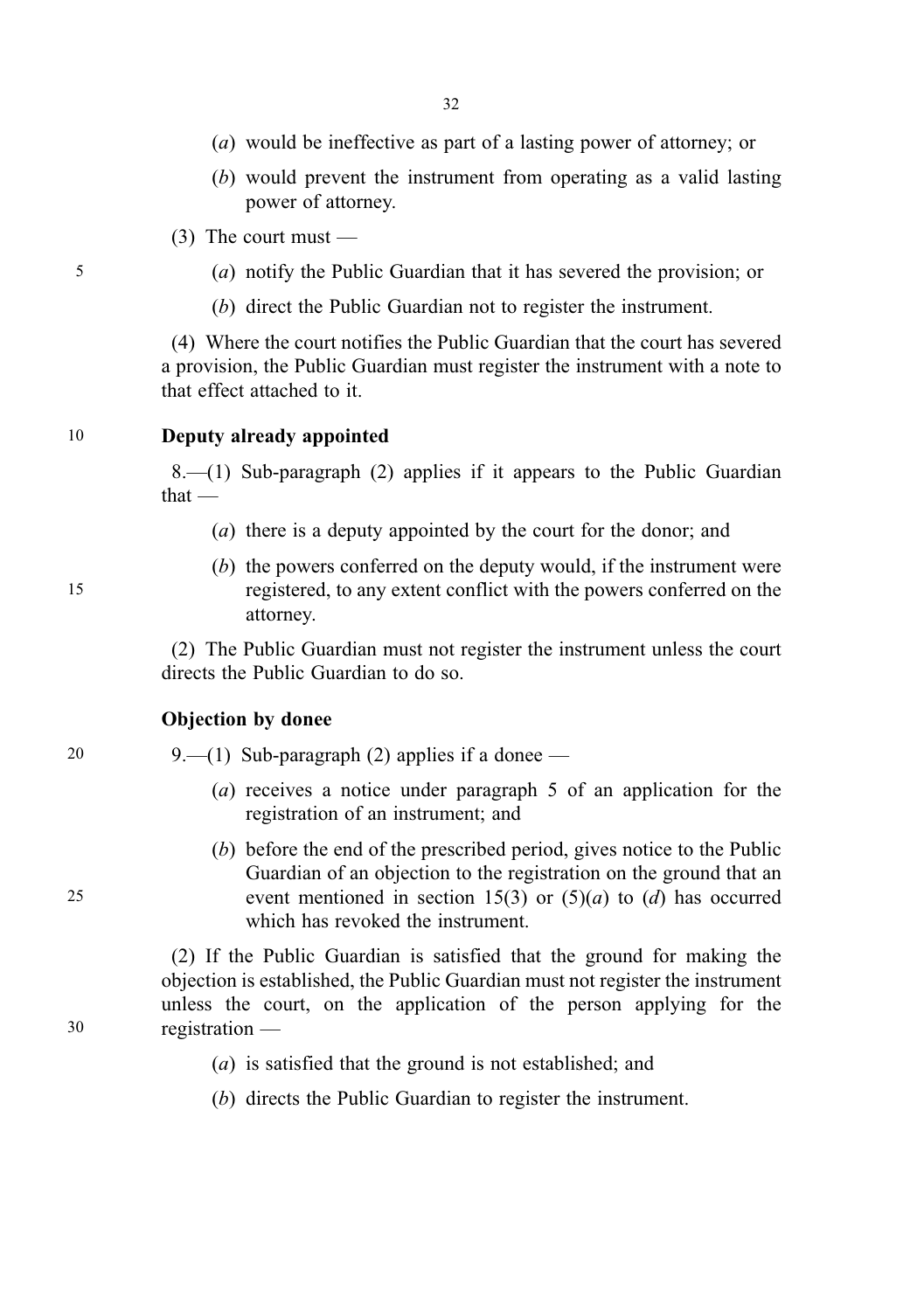- (3) Sub-paragraph (4) applies if a donee  $-$ 
	- (a) receives a notice under paragraph 5 of an application for the registration of an instrument; and
	- (b) before the end of the prescribed period
		- (i) makes an application to the court objecting to the 5 registration on a prescribed ground; and
		- (ii) notifies the Public Guardian of the application.

(4) The Public Guardian must not register the instrument unless the court directs the Public Guardian to do so.

### **Registration** 10

10.—(1) The Public Guardian may register an instrument in any form and manner as the Public Guardian may determine (including in an electronic form and by electronic means).

(2) Where the Public Guardian registers an instrument under this Schedule, the Public Guardian must give notice of such registration, in the form 15 provided at the prescribed website, to the following persons:

- (a) the donor;
- (b) the donee (or if there is more than one donee, each of them).

### Evidence of registration, etc.

11. The Public Guardian may, in accordance with any prescribed 20 requirements (if prescribed), give to a person a copy of, or certify a copy of, an instrument registered by the Public Guardian under this Schedule to create a lasting power of attorney.

### PART 3

## CANCELLATION OF REGISTRATION AND 25 NOTIFICATION OF SEVERANCE

#### Cancellation of registration

12.—(1) The Public Guardian must cancel the registration of an instrument as a lasting power of attorney —

(a) upon receipt of a notice mentioned in section  $15(9)(a)$ , if the 30 Public Guardian is satisfied that the donor has taken such steps as are necessary in law to revoke the lasting power of attorney; or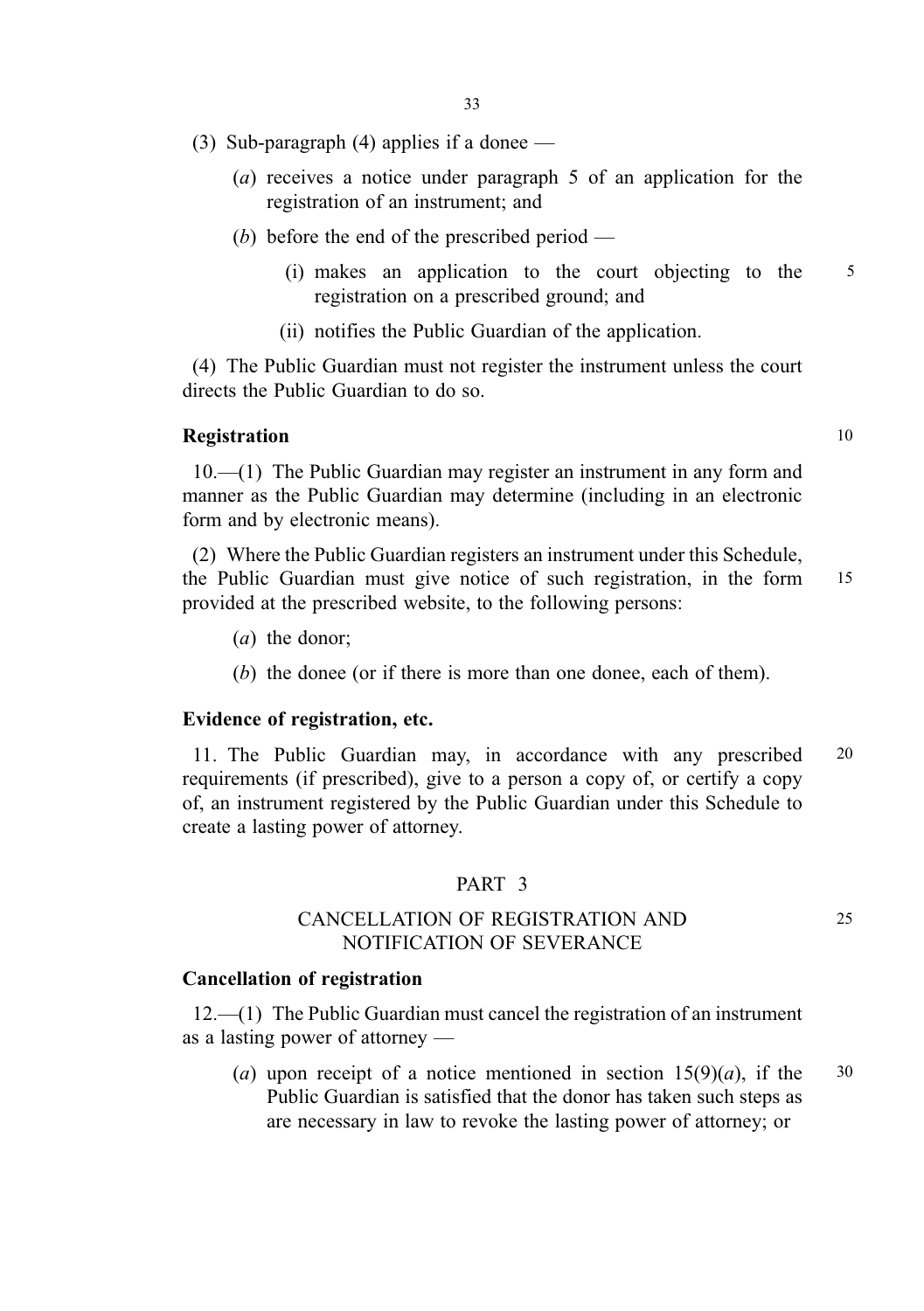|  | $(b)$ on being satisfied that the power has been revoked - |  |  |  |  |  |  |  |  |
|--|------------------------------------------------------------|--|--|--|--|--|--|--|--|
|--|------------------------------------------------------------|--|--|--|--|--|--|--|--|

- (i) as a result of the donor's bankruptcy;
- (ii) as a result of the donor's death; or
- (iii) on the occurrence of an event mentioned in section  $15(5)(a)$ , 5 (b), (c) or  $(d)$ .

(2) If the Public Guardian cancels the registration of an instrument, the Public Guardian must notify —

- (a) the donor (except where sub-paragraph  $(1)(b)(ii)$  applies); and
- (b) the donee (or if there is more than one donee, each of them).

### 10 Direction by court to cancel registration

13. The court must direct the Public Guardian to cancel the registration of an instrument as a lasting power of attorney if the court —

- (a) determines under section  $17(2)(a)$  that a requirement for creating the power was not met;
- 15 (b) determines under section  $17(2)(b)$  that the power has been revoked or has otherwise come to an end; or
	- (c) revokes the power under section  $17(4)(b)$  or (c).

### Circumstances for severance or cancellation

14.—(1) Sub-paragraph (2) applies if the court determines under 20 section 18(1) that a lasting power of attorney contains a provision which —

- (a) is ineffective as part of a lasting power of attorney; or
- (b) prevents the instrument from operating as a valid lasting power of attorney.
- $(2)$  The court must —
- 25 (a) notify the Public Guardian that it has severed the provision; or
	- (b) direct the Public Guardian to cancel the registration of the instrument as a lasting power of attorney.

#### Delivery of instrument on cancellation of registration

15. On the cancellation of the registration of an instrument that is not made 30 using electronic means, any person who possesses all or any of the following documents must deliver them to the Public Guardian to be destroyed:

(a) the instrument;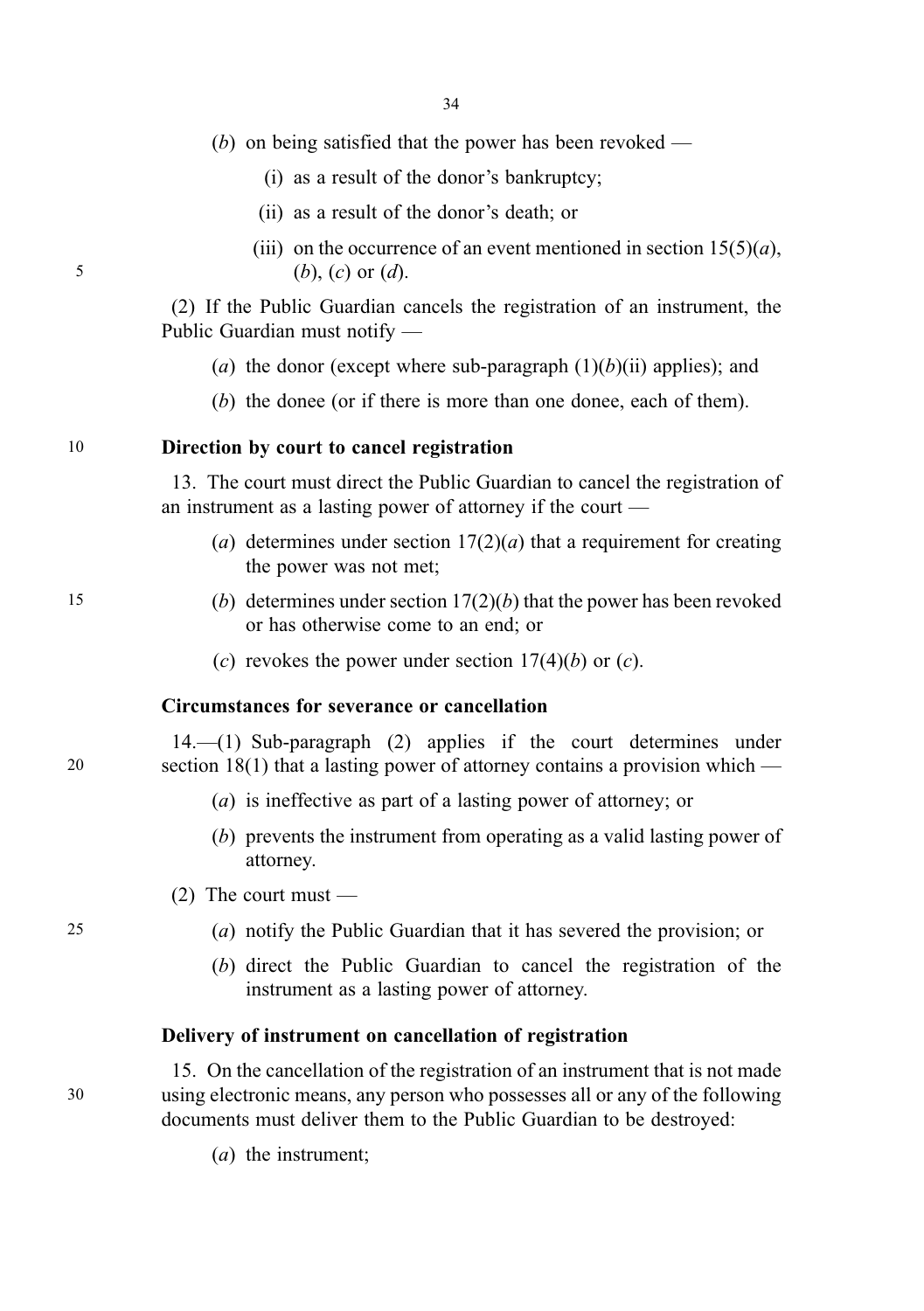(b) any copy of the instrument that has been certified by the Public Guardian under paragraph 11.

### PART 4

## RECORDS OF ALTERATIONS IN REGISTERED POWERS

### Forms 5

16. A reference to a numbered form in paragraphs 17, 18 and 19 is a reference to the current version of the form bearing the corresponding number set out at the prescribed website or in the electronic transaction system.

### Partial revocation of power as a result of bankruptcy 10

17.—(1) If in the case of a registered instrument that is in Form 1, it appears to the Public Guardian that under section 15 a lasting power of attorney is revoked in relation to the donor's property and affairs (but not in relation to other matters), the Public Guardian must attach to the instrument a note to that effect. 15

(2) If in the case of a registered instrument that is in Form 2, it appears to the Public Guardian that —

- (a) the donor is bankrupt; or
- (b) an event (other than an event mentioned in sub-paragraph  $(a)$ ) that is identified in the registered instrument in the manner required by  $20$ Form 2 as one which would result in the revocation of a lasting power of attorney in relation to the donor's property and affairs (but not in relation to other matters) has occurred,

the Public Guardian must attach to the instrument a note stating this fact.

### Termination of appointment of donee which does not revoke power 25

18.—(1) If in the case of a registered instrument that is in Form 1, it appears to the Public Guardian that an event has occurred —

- (a) which has terminated the appointment of a donee; but
- (b) which has not revoked the instrument,

the Public Guardian must attach to the instrument a note to that effect. 30

(2) If in the case of a registered instrument that is in Form 2, it appears to the Public Guardian that —

(a) an event mentioned in section  $15(5)(a)$ , (b), (c) or (d) has occurred in relation to a donee; or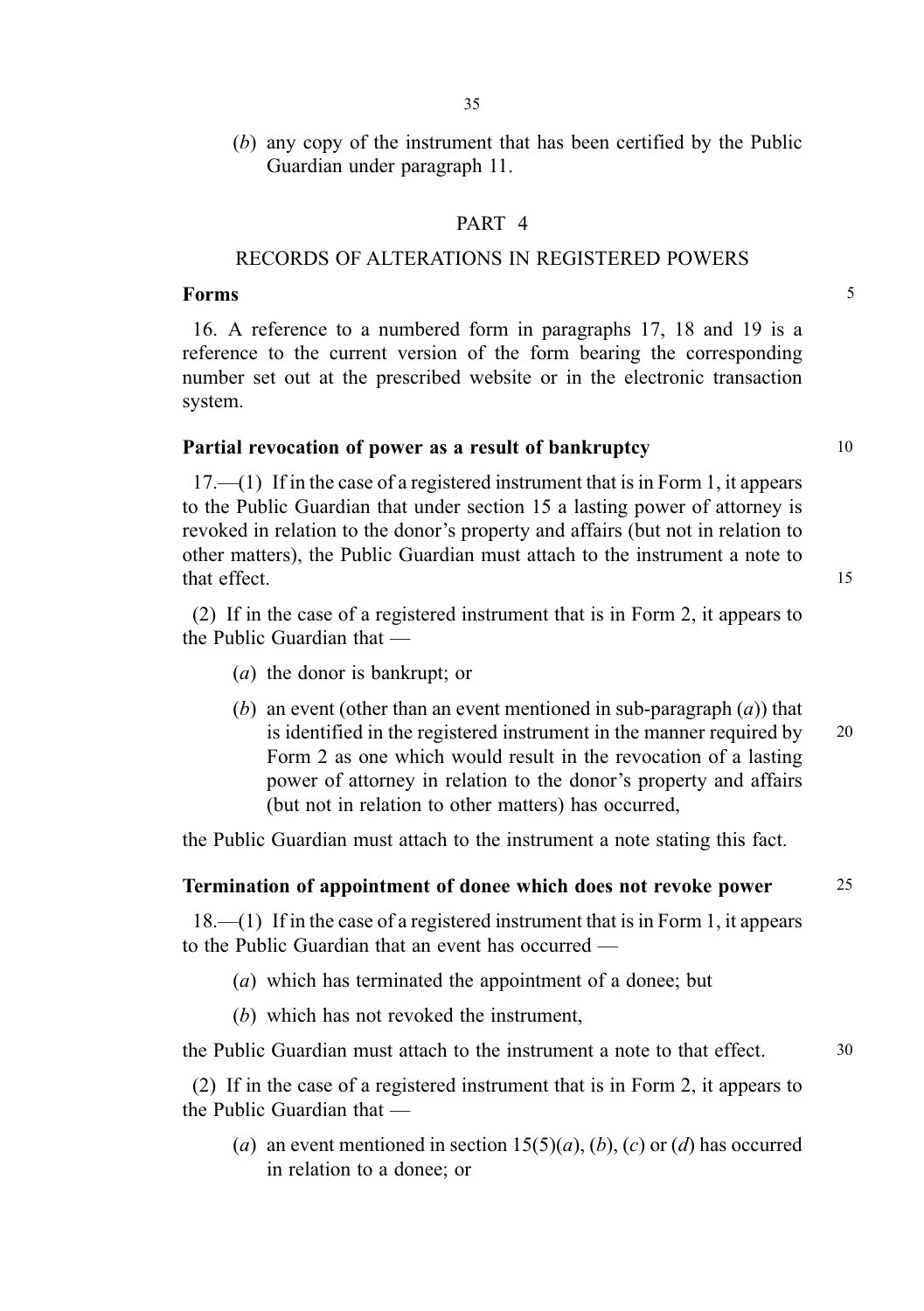- (b) an event (other than an event mentioned in sub-paragraph  $(a)$ ) that is identified in the registered instrument in the manner required by Form 2 as one which would —
	- (i) terminate the appointment of a donee; but
- 5 (ii) not revoke the instrument,

has occurred,

the Public Guardian must attach to the instrument a note stating this fact.

#### Replacement of donee

19.—(1) If in the case of a registered instrument that is in Form 1, it appears 10 to the Public Guardian that a donee has been replaced under the terms of the instrument, the Public Guardian must attach to the instrument a note to that effect.

(2) If in the case of a registered instrument that is in Form 2 and that appoints one or more replacement donees, it appears to the Public Guardian  $15$  that —

- (a) an event mentioned in section  $15(5)(a)$ , (b), (c) or (d) has occurred in relation to a donee; or
- (b) an event (other than an event mentioned in sub-paragraph  $(a)$ ) that is identified in the registered instrument in the manner required by 20 Form 2 as one which would replace a donee under the terms of the instrument has occurred,

the Public Guardian must attach to the instrument a note stating this fact.

### Severance of ineffective provisions

20. If in the case of a registered instrument, the court notifies the Public 25 Guardian under paragraph  $14(2)(a)$  that the court has severed a provision of the instrument, the Public Guardian must attach to the instrument a note to that effect.

### Delivery of instrument for attachment of note

21.—(1) If the Public Guardian is required to attach a note to a registered 30 instrument (that is not an electronic instrument) under paragraph 7(4), 17, 18, 19 or 20, any person who possesses all or any of the following documents must (if required by the Public Guardian) deliver them to the Public Guardian:

(a) the instrument;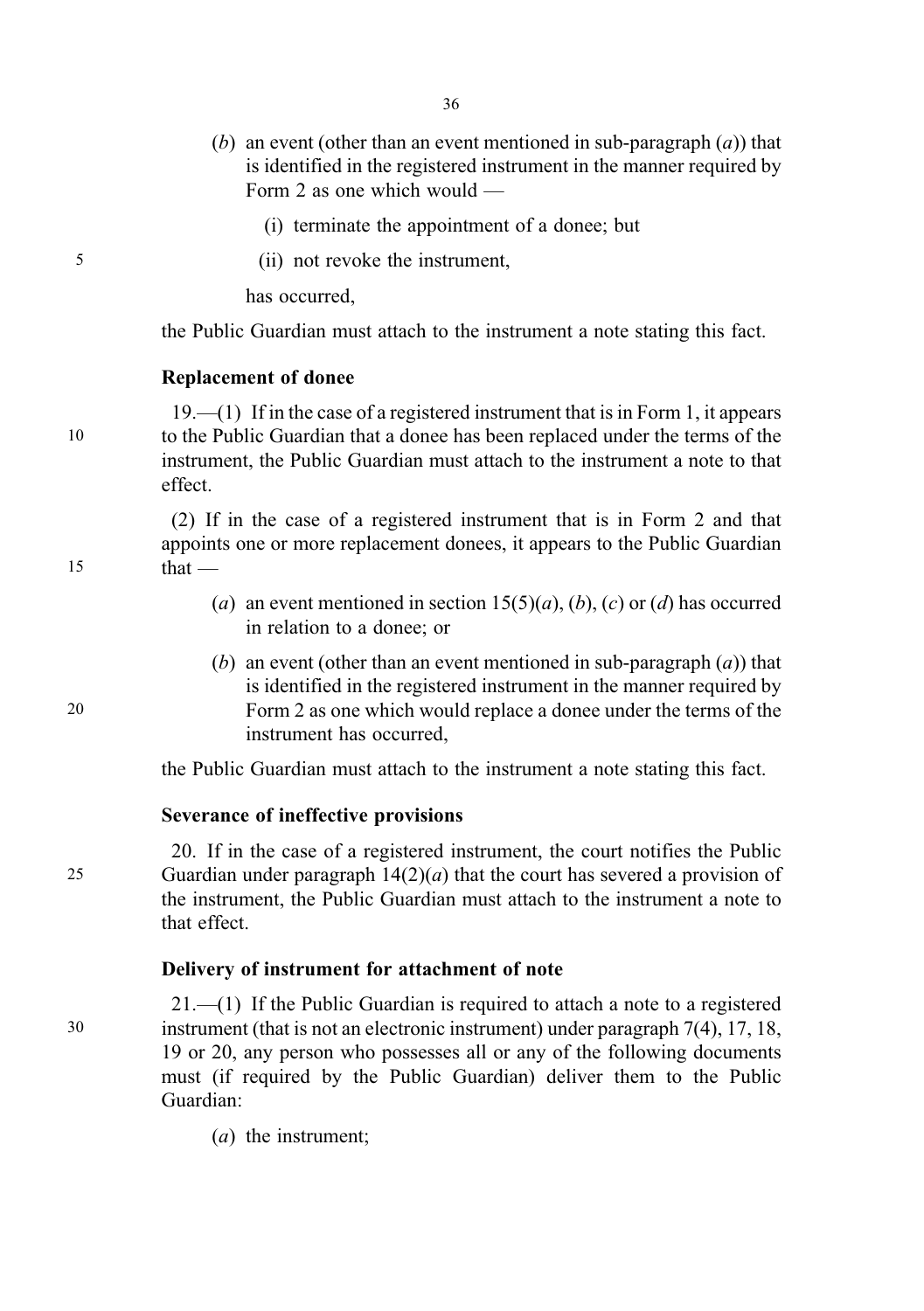(b) any copy of the instrument that has been certified by the Public Guardian under paragraph 11.

(2) The Public Guardian may attach to the registered instrument, the note in any form and manner as the Public Guardian may determine (including in an electronic form and by electronic means). 5

### Notification of alterations

22. If the Public Guardian attaches a note to an instrument under paragraph 7(4), 17, 18, 19 or 20, the Public Guardian must give notice of the note to the donor and the donee or donees of the power (or, as the case may be, to the other donee or donees of the power). 10

#### PART 5

#### **MISCELLANEOUS**

### Recognition of electronic record

- 23. To avoid doubt
	- (a) a registered instrument under this Schedule; 15
	- (b) a copy of a registered instrument given by the Public Guardian under this Schedule;
	- (c) a copy of a registered instrument certified by the Public Guardian under this Schedule; or
	- (d) a note attached to a registered instrument by the Public Guardian 20 under this Schedule,

is not to be denied legal effect, validity or enforceability solely on the ground that it is in the form of an electronic record.".

(2) The principal Act, as amended by subsection (1), is further amended by inserting, immediately after paragraph 1 of the <sup>25</sup> First Schedule, the following paragraph:

### "Remote witnessing of execution of electronic instrument by donor

1A.—(1) For the purposes of paragraph  $1(1)(c)$ , if the Public Guardian has given prior approval on an application made under sub-paragraph (2), the requirement that the donor execute the instrument in the presence of a 30 witness may be met by the witness witnessing the donor's execution of the electronic instrument via a live video or live television link and by using a method of accessing the electronic instrument which enables the witness to view the contents of the instrument being executed and to attest the execution on the same instrument. 35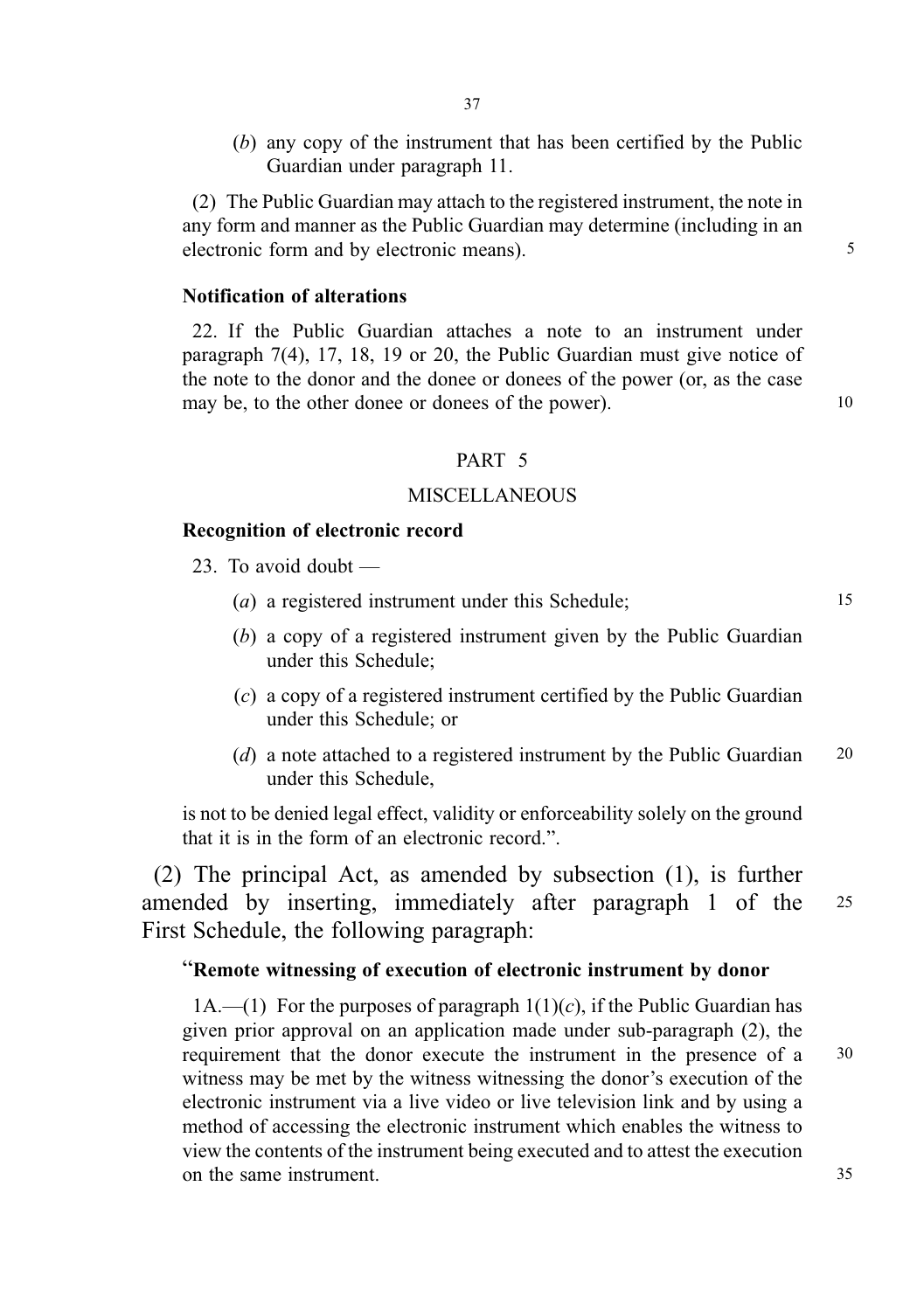(2) Upon an application by the donor, the Public Guardian may grant approval for the donor to execute the instrument in accordance with sub-paragraph (1) and the prescribed requirements, if the Public Guardian is satisfied that there is good reason why the donor cannot appear physically 5 before a person mentioned in paragraph  $2(1)(e)$  to execute the electronic instrument.

> (3) Where the Public Guardian refuses to grant an application under sub-paragraph (2), the Public Guardian must, if requested to do so by the donor, state in writing the reasons for the Public Guardian's refusal.".

# <sup>10</sup> Related amendment to Electronic Transactions Act

18. Item 3 of the First Schedule to the Electronic Transactions Act is amended by inserting, immediately after the words "resulting trusts" in the second column, the words "and a lasting power of attorney defined under section 2(1) of the Mental Capacity Act".

# <sup>15</sup> Saving and transitional provisions

19.—(1) For the purposes of section  $11(2)(b)$  of the principal Act as amended by section 4, section 11 of the principal Act as in force immediately before the date of commencement of section 4 continues to apply to or in relation to any instrument conferring authority of the <sup>20</sup> kind mentioned in section 11(1) of the principal Act that is executed by a donor before that date.

(2) For the purposes of section  $11(2)(b)$  of the principal Act as amended by section 4, Part I of the First Schedule to the principal Act as in force immediately before the date of commencement of <sup>25</sup> section 17(1) continues to apply to an instrument conferring authority of the kind mentioned in section 11(1) of the principal Act that is executed by the donor of that instrument before that date.

(3) For the purposes of section  $11(2)(b)$  of the principal Act as amended by section 4, Part II of the First Schedule to the principal <sup>30</sup> Act as in force immediately before the date of commencement of section 17(1) continues to apply to or in relation to an application for the registration of an instrument intended to create a lasting power of attorney, where that instrument conferring authority of the kind mentioned in section 11(1) of the principal Act was executed by the <sup>35</sup> donor of the instrument before that date.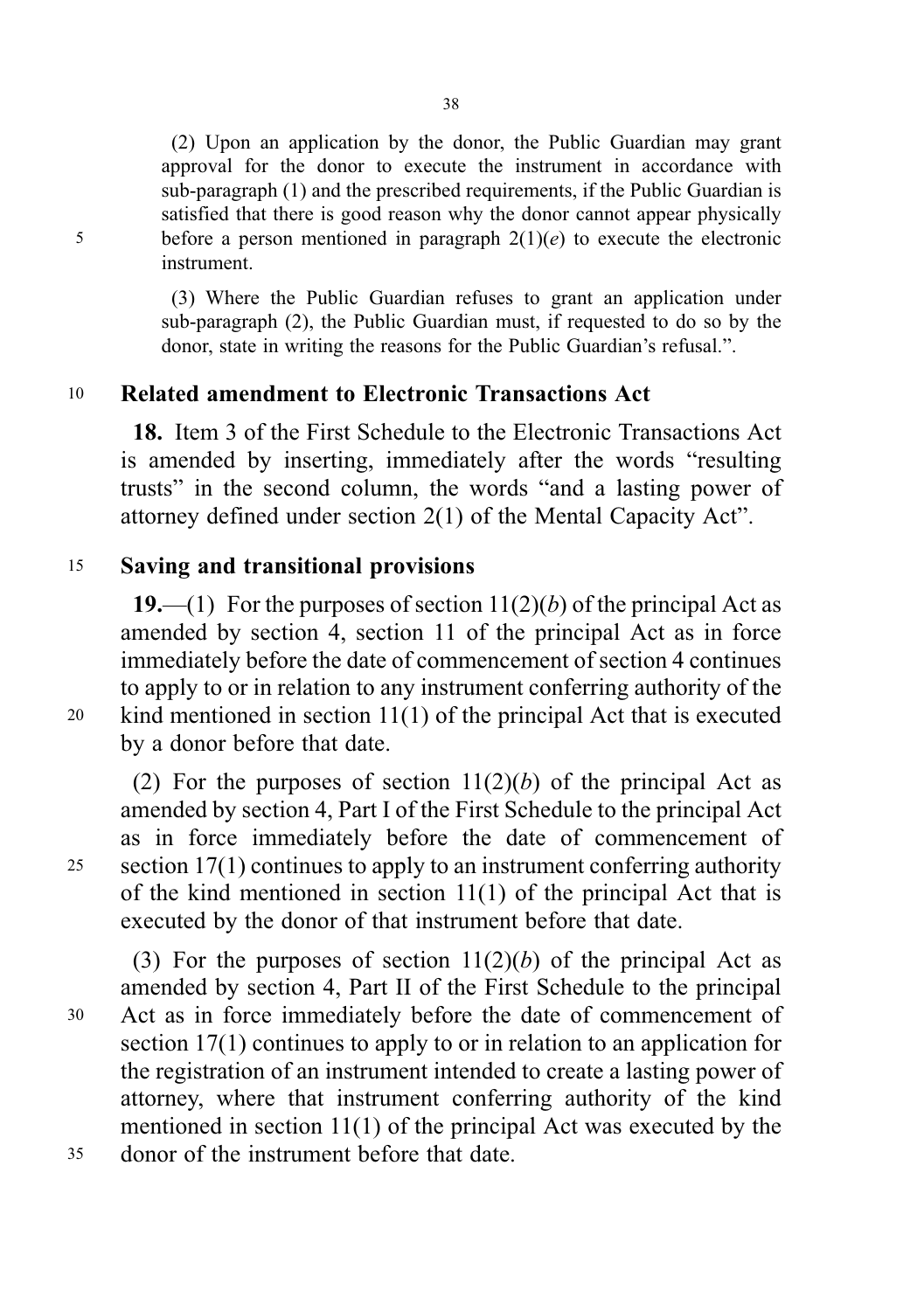(4) For a period of 2 years after the date of commencement of any provision of this Act, the Minister may, by regulations, prescribe such additional provisions of a saving or transitional nature consequent on the enactment of that provision as the Minister may consider necessary or expedient.  $\frac{5}{5}$ 

## EXPLANATORY STATEMENT

This Bill seeks to amend the Mental Capacity Act mainly for the following purposes:

- (a) to enable the Public Guardian to establish an electronic transaction system for the following purposes:
	- (i) to enable any donor to create an electronic instrument with a view to creating a lasting power of attorney;
	- (ii) to enable any person to carry out any transaction with the Public Guardian;
	- (iii) to enable a person to give a notice to another person under or for the purposes of the Act;
	- (iv) to enable the Public Guardian to carry out the Public Guardian's functions under the Act;
- (b) to require an instrument that is intended to create a lasting power of attorney (called an instrument) to be executed using the electronic transaction system, unless certain circumstances apply;
- (c) to set out the requirements for executing an instrument electronically as a deed;
- (d) to treat an electronic copy of a lasting power of attorney that is created by non-electronic means as the lasting power of attorney on the satisfaction of certain conditions;
- (e) to enable the Public Guardian or an authorised officer to require a donor to appear before him or her for an interview if the Public Guardian has reasonable cause to suspect that fraud or undue pressure has been used to induce the donor to execute the instrument, or to execute the instrument to appoint a particular person as the donor's donee;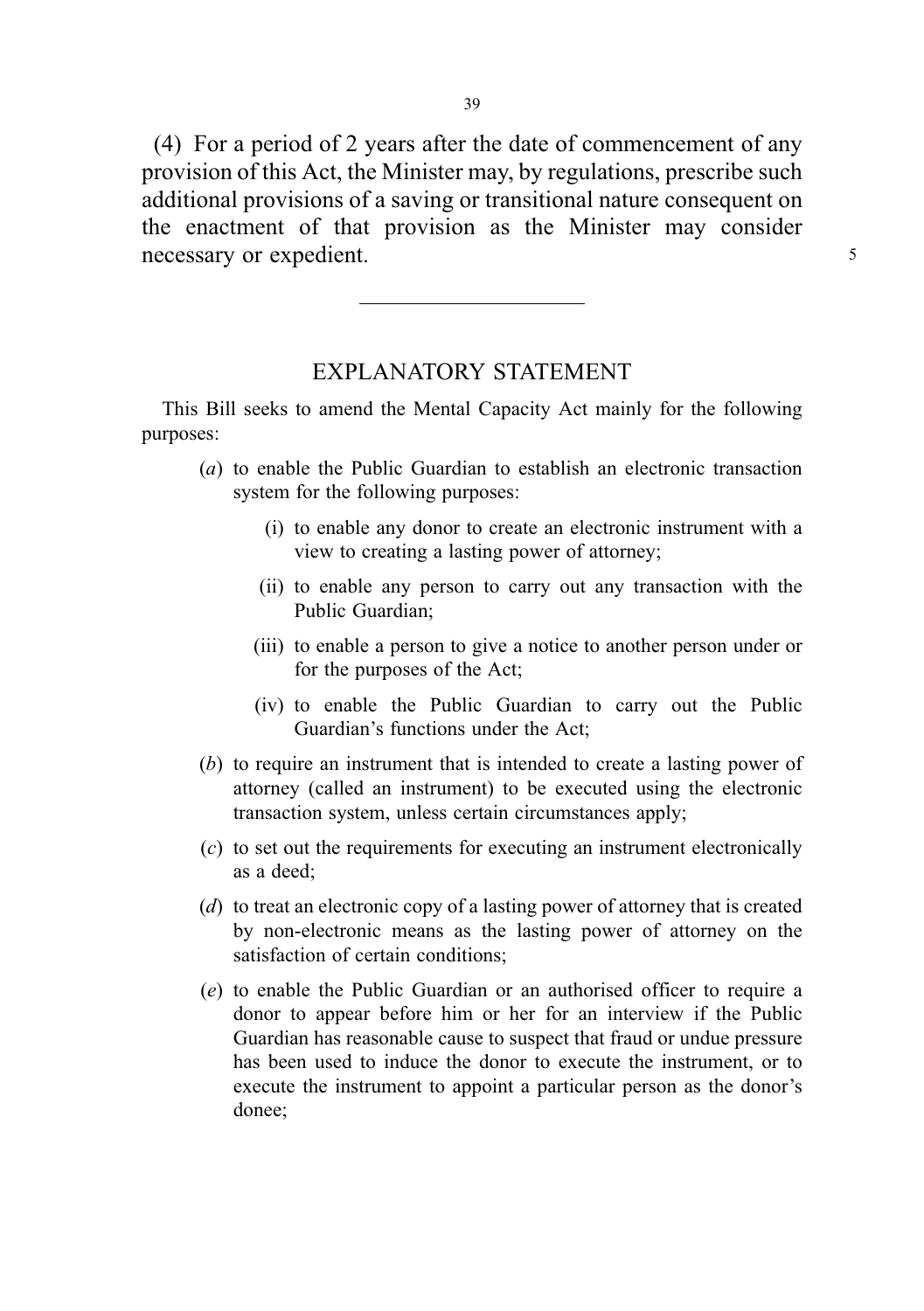- (f) to enable the Public Guardian to rectify or update any particulars or document of any register kept by the Public Guardian under certain circumstances;
- (g) to provide the methods by which the Public Guardian may serve a document on a person under the Act;
- (h) to require an application to the Public Guardian for the registration of an instrument to be made using the electronic transaction system, unless certain circumstances apply.

The Bill also makes a related amendment to the First Schedule to the Electronic Transactions Act.

Clause 1 relates to the short title and commencement.

Clause 2 amends section 2 to introduce several new definitions.

The definitions of "deputy", "donee" and "donor" are amended to make them clearer and more readable.

The definitions of "electronic", "electronic record", "record", "secure electronic signature", "signed" and "signature" have the meanings given by section 2(1) of the Electronic Transactions Act.

An "electronic instrument" is defined to mean an electronic record under which a donor confers on one or more donees authority to make decisions on any matter concerning the donor's personal welfare, or property and affairs, or both, when the donor no longer has capacity to make such decisions.

A "non-electronic lasting power of attorney" is defined to mean a lasting power of attorney that is created using non-electronic means.

The definition of "Singapore public sector agency" has the meaning given by section 2(1) of the Public Sector (Governance) Act 2018.

The clause also inserts a new subsection (3) in section 2 to make clear that any reference to an instrument that confers authority of the kind mentioned in section 11(1) includes an electronic instrument that is made using the electronic transaction system in accordance with the new section 12A and the First Schedule.

Clause 3 inserts a new Part IIIA (comprising new sections 10A to 10D) relating to the establishment of an electronic transaction system by the Public Guardian.

The new section 10A defines the terms "document", "malfunction" and "transaction" which are used in the new Part IIIA.

The new section 10B(1) enables the Public Guardian to establish the electronic transaction system —

(a) to enable any donor to create an electronic instrument with a view to creating a lasting power of attorney;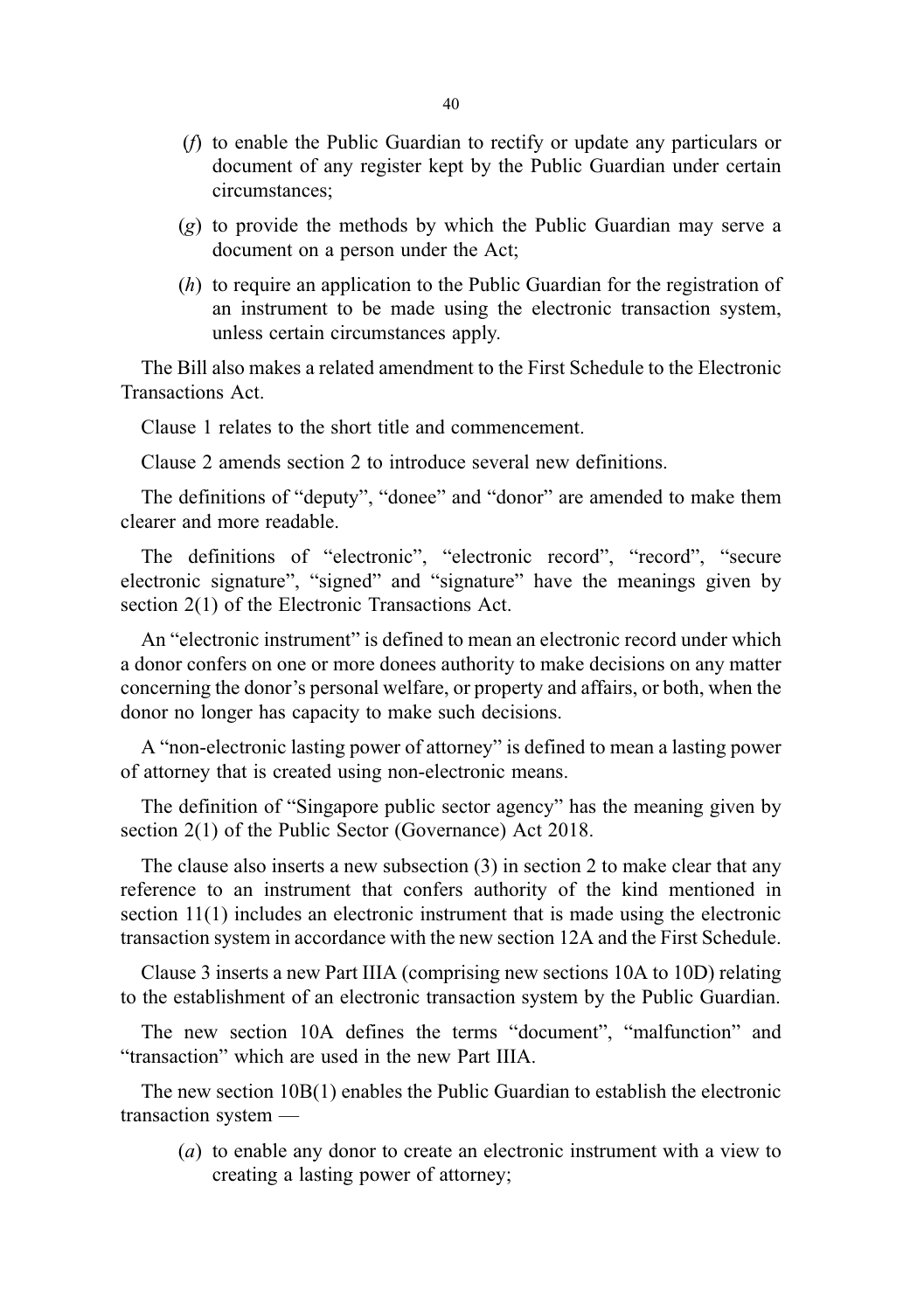- (b) to enable any person to carry out any transaction with the Public Guardian;
- (c) to enable a person to give a notice to another person under or for the purposes of the Act;
- (d) to enable the Public Guardian to provide a service for the supply to the public of non-confidential information relating to transactions with the Public Guardian; and
- (e) to enable the Public Guardian to carry out the Public Guardian's functions under the Act.

The new section 10B(2) sets out some of the types of non-confidential information that may be supplied to the public under the service provided by the Public Guardian using the electronic transaction system.

The new section 10B(3) enables the Public Guardian to refuse to process a transaction that is carried out using the electronic transaction system unless the transaction is carried out in accordance with the new Part IIIA and the requirements specified by the Public Guardian for the use of the electronic transaction system, the transaction meets the requirements under the Act or specified by the Public Guardian for that transaction, and the fee for the transaction is paid.

The new section 10B(4) enables the Public Guardian to determine the requirements for the use of the electronic transaction system.

The new section 10B(5) requires the Public Guardian to keep a record of  $-$ 

- (a) all transactions with the Public Guardian that are carried out using the electronic transaction system; and
- (b) certain acts undertaken by the Public Guardian using the electronic transaction system.

The new section 10B(6) requires the Public Guardian to keep any lasting power of attorney that is created using the electronic transaction system, and any electronic copy of a non-electronic lasting power of attorney that is kept in the electronic transaction system, in a form determined by the Public Guardian, that ensures the integrity, and enables the retrieval, of such documents.

The new section 10C sets out the provision relating to the use of the electronic transaction system.

The new section  $10C(1)$  requires a person who wishes to apply for the registration of an instrument as a lasting power of attorney, to do so using the electronic transaction system. A person who wishes to carry out any other transaction with the Public Guardian must do so using the electronic transaction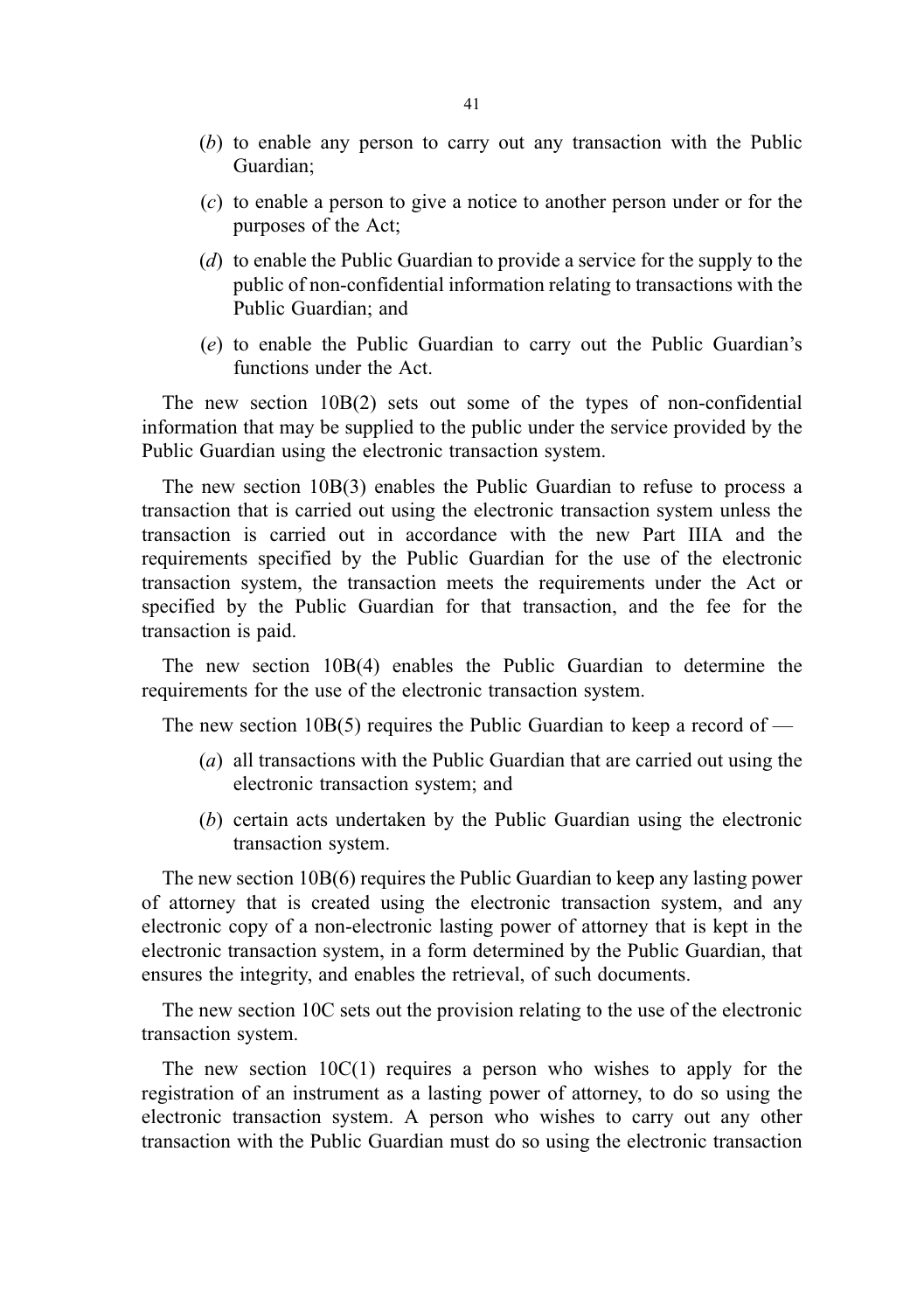system if required by the Public Guardian, and may do so using the electronic transaction system if permitted by the Public Guardian.

Where a transaction cannot be carried out using the electronic transaction system for certain reasons, the new section  $10C(2)$  requires the transaction to be carried out in the form and manner determined by the Public Guardian.

The new section 10D deals with any error or omission arising from a malfunction of the electronic transaction system.

Under the new section 10D(1), the Public Guardian may correct any error or omission in any register or document maintained by the Public Guardian in the electronic transaction system if the error or omission is due to any malfunction of the electronic transaction system.

The new section 10D(2) requires the Public Guardian to keep a record of every correction made.

The new section 10D(3) provides that where an error or omission has been corrected, the error or omission is treated as not having occurred.

The new section 10D(4) confers immunity on the Public Guardian, an Assistant Public Guardian, a person acting under the direction of the Public Guardian or an Assistant Public Guardian and an authorised officer against any loss or damage suffered by any other person due to an error or omission if the error or omission is due to a malfunction of the electronic transaction system, and the Public Guardian had acted in good faith and with reasonable care to prevent such malfunction from occurring.

Clause 4 amends section 11 —

- (a) to require an instrument that is executed by its donor before the date on which the amendments to section 11 come into force (called the commencement date), to be made and registered in accordance with the First Schedule as in force immediately before the commencement date;
- (b) to require an instrument that is executed by its donor on or after the commencement date to be —
	- (i) made using the electronic transaction system in accordance with the new section 12A and the First Schedule or (where the new section 11(2A) applies) in accordance with the First Schedule; and
	- (ii) registered in accordance with the First Schedule;
- (c) to insert a new subsection (2A) to enable the Public Guardian to allow an instrument to be made on or after the commencement date without using the electronic transaction system if the donor is unable to make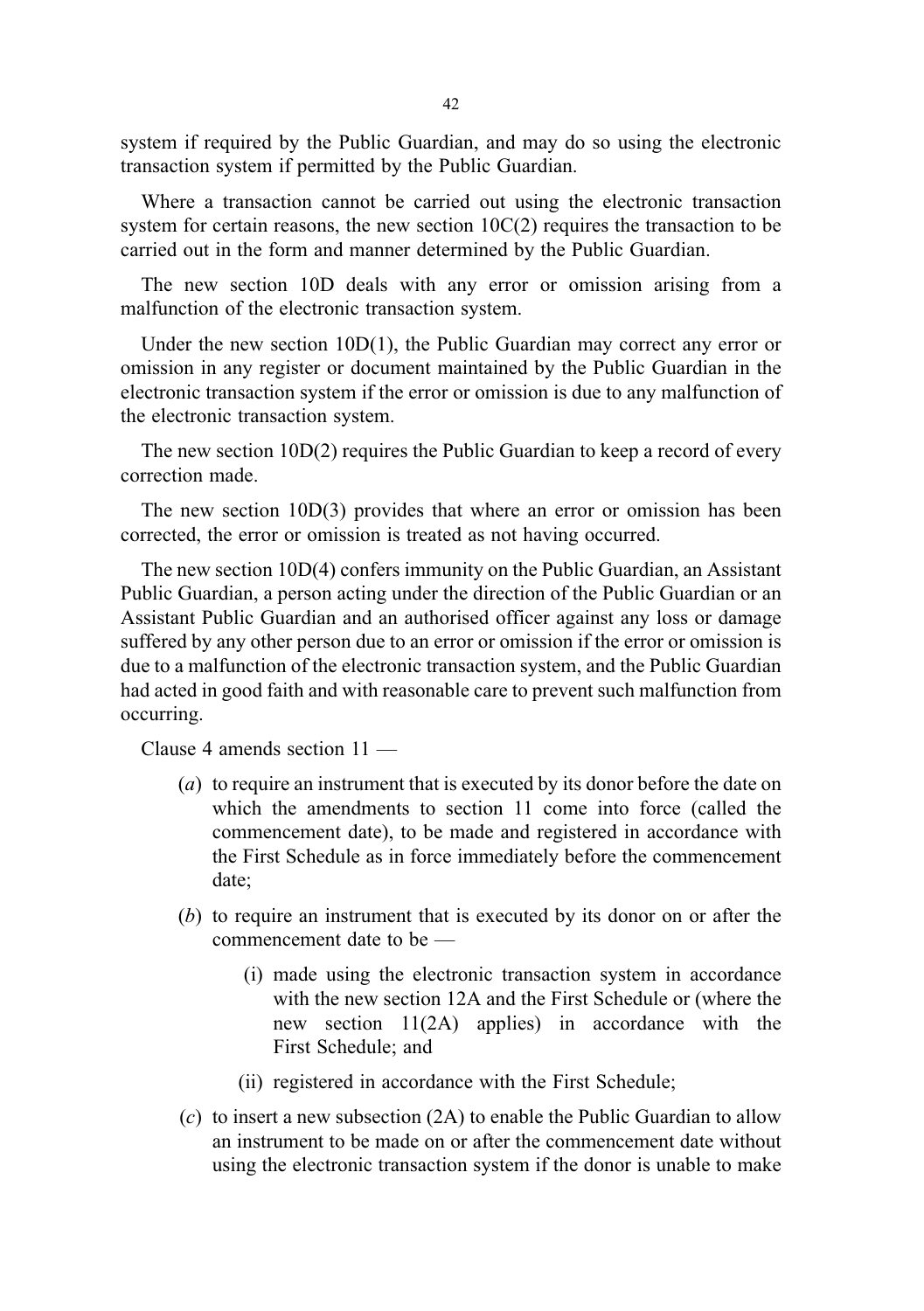the instrument, or the donee is unable to sign the instrument, using the electronic transaction system, the electronic transaction system is unavailable, or any other prescribed circumstances are present;

- (d) to insert a new subsection (5) which states the conditions that must be satisfied before the Public Guardian may return a non-electronic lasting power of attorney to its donor on or after the commencement date. These conditions are —
	- (i) the Public Guardian must make an accurate electronic copy of the lasting power of attorney and keep it in the electronic transaction system; and
	- (ii) the Public Guardian must send notices to the donor and donee (or donees) of the lasting power of attorney informing them to verify the accuracy of the electronic copy of the lasting power of attorney, and to inform the Public Guardian of any discrepancy between the electronic copy and the lasting power of attorney;
- (e) to insert a new subsection (6) which enables the Public Guardian to send the notices mentioned in the new subsection  $(5)(b)$  and  $(c)$  to the donor and donee (or donees) of a non-electronic lasting power of attorney that has been returned by the Public Guardian to its donor or donee before the commencement date and of which the Public Guardian has made an accurate electronic copy that is kept in the electronic transaction system;
- (f) to insert a new subsection (7) which enables a donor who received a notice sent by the Public Guardian, to notify the Public Guardian of any relevant error in the electronic copy of the lasting power of attorney within the period specified in that subsection;
- (g) to insert a new subsection (8) which enables a donee who received a notice sent by the Public Guardian, to notify the Public Guardian of any relevant error in the electronic copy of the lasting power of attorney within the period specified in that subsection, where the donor lacks capacity to verify the accuracy of the electronic copy or to notify the Public Guardian of any relevant error in the electronic copy;
- (h) to insert a new subsection (9) which requires a notice given by the donee under the new subsection (8) to be accompanied by a certificate from a registered medical practitioner verifying the donor's lack of capacity;
- $(i)$  to insert a new subsection (10) which enables the Public Guardian to rectify a relevant error in an electronic copy of a lasting power of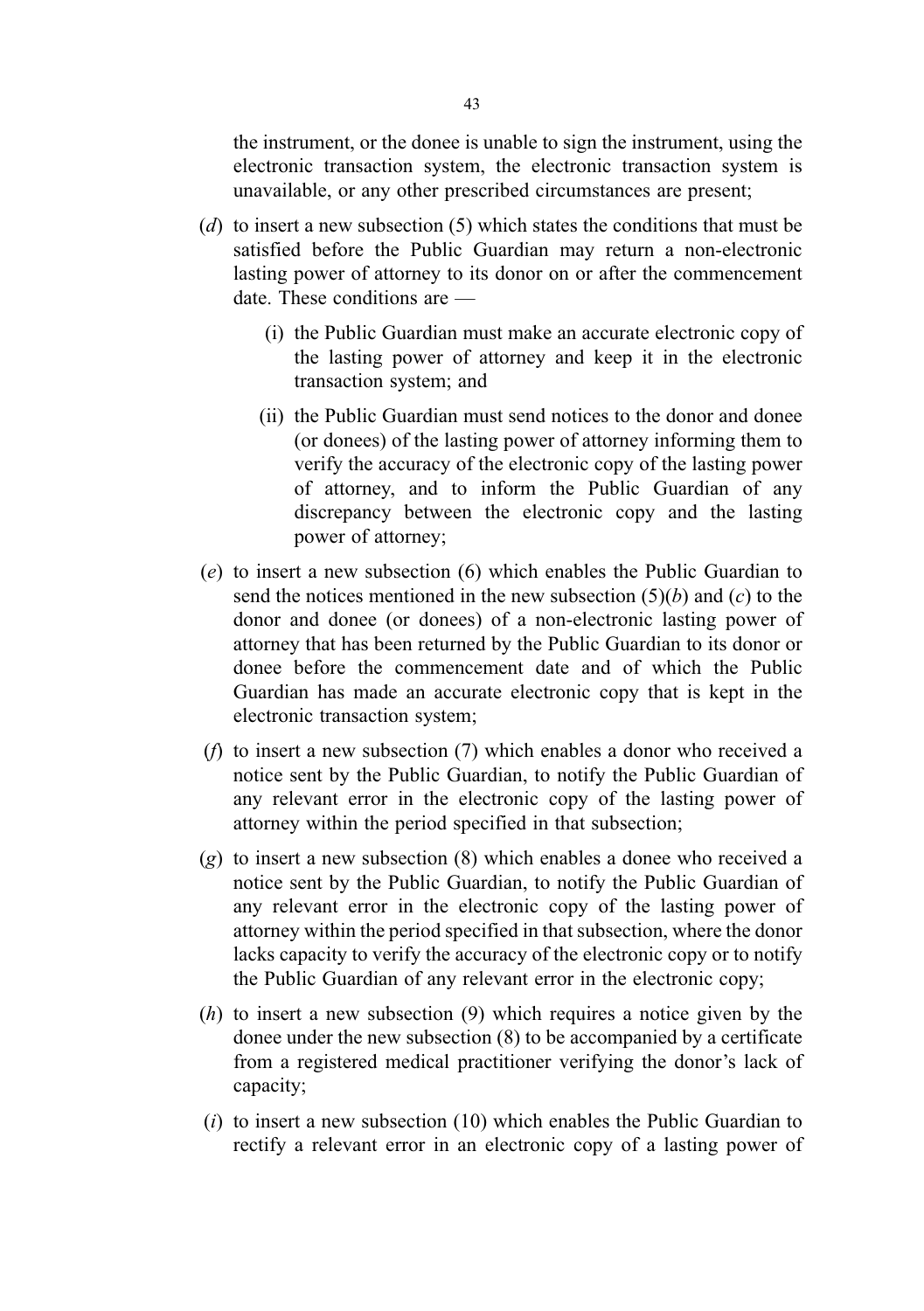attorney, on being notified of the relevant error by the donor or donee of the lasting power of attorney;

- (*j*) to insert a new subsection  $(11)$  which requires the Public Guardian to notify the donor and donee (or donees) of the Public Guardian's decision whether or not to rectify a relevant error of which the Public Guardian has been notified;
- $(k)$  to insert a new subsection (12) to treat an electronic copy of a lasting power of attorney as being free from any relevant error and as the lasting power of attorney under certain circumstances;
- (*l*) to insert a new subsection (13) to clarify that the new subsection (12) does not alter the date of registration of the lasting power of attorney by the Public Guardian, and does not affect the rights and obligations of any party under the lasting power of attorney; and
- (m) to insert a new subsection (14) which defines a "relevant error" of an electronic copy of a non-electronic lasting power of attorney to mean any disparity or inconsistency between the electronic copy and the lasting power of attorney registered by the Public Guardian.

Clause 5 amends section 12 —

- (a) to make consequential amendments to section  $12(6)$  and (7) arising from the repeal and re-enactment of the First Schedule by clause 17(1); and
- (b) to make clear that an instrument used to create a lasting power of attorney may itself appoint one or more replacement donees in respect of a particular donee but cannot itself appoint a person to replace any replacement donee.

Clause 6 inserts a new section 12A.

The new section 12A(1) sets out the following requirements for executing an instrument electronically by a donor as a deed:

- (a) the electronic record constituting the instrument states expressly that it is intended to be a deed by the donor;
- (b) the donor signs the electronic record in the electronic transaction system using a secure electronic signature;
- (c) the donor's signature is attested by a witness who witnesses the donor's execution of the electronic record;
- (d) the executed electronic record is delivered as a deed by the donor.

The new section 12A(2) states that a donor, in making an application to the Public Guardian to register an electronic record that is executed in accordance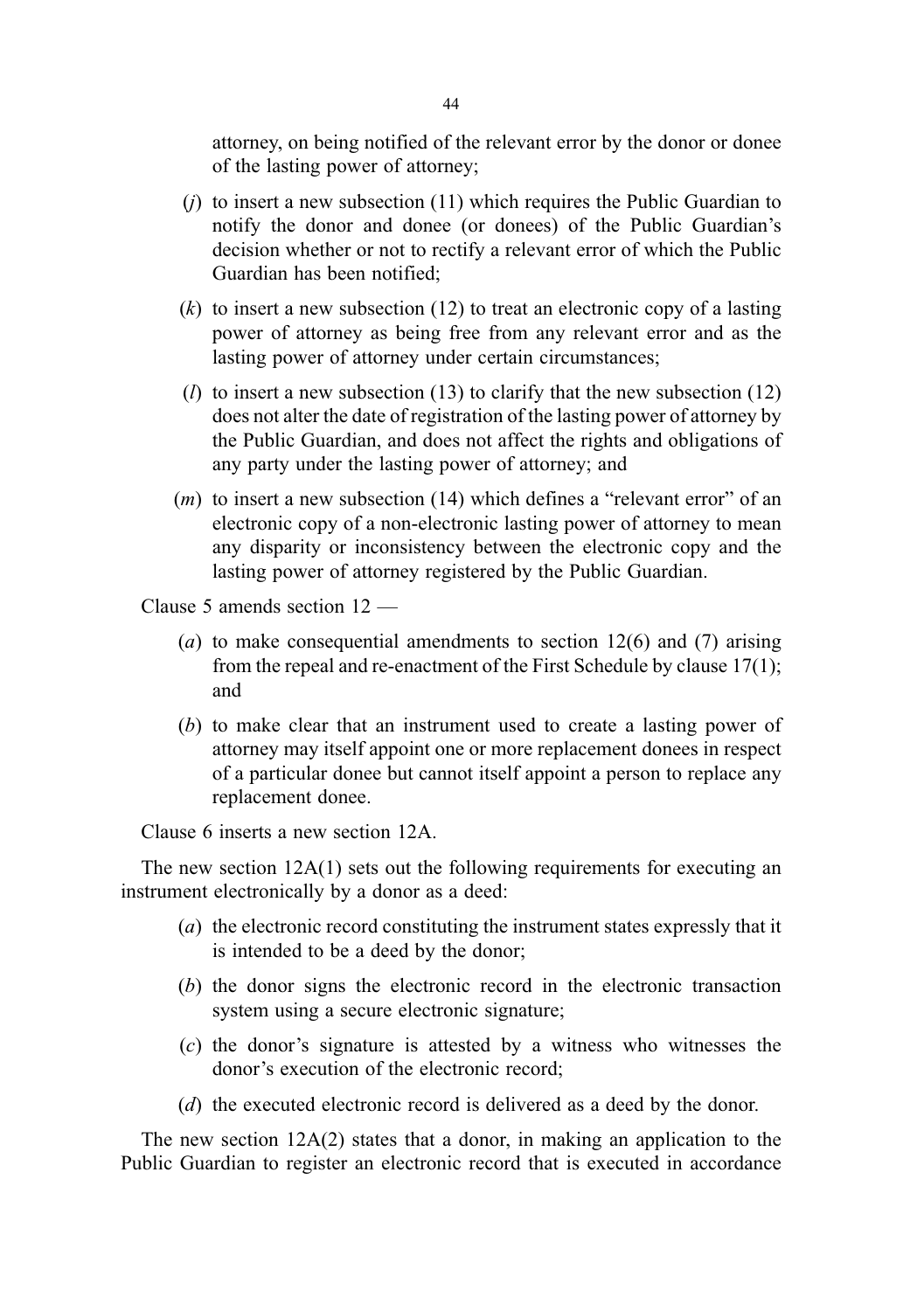with the new section  $12A(1)$ , is treated as having satisfied the common law requirement that the instrument be delivered by the donor as a deed.

Clause 7 amends section  $13(10)$  to enable a person who is dealing with a donee in matters relating to a donor's personal welfare to require the donee to produce a certificate from a registered medical practitioner stating that the donor's lack of capacity is likely to be permanent. If the donee fails to produce such certificate, the person may refuse to accept the donee's authority to make decisions for the donor in matters relating to the donor's personal welfare.

Clause 8 amends section 15 to insert a new subsection (9) which requires a donor who revokes a lasting power of attorney to notify the Public Guardian and the donee (or donees) of this fact.

Clause 9 inserts a new section 15A under which the donor or donee (or if there is more than one, any of them) of a non-electronic lasting power of attorney, an electronic copy of which has been treated as being free from any relevant error and as the lasting power of attorney under the new section  $11(12)$ , may notify the Public Guardian of any relevant error in the electronic copy.

On being notified of a relevant error in an electronic copy of a non-electronic lasting power of attorney, or on the Public Guardian discovering such error, the Public Guardian may rectify the relevant error. The Public Guardian must give a written notice of any rectification of a relevant error to the donor and donee (or if there is more than one, each of them) of the lasting power of attorney. The Public Guardian must also keep a record of every rectification made under the new section 15A(2).

Clause 10 inserts a new section 16A.

Under the new section  $16A(1)$ , if an electronic copy of a non-electronic lasting power of attorney that has been treated as being free from any relevant error and as the lasting power of attorney under the new section  $11(12)$ , has a relevant error, and a donee does an act in reliance on the electronic copy without knowing of the relevant error, the donee does not incur any liability to the donor of the lasting power of attorney or any other person by reason only of the relevant error.

Under the new section 16A(2), a person who deals or otherwise transacts in good faith with the donee without knowing of the relevant error in the electronic copy is entitled to rely on the electronic copy for that dealing or transaction.

The new section 16A(4) sets out the definitions of "electronic copy" and "relevant error" that are used in the new section 16A.

Clause 11 amends section  $31(1)$  to insert a new paragraph (*l*) to expand the Public Guardian's functions to include establishing and maintaining the electronic transaction system.

Clause 12 inserts a new section 31A.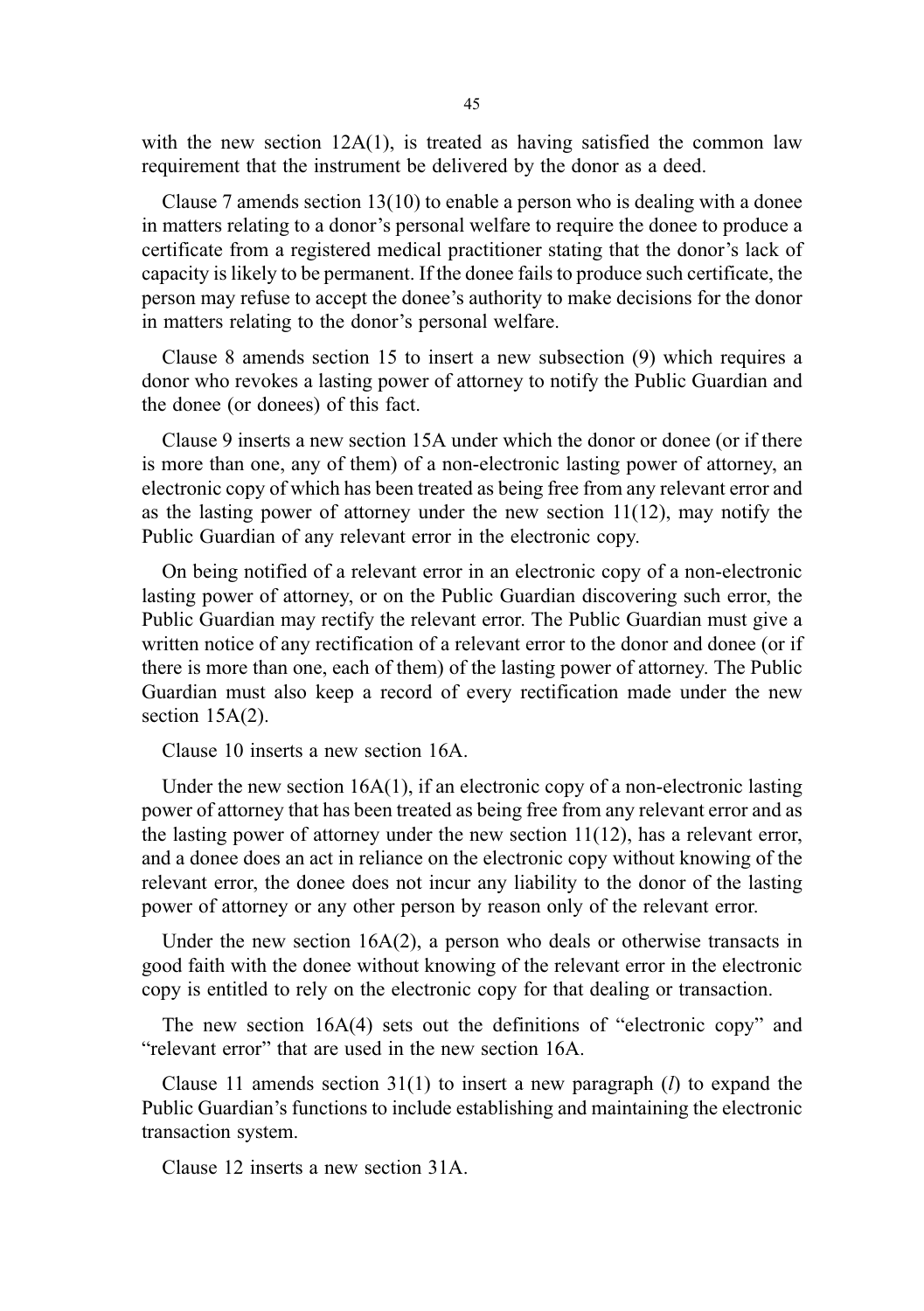Under the new section 31A(1), the Public Guardian or an authorised officer may require a donor to attend an interview if, on receiving an application to register an instrument, the Public Guardian has reasonable cause to suspect that fraud or undue pressure has been used to induce the donor to execute the instrument, or to execute the instrument to appoint a particular person (intended donee) as the donor's donee.

The new section 31A(2) enables the Public Guardian or authorised officer to interview the donor to ascertain whether such fraud or undue pressure was used on the donor.

The new section 31A(3) allows the Public Guardian to disclose to the donor certain information about the intended donee if the Public Guardian has reason to suspect that such fraud or undue pressure has been used on the donor.

Clause 13 inserts a new section 32A.

The new section 32A(1) states that any document that is prepared by the Public Guardian that consists of information reproduced or extracted from an original document, and contains a statement by the Public Guardian that the information is a true reproduction or extract of the original document, is in any proceedings admissible in evidence in place of and to the same extent as the original document, unless evidence to the contrary is adduced.

The new section 32A(2) states that a copy of a lasting power of attorney certified by the Public Guardian to be a true copy of the lasting power of attorney is evidence of the contents of the lasting power of attorney on the date and time specified on the copy, and the registration of the lasting power of attorney by the Public Guardian on the date and time specified on the copy.

The new section 32A(3) sets out the definition of the term "original document".

Clause 14 inserts a new section 33Awhich allows the Public Guardian to rectify or update any particulars or document in a register kept by the Public Guardian.

The new section 33A(1) states that the Public Guardian may exercise this power if the Public Guardian is satisfied that —

- (a) there is an error or a defect in the particulars or document arising from any grammatical, typographical or similar mistake; or
- (b) there is evidence of a conflict between the particulars of a person, and any other information in the register relating to the person or obtained from any prescribed Singapore public sector agency.

The new section 33A(2) requires the Public Guardian to give written notice of the Public Guardian's intention to rectify or update any person's particulars or document, to the person, unless any prescribed circumstances apply.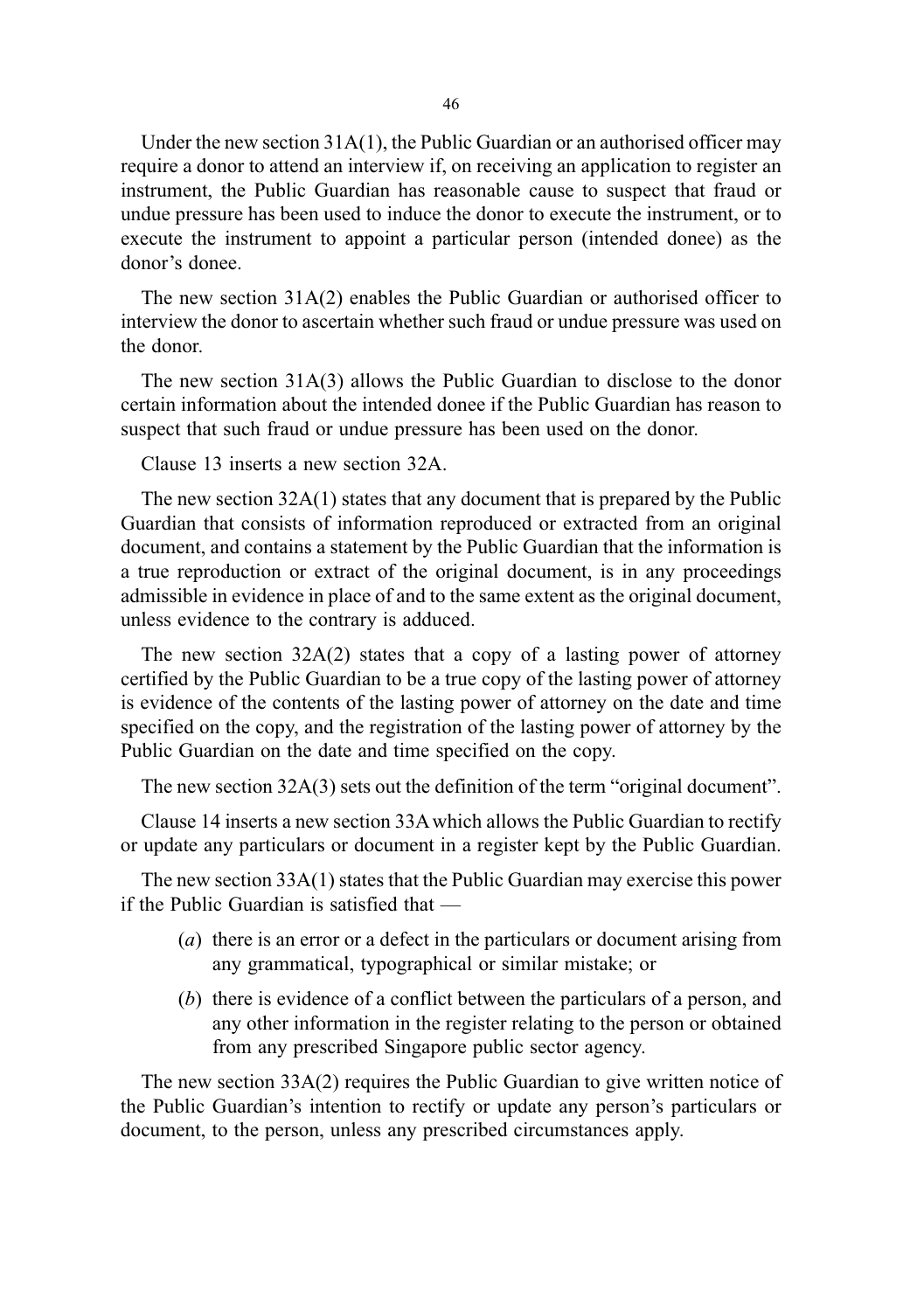The new section 33A(3) states that the person may object to the proposed rectification or updating of the register by a date specified in the notice sent under the new section 33A(2).

Under the new section 33A(4), the Public Guardian, on receiving a written objection from the person, must not rectify or update the register unless the Public Guardian is satisfied that the objection is frivolous or vexatious or has been withdrawn.

Under the new section 33A(5), the Public Guardian may proceed to rectify or update the register if the Public Guardian does not receive any objection by the date specified in the notice to the person.

The new section 33A(6) enables the Public Guardian to include any notation as the Public Guardian thinks fit on a register to provide information relating to any error or defect in any particulars or document in the register, and may remove the notation if the Public Guardian is satisfied that it no longer serves any useful purpose.

Under the new section 33A(7), where the Public Guardian is satisfied that there is any error or defect in any person's particulars or document in a register, the Public Guardian may request that the person take the necessary steps to ensure that the error or defect is rectified.

The new section 33A(8) sets out the definitions of "document" and "register" that are used in the new section 33A.

Clause 15 inserts a new section 43C.

The new section 43C(1) states that the Public Guardian may serve on a person any document in accordance with the new section 43C.

The new section 43C(2) excludes documents to be served in proceedings in court for an offence or any other matter under the Act from the application of the new section 43C.

The new section 43C(3) sets out the methods which the Public Guardian may use to serve a document on an individual.

The new section 43C(4) sets out the methods which the Public Guardian may use to serve a document on a partnership (other than a limited liability partnership).

The new section  $43C(5)$  sets out the methods which the Public Guardian may use to serve a document on a body corporate (including a limited liability partnership) or an unincorporated association.

The new section  $43C(6)$  sets out the conditions that must be satisfied before the Public Guardian may serve a document on a person by sending the document to the person's account with the electronic transaction system and notifying the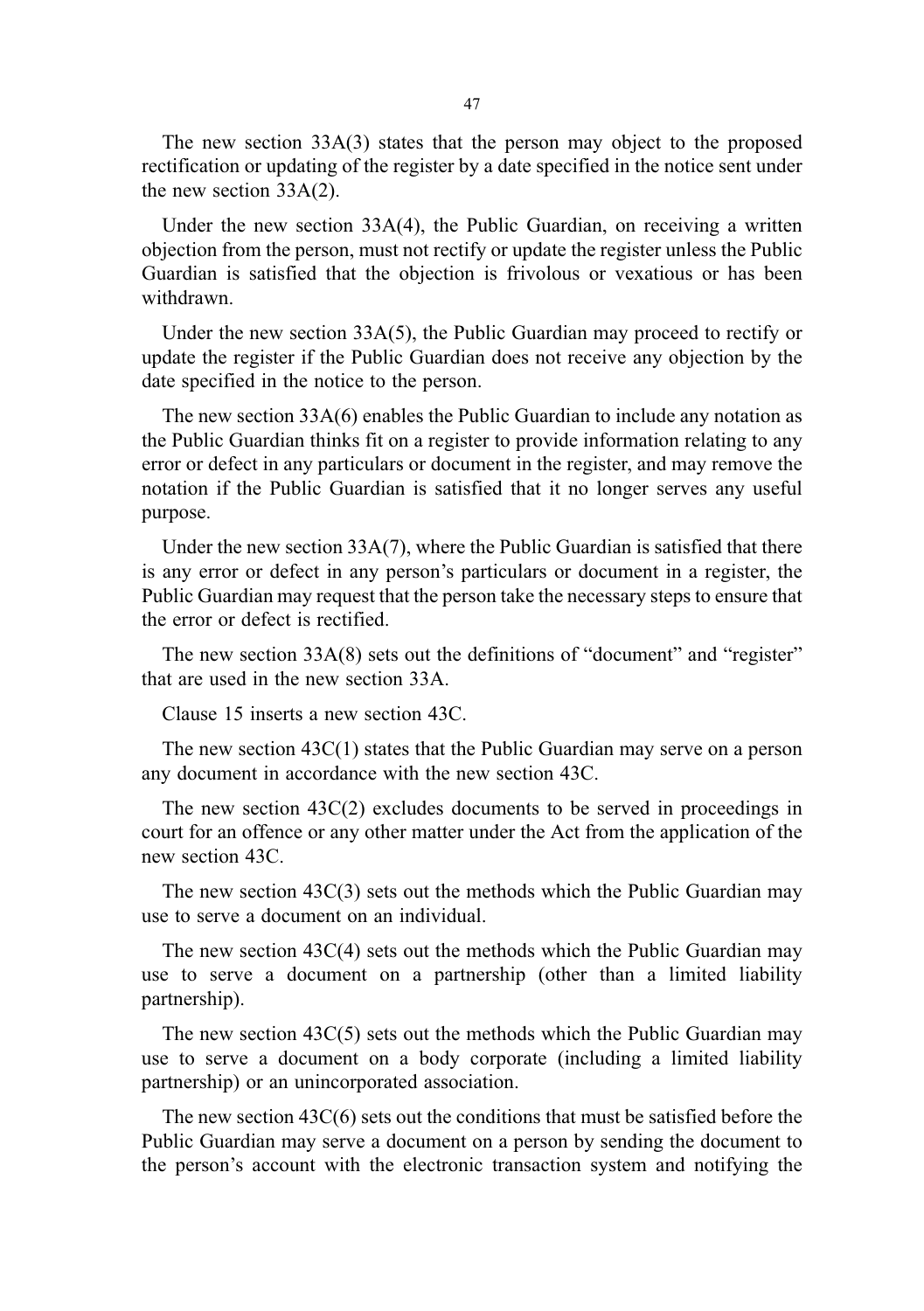48

person of this fact by an electronic notice to the person's mobile telephone number via short message service. The conditions are that —

- (a) the person has given written consent to the Public Guardian to serve any document using that manner of service; and
- (b) the person has provided the person's mobile telephone number to the Public Guardian for this purpose.

The new section  $43C(7)$  requires a person who has satisfied the conditions mentioned in the new section 43C(6) to notify the Public Guardian as soon as practicable of any change in the person's mobile telephone number.

The new section 43C(8) sets out the documents that may not be served by the Public Guardian on any person by sending the document to the person's account with the electronic transaction system and notifying the person of this fact by an electronic notice to the person's mobile telephone number via short message service.

The new section 43C(9) sets out the documents that may not be served by the Public Guardian on any person using ordinary post.

The new section  $43C(10)$  sets out the time when service of a document on a person under the new section 43C takes effect.

The new section 43C(11) sets out the definitions of "business address", "email address", "mobile telephone number", "person" and "residential address" that are used in the new section 43C.

Clause 16 amends section 46 to enable the Minister to make regulations —

- (a) to prescribe the form and manner in which any prescribed notice is required to be given by any person to the Public Guardian, or to be given by a donor to a donee or vice versa. A different form and manner may be prescribed for any such notice that is to be given under different circumstances;
- (b) to prescribe the persons who may be given access by the Public Guardian to view a lasting power of attorney on the electronic transaction system or obtain information on any particular lasting power of attorney, and the requirements that must be satisfied before the Public Guardian may give such access or information; and
- (c) to prescribe supplementary and incidental provisions that the Minister thinks are appropriate for carrying out the purposes of the new Part IIIA.

Clause 17(1) repeals and re-enacts the First Schedule, which comprises 5 Parts.

Part 1 of the new First Schedule (comprising new paragraphs 1, 2 and 3) sets out the requirements relating to the making of an instrument, including —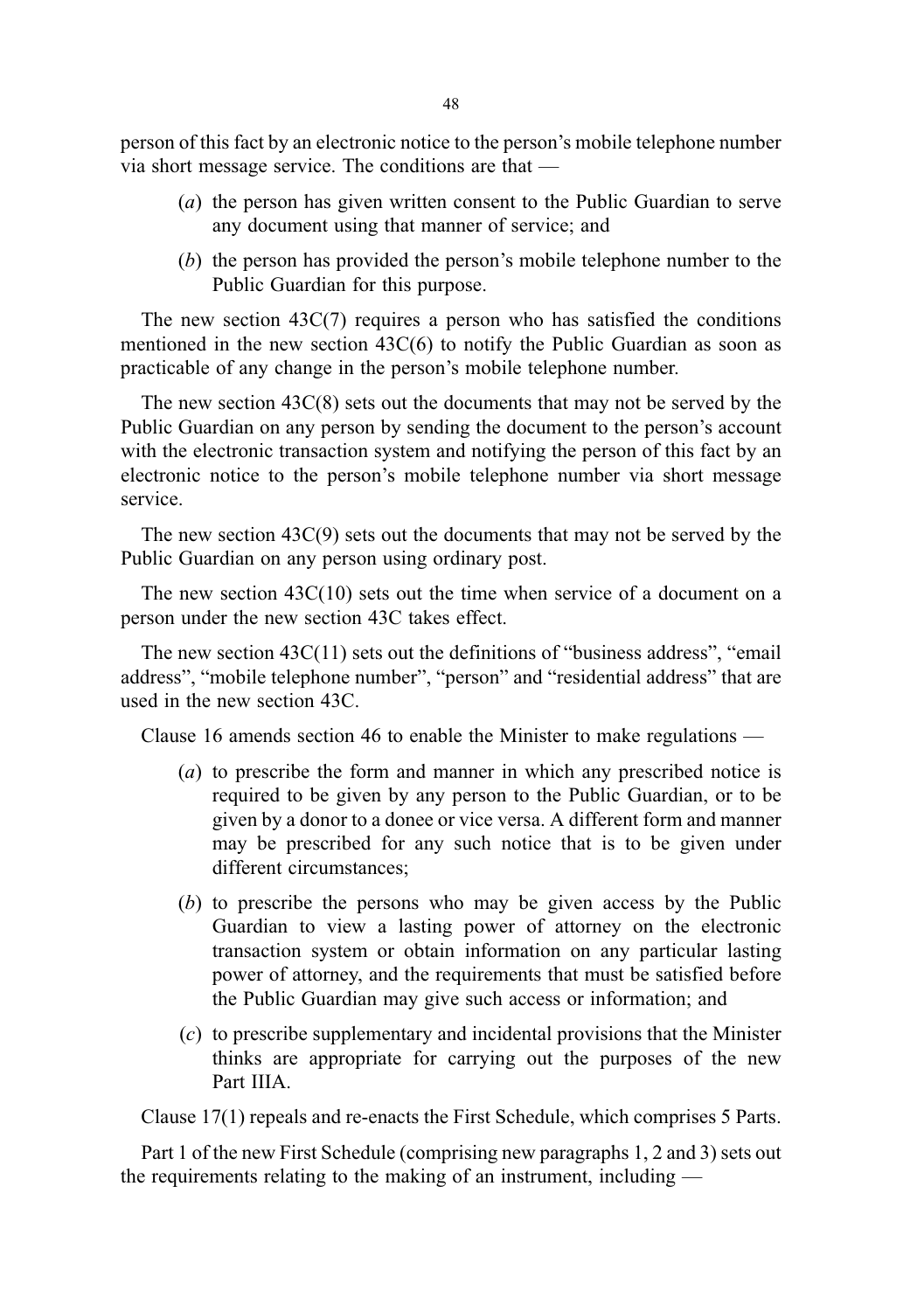- (a) the instrument must be in the prescribed form;
- (b) the instrument must contain the information mentioned in the new paragraph  $2(1)$ ; and
- (c) the donor must execute the instrument in the presence of a witness, who must be a person mentioned in the new paragraph  $2(1)(e)$ , and must attest the donor's execution of the instrument.

The new paragraph 3 sets out the circumstances under which an instrument that is not in a prescribed form is to be treated as being in the prescribed form.

Part 2 of the new First Schedule (comprising new paragraphs 4 to 11) sets out the provisions relating to the registration of an instrument.

The new paragraph 4 states how an application to the Public Guardian for the registration of an instrument is to be made.

The new paragraph 4(1) sets out the time within which an application to the Public Guardian for the registration of an instrument must be made. It also requires the application to be made by the donor using the electronic transaction system or (where section 10C(2) or 11(2A) applies) in the form provided at the prescribed website.

The new paragraph 4(2) requires an application for the registration of an instrument to be accompanied by the instrument.

The new paragraph 4(3) requires the prescribed fee for the registration of the instrument to be paid in the manner specified by the Public Guardian and within the prescribed period, or any longer period determined by the Public Guardian if the Public Guardian is satisfied that there is good reason for the delay.

Under the new paragraph 4(4), if the prescribed fee is not paid for an application to register an instrument, the application is treated as not having been made.

The new paragraph 4(5) requires the Public Guardian to register an instrument if, subject to paragraphs 7, 8 and 9, the application for the registration of the instrument complies with the requirements set out in the new paragraph  $4(1)$ ,  $(2)$ and (3), and the Public Guardian is not aware of the occurrence of certain events which would revoke the instrument.

Under the new paragraph 4(6), a person who makes a statement in an application for the registration of an instrument knowing that the statement is materially false is guilty of an offence.

Under the new paragraphs 5 and 6, on receiving an application to register an instrument, the Public Guardian must notify the donee (or donees) of the application. The notice by the Public Guardian must contain certain information that is specified at the prescribed website.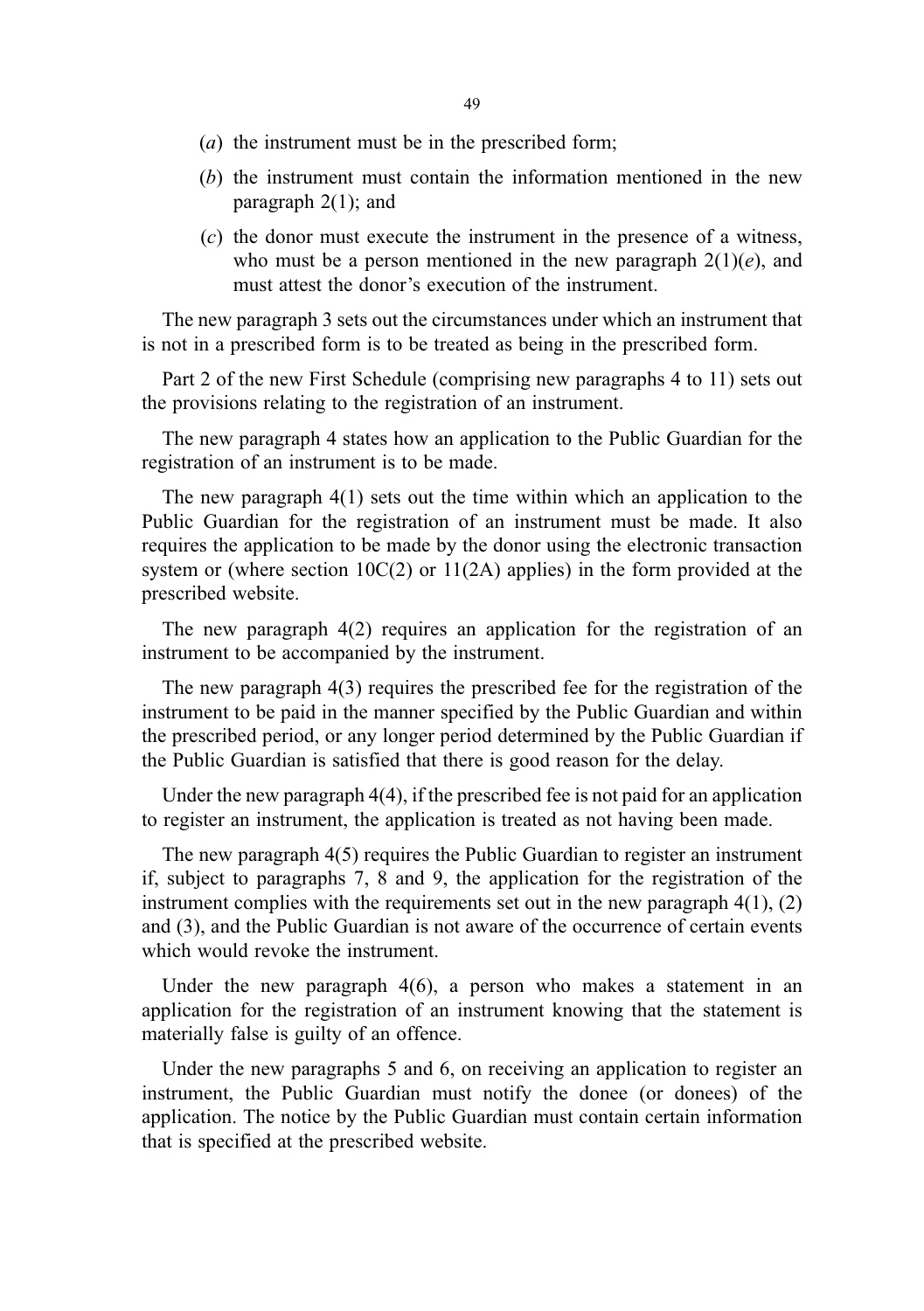The new paragraph 7 relates to any instrument that is not properly made or contains an ineffective provision.

Under the new paragraph 7(1), the Public Guardian must not register an instrument if the Public Guardian is of the view that the instrument is not made in accordance with the new section 12A and the First Schedule or, in a case where section 11(2A) applies, in accordance with the First Schedule, unless the court directs the Public Guardian to do so.

Under the new paragraph 7(2) and (3), if the court determines that an instrument contains a provision which would be ineffective or would prevent the instrument from operating as a valid lasting power of attorney, the court must notify the Public Guardian that the court has severed the provision or direct the Public Guardian not to register the instrument.

Under the new paragraph 7(4), where the court notifies the Public Guardian that the court has severed a provision in an instrument, the Public Guardian must register the instrument with a note stating this fact.

Under the new paragraph 8, the Public Guardian must not register an instrument unless the court directs the Public Guardian to do so, if it appears to the Public Guardian that —

- (a) a deputy is appointed by the court for the donor; and
- (b) the powers of the deputy would conflict with the powers conferred under the instrument, if it were registered.

Under the new paragraph 9, on being notified by the Public Guardian of an application for the registration of an instrument, a donee may give a notice to the Public Guardian or apply to the court, to object against the application.

Under the new paragraph 10, the Public Guardian may register an instrument in any form and manner as the Public Guardian determines. Where the Public Guardian registers an instrument, the Public Guardian must give notice of the registration to the donor and donee (or donees).

Under the new paragraph 11, the Public Guardian may give to a person a copy or certify a copy of a registered instrument in accordance with the prescribed requirements.

Part 3 of the new First Schedule (comprising new paragraphs 12 to 15) sets out the provisions relating to the cancellation of the registration of an instrument and the severance of a provision in a registered instrument.

Under the new paragraph 12, the Public Guardian must cancel the registration of an instrument as a lasting power of attorney on being satisfied that the power has been revoked. Where the Public Guardian cancels the registration of an instrument, the Public Guardian must give notice of the cancellation to the donor and donee (or donees).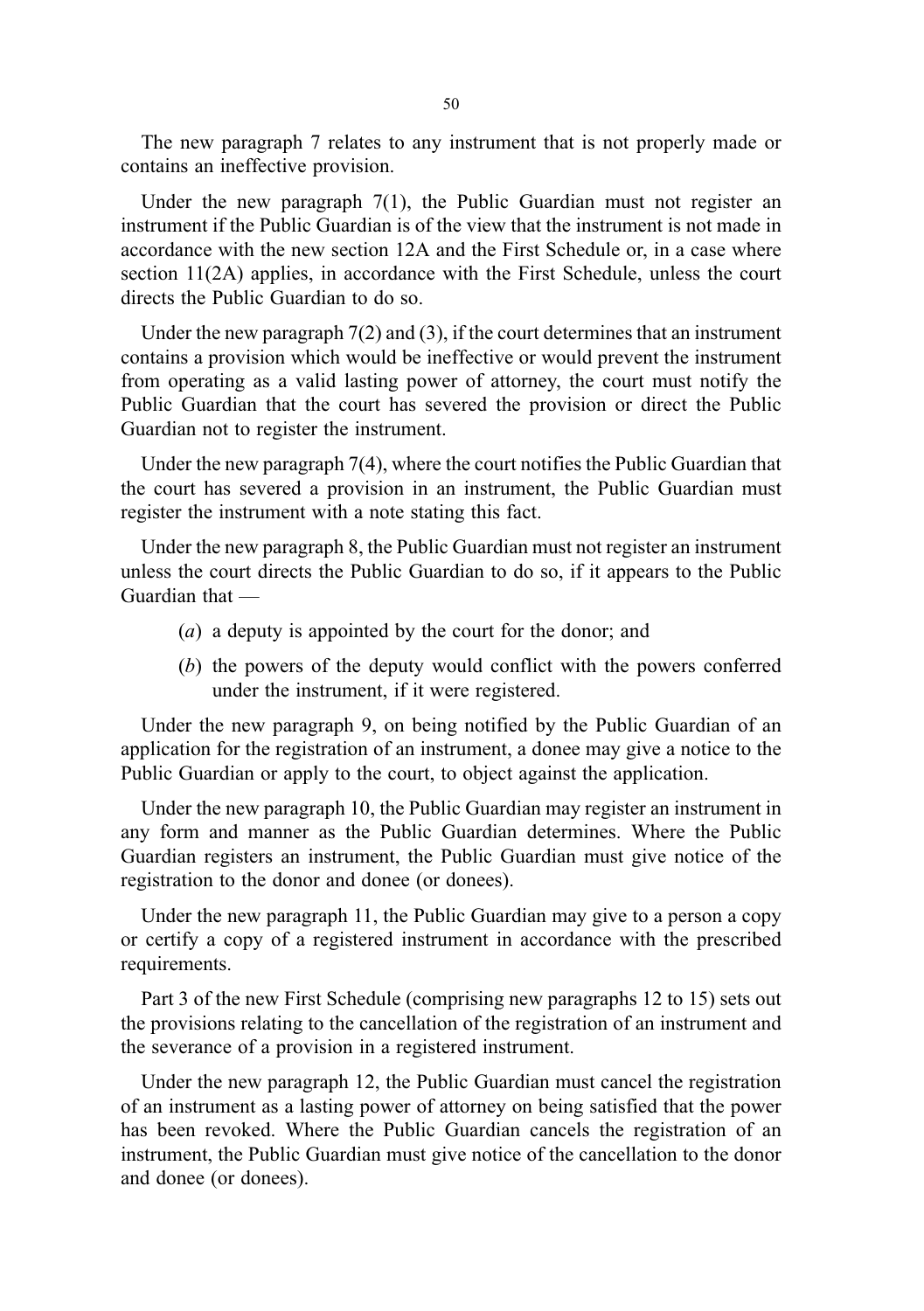Under the new paragraph 13, the court must direct the Public Guardian to cancel the registration of an instrument as a lasting power of attorney if  $-$ 

- (a) the court determines that the power is not validly made or has been revoked or come to an end; or
- (b) the court revokes the power.

Under the new paragraph 14, where the court determines that a registered instrument contains a provision that is ineffective or would prevent the instrument from operating as a valid lasting power of attorney, the court must —

- (a) notify the Public Guardian that it has severed the provision; or
- (b) direct the Public Guardian to cancel the registration of the instrument as a lasting power of attorney.

Under the new paragraph 15, where the Public Guardian cancels the registration of an instrument that is not made using electronic means, any person who possesses the instrument, or any copy of the instrument certified by the Public Guardian, must deliver the instrument or copy to the Public Guardian for destruction.

Part 4 of the new First Schedule (comprising new paragraphs 16 to 22) sets out the provisions relating to the circumstances under which the Public Guardian must attach a note to a lasting power of attorney.

The new paragraph 16 states that a reference to a numbered form in the new paragraphs 17, 18 and 19 is a reference to the current version of the numbered form as set out at the prescribed website or in the electronic transaction system.

Under the new paragraph 17, the Public Guardian must —

- (a) attach a note to a lasting power of attorney that is in Form 1 if it appears to the Public Guardian that the lasting power of attorney is revoked in relation to the donor's property and affairs, but not in relation to other matters; and
- (b) attach a note to a lasting power of attorney that is in Form 2 if it appears to the Public Guardian that the donor is bankrupt, or any other event that is identified in the registered instrument (in the manner required by Form 2) as an event which would result in the revocation of the lasting power of attorney in relation to the donor's property and affairs (but not in relation to other matters) has occurred.

Under the new paragraph 18, the Public Guardian must —

(a) attach a note to a lasting power of attorney that is in Form 1 if it appears to the Public Guardian that an event has occurred which has terminated the appointment of a donee, but which has not revoked the instrument; and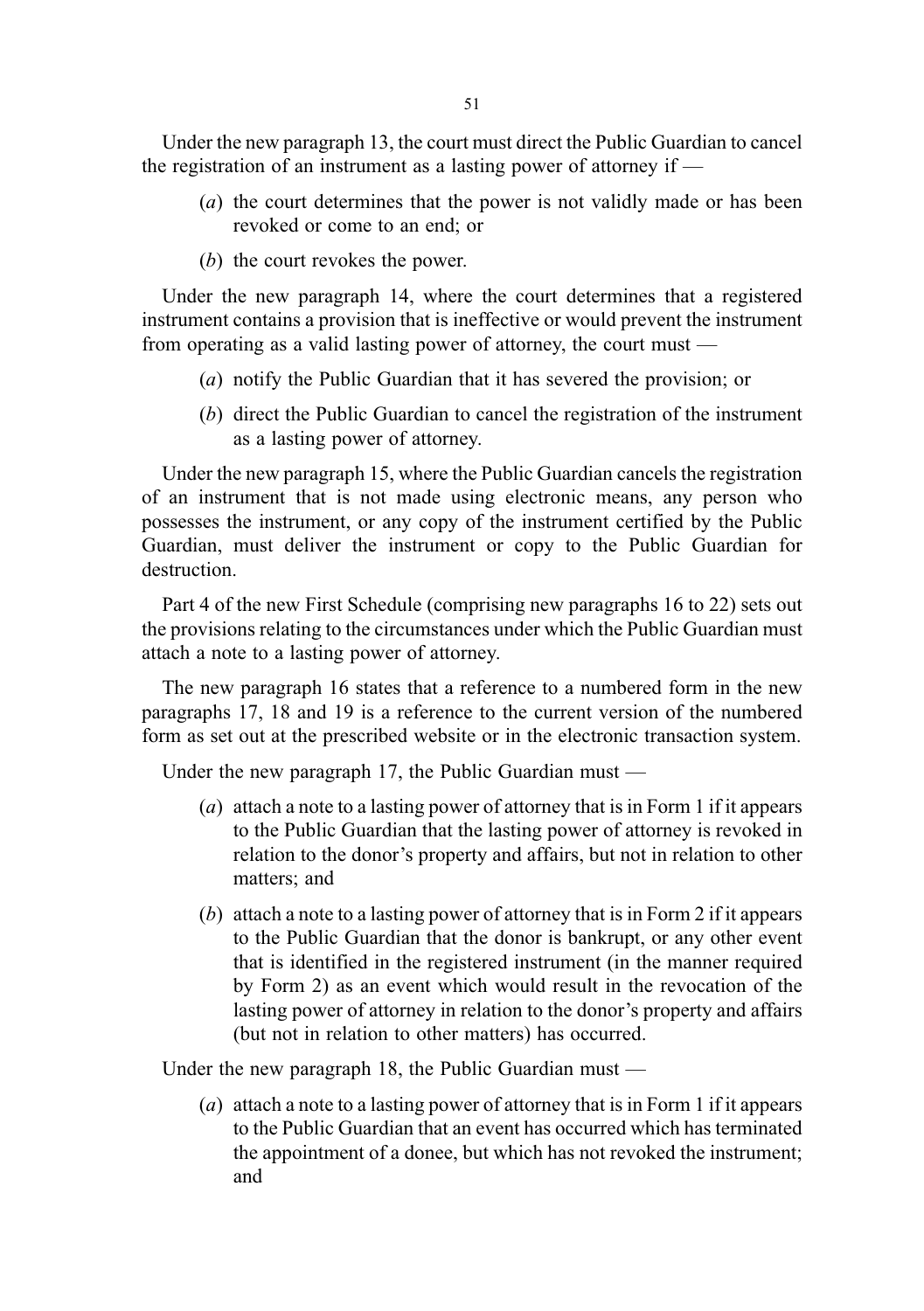(b) attach a note to a lasting power of attorney that is in Form 2 if it appears to the Public Guardian that an event mentioned in section  $15(5)(a)$  to (d) has occurred in relation to a donee, or any other event that is identified in the registered instrument (in the manner required by Form 2) as an event which would terminate the appointment of a donee but not revoke the instrument has occurred.

Under the new paragraph 19, the Public Guardian must —

- (a) attach a note to a lasting power of attorney that is in Form 1 if it appears to the Public Guardian that a donee has been replaced; and
- (b) attach a note to a lasting power of attorney that is in Form 2 if it appears to the Public Guardian that an event mentioned in section  $15(5)(a)$  to (d) has occurred in relation to a donee, or any other event that is identified in the registered instrument (in the manner required by Form 2) as an event which would replace a donee has occurred.

Under the new paragraph 20, where the court notifies the Public Guardian that it has severed a provision of a registered instrument, the Public Guardian must attach a note to it.

Under the new paragraph 21, where the Public Guardian is required to attach a note to a non-electronic lasting power of attorney, any person who possesses the lasting power of attorney, or any copy of the lasting power of attorney certified by the Public Guardian, must deliver the instrument or copy to the Public Guardian if required to do so by the Public Guardian.

Under the new paragraph 22, if the Public Guardian attaches a note to an instrument, the Public Guardian must give notice of the note to the donor and donee (or donees).

Part 5 of the new First Schedule comprises the new paragraph 23.

Under the new paragraph 23, any of the following is not to be denied legal effect, validity or enforceability only on the ground that it is in the form of an electronic record:

(a) a registered instrument;

- (b) a copy of a registered instrument given by the Public Guardian;
- (c) a copy of a registered instrument certified by the Public Guardian;
- (d) a note attached to a registered instrument by the Public Guardian.